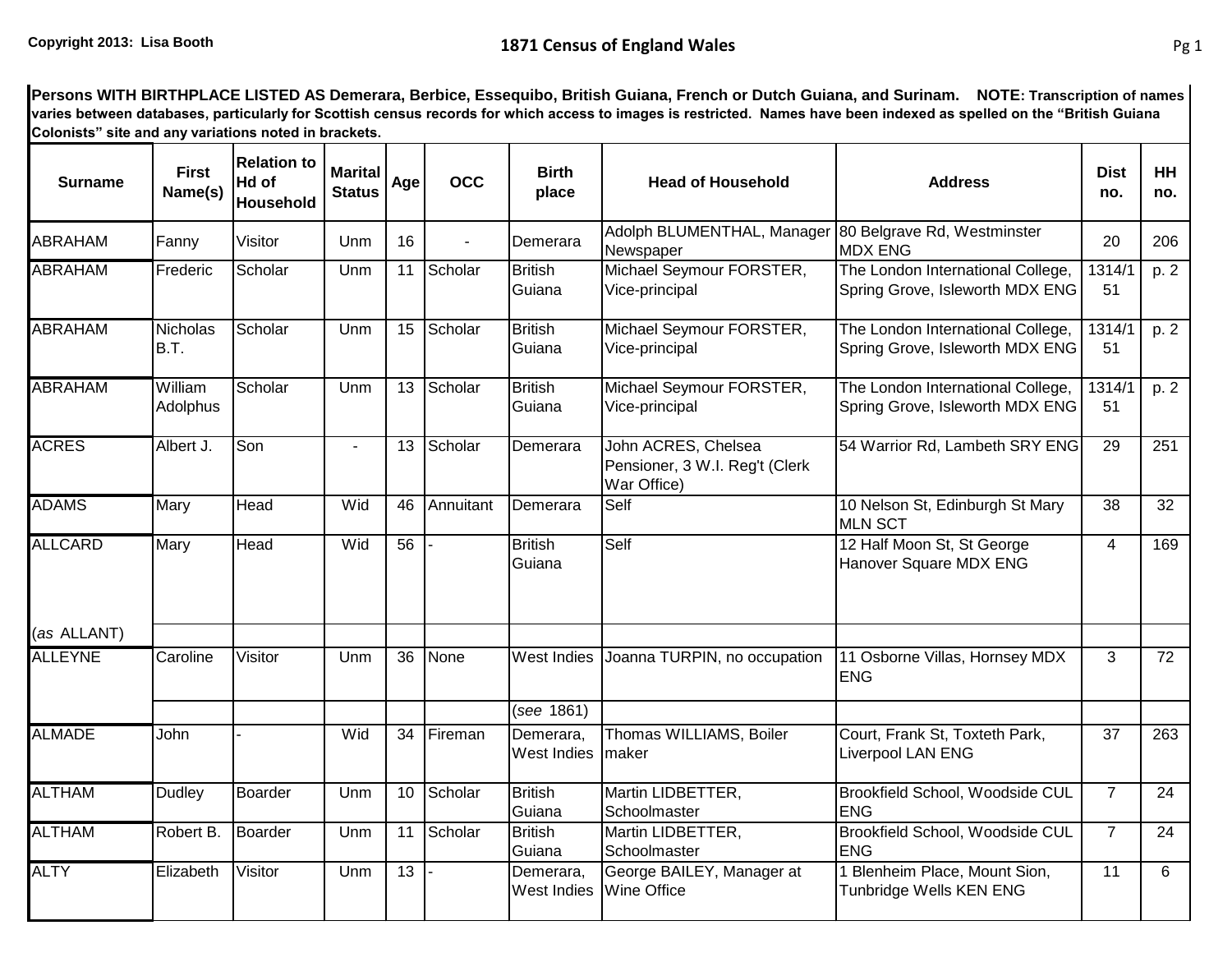| <b>Surname</b>   | <b>First</b><br>Name(s) | <b>Relation to</b><br>Hd of<br>Household | <b>Marital</b><br><b>Status</b> | Age            | <b>OCC</b>                                                  | <b>Birth</b><br>place                  | <b>Head of Household</b>                                           | <b>Address</b>                                                 | <b>Dist</b><br>no. | HH<br>no.    |
|------------------|-------------------------|------------------------------------------|---------------------------------|----------------|-------------------------------------------------------------|----------------------------------------|--------------------------------------------------------------------|----------------------------------------------------------------|--------------------|--------------|
| <b>ALTY</b>      | Thomas                  | <b>Boarder</b>                           | Unm                             | 20             | Midshipma George<br>n Merchant Town,<br>Navy                | Demerara                               | William WHEELER, Poulterer                                         | 3 Bedford Ter, Tunbridge KEN<br><b>ENG</b>                     | 8                  | 34           |
| <b>AMES</b>      | Josiah W.               | Head                                     | Wid                             | 51             | Tailor                                                      | Demerara,<br>West Indies               | Self                                                               | 8 Martin Hill St, Dudley STF ENG                               | 17                 | 66           |
| <b>ANDERSON</b>  | Edward                  | Lodger                                   | Unm                             | 35             | <b>Clerk</b>                                                | <b>British</b><br>Guiana S.A.          |                                                                    | The "Home" Lodging House, 22-24<br>Soho St, Liverpool LAN ENG  | 32                 | 40           |
| <b>ANDERSON</b>  | Rachel<br>T.S.          | Head                                     | Unm                             | 52             | $\blacksquare$                                              | Demerara                               | Self                                                               | 41 Smith St, St Luke Chelsea<br><b>MDX ENG</b>                 | 11                 | 197          |
| <b>ANDREW</b>    | Amy D.                  | Visitor                                  | Mar                             | 20             | $\sim$                                                      | Demerara                               | Samuel W. TALBOT, Fruiterer to 21 Grand Parade, St Mary<br>Florist | Magdalen, Hastings SSX ENG                                     | 13                 | 11           |
| <b>APPLETON</b>  | Charlotte<br>MM.        | Sister                                   | Unm                             | 20             |                                                             | Essequibo,<br><b>British</b><br>Guiana | John H. FITT, West India<br>merchant                               | 90 Geneva Rd, St Matthew Brixton<br><b>SRY ENG</b>             | 29                 | 44           |
| <b>ARMSTRONG</b> | Eliza                   | Dau                                      | Mar                             | 34             | Housekee<br>per                                             | <b>British</b><br>Guiana               | Mary ARMSTRONG,<br>Housekeeper                                     | Claremont Villas, Victoria Park,<br>Barton upon Irwell LAN ENG | 5 <sup>5</sup>     | 140          |
| <b>ASHLEY</b>    | Eliza                   | Head                                     | Unm                             | 68             | <b>Dividends</b>                                            | Demerara                               | Self                                                               | 18 Campden Grove, Kensington<br><b>MDX ENG</b>                 | 15                 | 177          |
| <b>AUSTIN</b>    | Charles P.              | Son                                      | Mar                             | 32             | Civil<br>$s$ ervice $-$<br>Assistant<br>Sect.<br>Guiana     | <b>British</b><br>Guiana               | William Piercy AUSTIN, Bishop<br>of Guiana, D.D.                   | Clarence Cottage, Portsea HAM<br><b>ENG</b>                    | 42                 | 305          |
| <b>AUSTIN</b>    | Charlotte<br>B.         | Dau                                      | Unm                             | 22             |                                                             | <b>British</b><br>Guiana               | William Piercy AUSTIN, Bishop<br>of Guiana, D.D.                   | Clarence Cottage, Portsea HAM<br><b>ENG</b>                    | 42                 | 305          |
| <b>AUSTIN</b>    | Christoph<br>er E.L.    | Head                                     | Mar                             | 30             | Schoolmas Suriname,<br>ter Clerk in Dutch<br>Holy<br>Orders | Guiana                                 | Emily Jane AUSTIN                                                  | Clifton House, Cheltenham GLS<br><b>ENG</b>                    | 32                 | 50           |
| <b>AUSTIN</b>    | Edward                  | Head                                     | Mar                             | 47             | Vicar of<br>Broadhem<br>pston                               | <b>British</b><br>Guiana               | Self                                                               | Sneydhurst, Broadhempston DEV<br><b>ENG</b>                    | 8                  | $\mathbf{1}$ |
| <b>AUSTIN</b>    | Eustace<br>L.P.         | Nephew                                   |                                 | $\overline{7}$ | Scholar                                                     | n HAM (see Mariner<br>1881)            | Southampto Robert WOOLWARD, Master                                 | 20 Portland St, All Saints<br>Southampton HAM ENG              | 40                 | 122a         |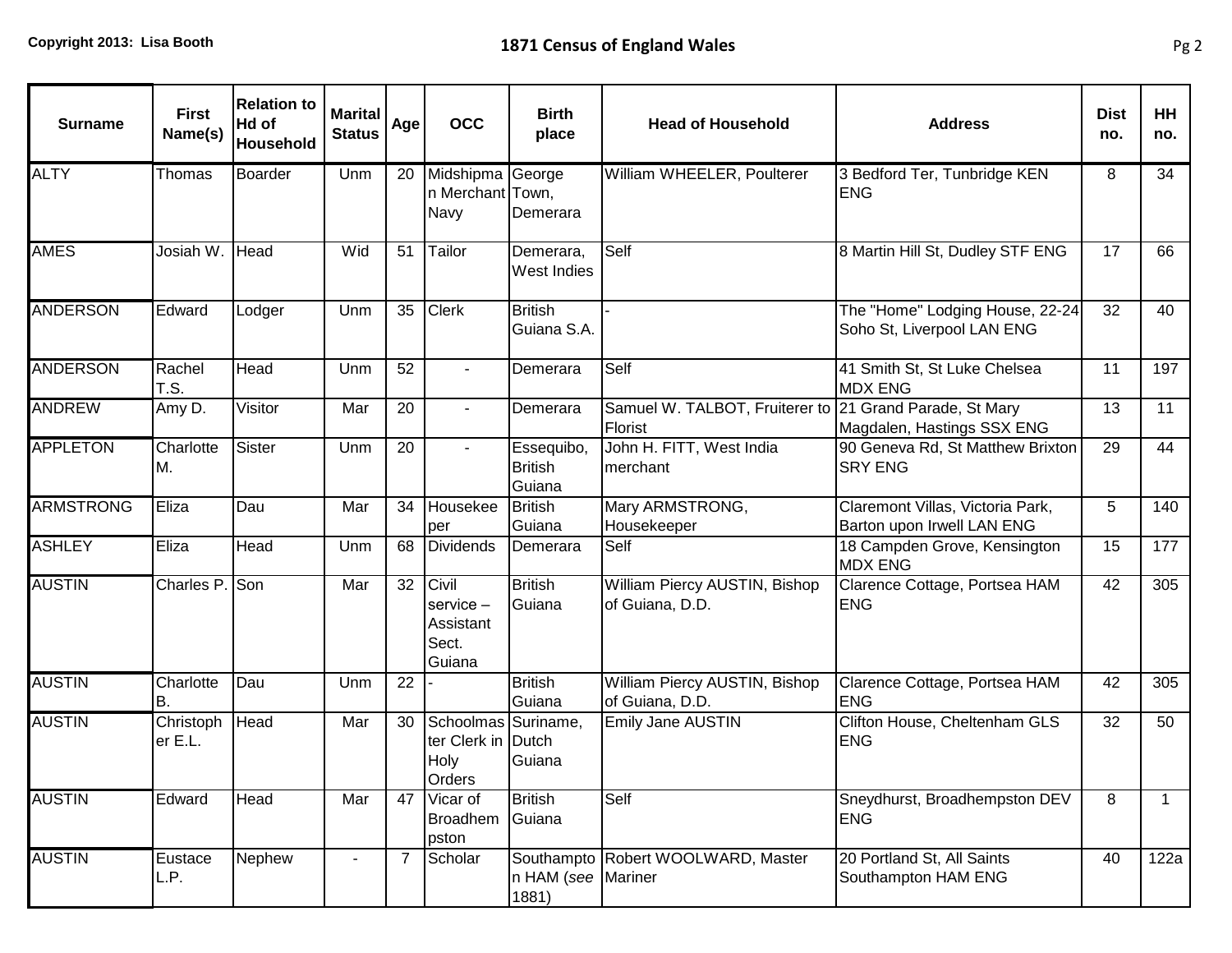| <b>Surname</b> | <b>First</b><br>Name(s) | <b>Relation to</b><br>Hd of<br>Household | <b>Marital</b><br><b>Status</b> | Age          | <b>OCC</b>                         | <b>Birth</b><br>place         | <b>Head of Household</b>                                                   | <b>Address</b>                                             | <b>Dist</b><br>no. | <b>HH</b><br>no. |
|----------------|-------------------------|------------------------------------------|---------------------------------|--------------|------------------------------------|-------------------------------|----------------------------------------------------------------------------|------------------------------------------------------------|--------------------|------------------|
| <b>AUSTIN</b>  | Jane M.                 | Boarder                                  | Unm                             | 24           | Professor<br>of Music              | <b>West Indies</b>            | Edward HAYMAN, Comm.<br>Traveller unemployed                               | 10 Graham Rd, Hackney MDX<br><b>ENG</b>                    | 10                 | 79               |
|                |                         |                                          |                                 |              |                                    | (see 1861)                    |                                                                            |                                                            |                    |                  |
| <b>AUSTIN</b>  | Marie<br>Agusta         | Grand-dau                                |                                 | $\mathbf{1}$ |                                    | <b>British</b><br>Guiana      | William Piercy AUSTIN, Bishop<br>of Guiana, D.D.                           | Clarence Cottage, Portsea HAM<br><b>ENG</b>                | 42                 | 305              |
| <b>AUSTIN</b>  | Mary T.                 | Niece                                    | $\blacksquare$                  | 11           | Scholar                            | Demerara                      | Robert WOOLWARD, Master<br><b>Mariner</b>                                  | 20 Portland St, All Saints<br>Southampton HAM ENG          | 40                 | 122a             |
| <b>AUSTIN</b>  | Sarah E.                | Dau                                      | Unm                             | 45           | Income<br>from<br><b>Dividends</b> | Essiquebo,<br>B. Guiana       | Eliza Mary AUSTIN, Income from 5 Frederick Place, Clifton GLS<br>Dividends | <b>ENG</b>                                                 | 14                 | 141              |
| <b>AUSTIN</b>  | Sarah J.                | Wife                                     | Mar                             | 63           |                                    | Demerara,<br><b>Br</b> Guiana | Charles A. AUSTIN, Curate of<br>Wyham                                      | Rectory, Wyham LIN ENG                                     | 5                  | 13               |
| <b>AUSTIN</b>  | William                 | Private                                  | Unm                             | 24           | Private 77<br>Regiment             | South<br>America              |                                                                            | Clarence Barracks, St Nicholas St,<br>Portsmouth HAM ENG   | 1136/7<br>0        | p. 27            |
| <b>AYERS</b>   | Ann                     | <b>Head</b>                              | Unm                             | 62           | Teacher                            | <b>British</b><br>Guiana      | Self                                                                       | Queen St, Watford HRT ENG                                  | 3                  | $\overline{77}$  |
| B.             | J. (male)               | Prisoner                                 | Unm                             | 21           | Sailor                             | Demarara,<br>West Indies      |                                                                            | Liverpool Borough Prison, Walton-<br>on-the-Hill LAN ENG   | 3835/8<br>2        | p. 2             |
| <b>BAGOL</b>   | Gertrude                | <b>Boarder</b>                           | $\blacksquare$                  | 15           | Scholar                            | Berbice,<br>West Ind          | Mary MANIFOLD, Widow                                                       | Lowburn Terrace, Dollar CLK SCT                            | 3                  | 84               |
| <b>BAGOT</b>   | Charlotte<br>Α.         | Sister                                   | Unm                             | 52           |                                    | Essequibo,<br>W.I.            | Sophia C. STEELE (no<br>occupation)                                        | 48 Sefton Terrace, Princes Rd,<br><b>Liverpool LAN ENG</b> | 60                 | 23               |
| <b>BAGOT</b>   | Tempe                   | Sister                                   | Unm                             | 49           |                                    | Essequibo,<br>W.I.            | Sophia C. STEELE (no<br>occupation)                                        | 48 Sefton Terrace, Princes Rd,<br><b>Liverpool LAN ENG</b> | 60                 | 23               |
| <b>BAIRD</b>   | Caroline                | Dau                                      | Unm                             | 46           | Domestic<br>servant                | Guiana                        | Henry M. BAIRD, Retired from<br><b>Civil Service</b>                       | Mangotsfield SOM ENG                                       | 4                  | 78               |
| <b>BAKER</b>   | Mary                    | Wife                                     | Mar                             | 30           |                                    | Georgetown<br>Demerara        | John Copleston BAKER, Doctor<br>of Medicine                                | 132 Duke St, Liverpool LAN ENG                             | 10                 | 36               |
| <b>BALLY</b>   | Mary A.                 | Wife                                     | Mar                             | 69           |                                    | Demerara                      | John H. BALLY, Clerk (County<br>Court)                                     | Page Moss, West Derby LAN ENG                              | 65                 | 175              |
| <b>BAMBER</b>  | Agnes M.                | Dau                                      | Unm                             | 30           | Governess British                  | Guiana                        | Mary A. BAMBER, Boys<br><b>Preparatory School</b>                          | 4 Warsley Villas, Old Bath Rd,<br>Cheltenham GLS ENG       | 48                 | 92               |
| <b>BANIE</b>   | <b>Beatrice</b><br>М.   | Dau                                      | $\overline{\phantom{a}}$        | 4            | $\blacksquare$                     | Demerara                      | Thomas BANIE, Wesleyan<br>Minister                                         | Huntingdon St, St Neot HUN ENG                             | $\overline{2}$     | 77               |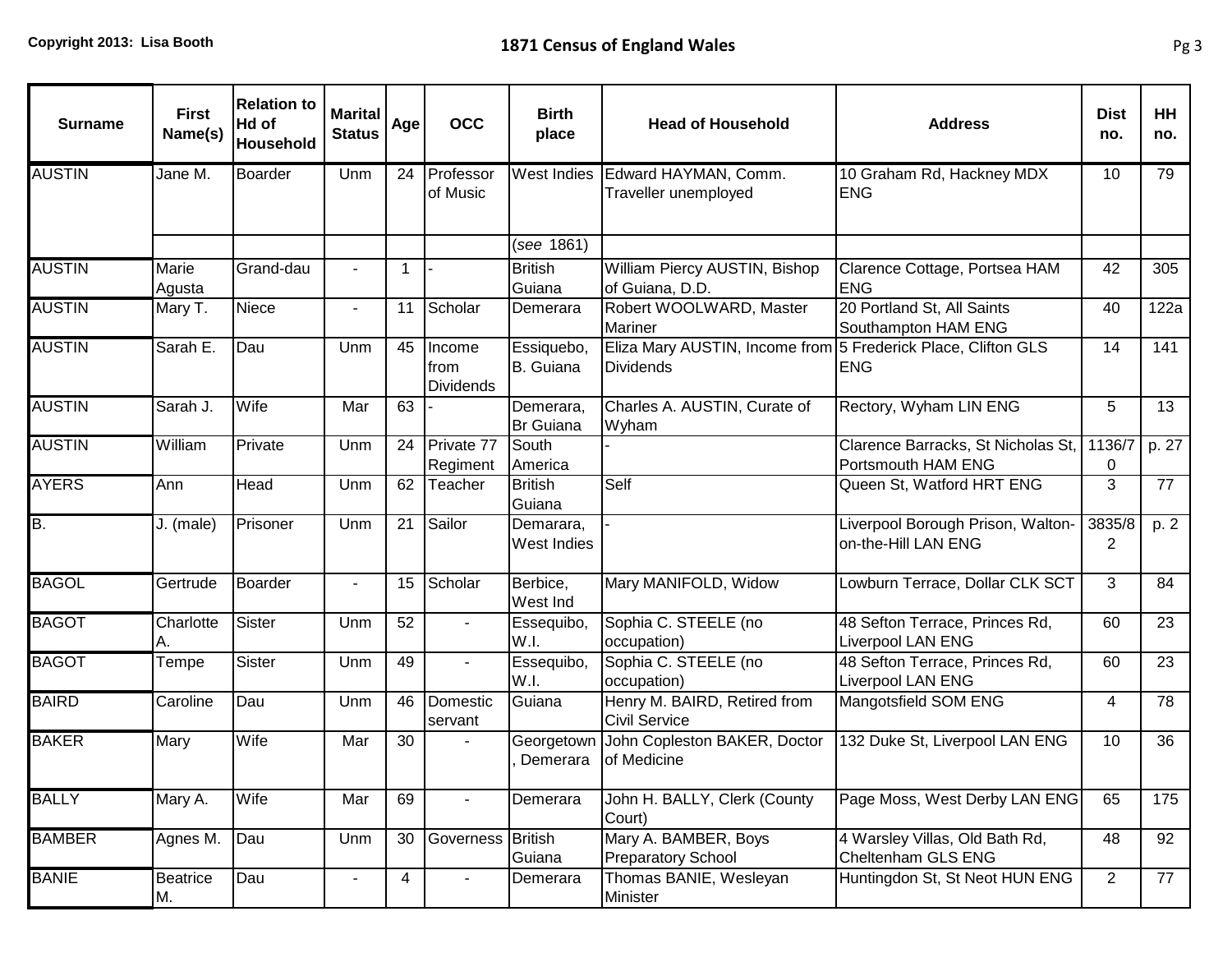| <b>Surname</b> | <b>First</b><br>Name(s) | <b>Relation to</b><br>Hd of<br><b>Household</b> | <b>Marital</b><br><b>Status</b> | Age            | <b>OCC</b>                               | <b>Birth</b><br>place                 | <b>Head of Household</b>                  | <b>Address</b>                                                                                | <b>Dist</b><br>no. | <b>HH</b><br>no. |
|----------------|-------------------------|-------------------------------------------------|---------------------------------|----------------|------------------------------------------|---------------------------------------|-------------------------------------------|-----------------------------------------------------------------------------------------------|--------------------|------------------|
| <b>BANIE</b>   | Catherine<br>Ε.         | Dau                                             |                                 | $\overline{2}$ | $\blacksquare$                           | Demerara                              | Thomas BANIE, Wesleyan<br>Minister        | Huntingdon St, St Neot HUN ENG                                                                | $\overline{2}$     | 77               |
| <b>BANIE</b>   | Laurance<br>A.          | Son                                             | $\overline{a}$                  | 5              | $\overline{a}$                           | Demerara                              | Thomas BANIE, Wesleyan<br>Minister        | Huntingdon St, St Neot HUN ENG                                                                | $\overline{2}$     | 77               |
| <b>BANKIER</b> | William<br>lw.          | Son                                             | Unm                             | 20             | Clerk to<br>Steams'p<br>Coy              | Demerara,<br>Guiana                   | Jessie BANKIER, Annuitant                 | 7 Blucher St, Great Crosby LAN<br><b>ENG</b>                                                  | $\overline{2}$     | 233              |
| <b>BARBER</b>  | George L.               | Nephew                                          | Unm                             | 19             | Heir to<br>West<br>Indies<br>property    | Demerara,<br><b>British</b><br>Guiana | Sarah BARBER, Annuitant                   | 38 York Ter, Marylebone, MDX<br><b>ENG</b>                                                    | 17                 | 15               |
| <b>BARBER</b>  | Rosetta E. Niece        |                                                 | Unm                             | 15             | Heiress to<br>West<br>Indies<br>property | Demerara,<br><b>British</b><br>Guiana | Sarah BARBER, Annuitant                   | 38 York Ter, Marylebone, MDX<br><b>ENG</b>                                                    | $\overline{17}$    | $\overline{15}$  |
| <b>BARCLAY</b> | Catharine<br>IE.        | <b>Boarder</b>                                  | $\blacksquare$                  | 13             | Scholar                                  | Berbice,<br>Eng.<br>Guayana           | Elizabeth BIDWELL, Principal of<br>School | Brownstone House Ladies<br>Seminary, 46 New Park St,<br>Devizes WIL ENG                       | 4F                 | 99               |
| <b>BARCLAY</b> | Evelyn G.               | Boarder                                         |                                 | 11             | Scholar                                  | Berbice,<br>Eng.<br>Guayana           | Elizabeth BIDWELL, Principal of<br>School | <b>Brownstone House Ladies</b><br>Seminary, 46 New Park St,<br>Devizes WIL ENG                | 4F                 | $\overline{99}$  |
| <b>BARCLAY</b> | Jessie H.               | <b>Boarder</b>                                  | $\mathbf{r}$                    | 8              | Scholar                                  | Berbice,<br>Eng.<br>Guayana           | Elizabeth BIDWELL, Principal of<br>School | <b>Brownstone House Ladies</b><br>Seminary, 46 New Park St,<br>Devizes WIL ENG                | 4F                 | 99               |
| <b>BARKER</b>  | Mary Ann                | Wife                                            | Mar                             | 55             |                                          | Demerara,<br>West Indies              | Joseph BARKER, Silk -er &<br>Manufacturer | 207 Park Lane, Macclesfield CHS<br><b>ENG</b>                                                 | 18                 | 173              |
| <b>BARLEY</b>  | Annie F.                | Pupil                                           | $\blacksquare$                  | 13             | Pupil                                    | Demaria,<br>West Indies Teacher       | Mary Ann HARGREAVES,                      | The 5 Elms School for Wesleyan<br>Preachers' Daughters, Clapton<br>High Road, Hackney MDX ENG | 24                 | 44               |
| <b>BARNES</b>  | Eliza                   | Visitor                                         | Mar                             | 31             | Banker's<br>Wife                         | <b>British</b><br>Guiana              |                                           | Marianne JENNINGS, Annuitant 28 Fairfax Rd, St John Hampstead<br><b>MDX ENG</b>               | 21                 | $\overline{32}$  |
| <b>BARR</b>    | Anna M.                 | Dau                                             | $\blacksquare$                  | 11             |                                          | <b>British</b><br>Guiana              | Edward G. BARR, West India<br>Merchant    | 76 Holland Park, Kensington MDX<br><b>ENG</b>                                                 | 14                 | 41               |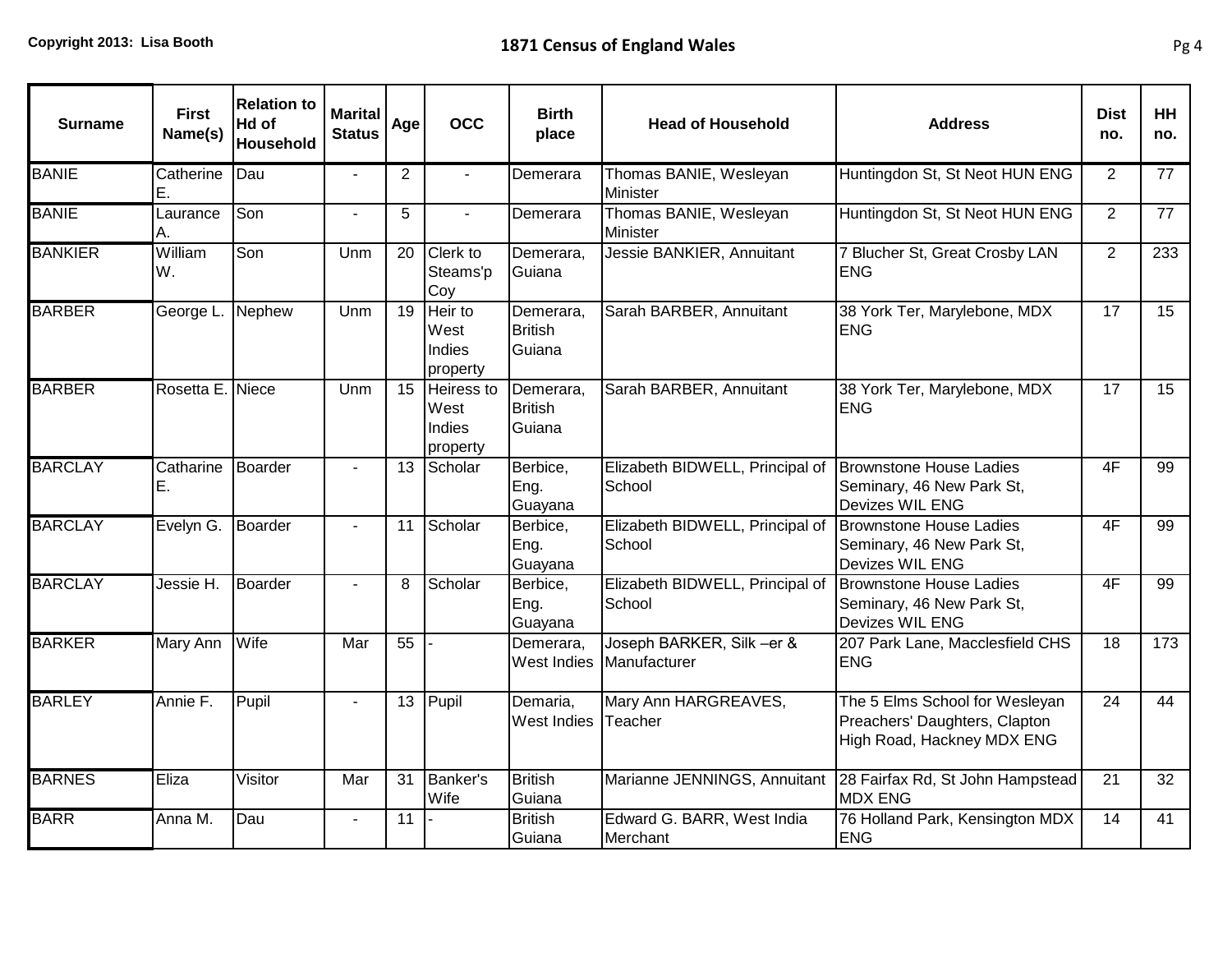| <b>Surname</b>               | <b>First</b><br>Name(s) | <b>Relation to</b><br>Hd of<br>Household | <b>Marital</b><br><b>Status</b> | Age            | <b>OCC</b>                             | <b>Birth</b><br>place                 | <b>Head of Household</b>                               | <b>Address</b>                                            | <b>Dist</b><br>no. | HH<br>no. |
|------------------------------|-------------------------|------------------------------------------|---------------------------------|----------------|----------------------------------------|---------------------------------------|--------------------------------------------------------|-----------------------------------------------------------|--------------------|-----------|
| <b>BARSON</b>                | Elizabeth<br>Α.         | Wife                                     | Mar                             | 26             | Sergeant<br>Royal<br>Artillery<br>Wife | Barbados,<br>W. Indies<br>(see 1881)  | William BARSON, Sergeant<br><b>Royal Artillery</b>     | Old Pier Road, Forgan FIF SCT                             | 3                  | 20        |
| BASCOM (as<br><b>BASCON)</b> | Florence                | Dau                                      | Unm                             | 21             | Daughter                               | <b>British</b><br>Guianna             | Henry S. BASCON, Property in<br><b>British Guinana</b> | Westerfield House, Broadwater,<br><b>Worthing SSX ENG</b> | 3H                 | 172       |
| BASCOM (as<br><b>BASCON)</b> | Henry S.                | Scholar                                  |                                 | 11             | Scholar                                | Demerara                              | Thomas J. NUNNS, C. of E.<br>Clergyman                 | 9 Elliott Place, Lewisham KEN<br><b>ENG</b>               | 4                  | 5         |
| <b>BASCOM</b> (as<br>BASCON) | Theodora                | $\blacksquare$                           | Mar                             | 40             | Wife                                   | <b>British</b><br>Guianna             | Henry S. BASCON, Property in<br><b>British Guinana</b> | Westerfield House, Broadwater,<br><b>Worthing SSX ENG</b> | 3H                 | 172       |
| <b>BAXTER</b>                | George R.               | Son                                      | Unm                             | 21             | Clerk -<br>upholsterer British         | Berbice,<br>Guiana                    | Sarah BAXTER, Dressmaker                               | 9 Westmoreland St, Marylebone,<br>London MDX ENG          | $\mathbf 1$        | 606       |
| <b>BAXTER</b>                | Jessie                  | Wife                                     | Mar                             | 43             | $\blacksquare$                         | Demerara                              | William BAXTER, Baker                                  | High St, Kirkcudbright KKD SCT                            | $\mathbf{1}$       | 54        |
| <b>BAXTER</b>                | William E.              | Son                                      | Unm                             | 23             | $Clerk -$<br>coal<br>merchant's Guiana | Berbice,<br><b>British</b>            | Sarah BAXTER, Dressmaker                               | 9 Westmoreland St, Marylebone,<br>London MDX ENG          | $\mathbf{1}$       | 606       |
| <b>BAYLEY</b>                | Frank                   | Boarder                                  |                                 | 5              | Scholar                                | Demerara                              | Marla DREWS, Schoolmistress                            | 105 Brecknock Rd, St Pancras<br><b>MDX ENG</b>            | 43                 | 153       |
| <b>BEALE</b>                 | Eliza                   | Lodger                                   | Unm                             | 53             | Income<br>from<br>Dividends            | Demerara                              | Mary HARWOOD, Lodging<br><b>House Keeper</b>           | 3 Alfred St, Walcot, Bath SOM<br>ENG                      | 11                 | 31        |
| <b>BEAN</b>                  | Madelina<br>S.          | <b>Head</b>                              | Unm                             | 54             | Income<br>from<br>Dividends            | Demerara,<br><b>British</b><br>Guiana | Self                                                   | 30 Meridian Place, Clifton GLS<br><b>ENG</b>              | 5                  | 220       |
| <b>BEAN</b>                  | Mary A.                 | Sister                                   | Unm                             | 52             | Income<br>trom<br>Dividends            | Demerara,<br><b>British</b><br>Guiana | Madelina S. BEAN, Income from<br><b>Dividends</b>      | 30 Meridian Place, Clifton GLS<br><b>ENG</b>              | 5                  | 220       |
| <b>BEAUMONT</b>              | John A. de Son<br>V.    |                                          |                                 | 1              |                                        | Demerara                              | Joseph BEAUMONT, Barrister                             | <b>Riverdale House, Richmond SRY</b><br><b>ENG</b>        | 3                  | 65        |
| <b>BEAUMONT</b>              | Mabel S.                | Dau                                      | $\overline{\phantom{0}}$        | 4              | $\overline{\phantom{a}}$               | Demerara                              | Joseph BEAUMONT, Barrister                             | Riverdale House, Richmond SRY<br><b>ENG</b>               | 3                  | 65        |
| <b>BEAUMONT</b>              | Mary M.                 | Dau                                      | $\blacksquare$                  | $\overline{2}$ | $\blacksquare$                         | Demerara                              | Joseph BEAUMONT, Barrister                             | Riverdale House, Richmond SRY<br><b>ENG</b>               | 3                  | 65        |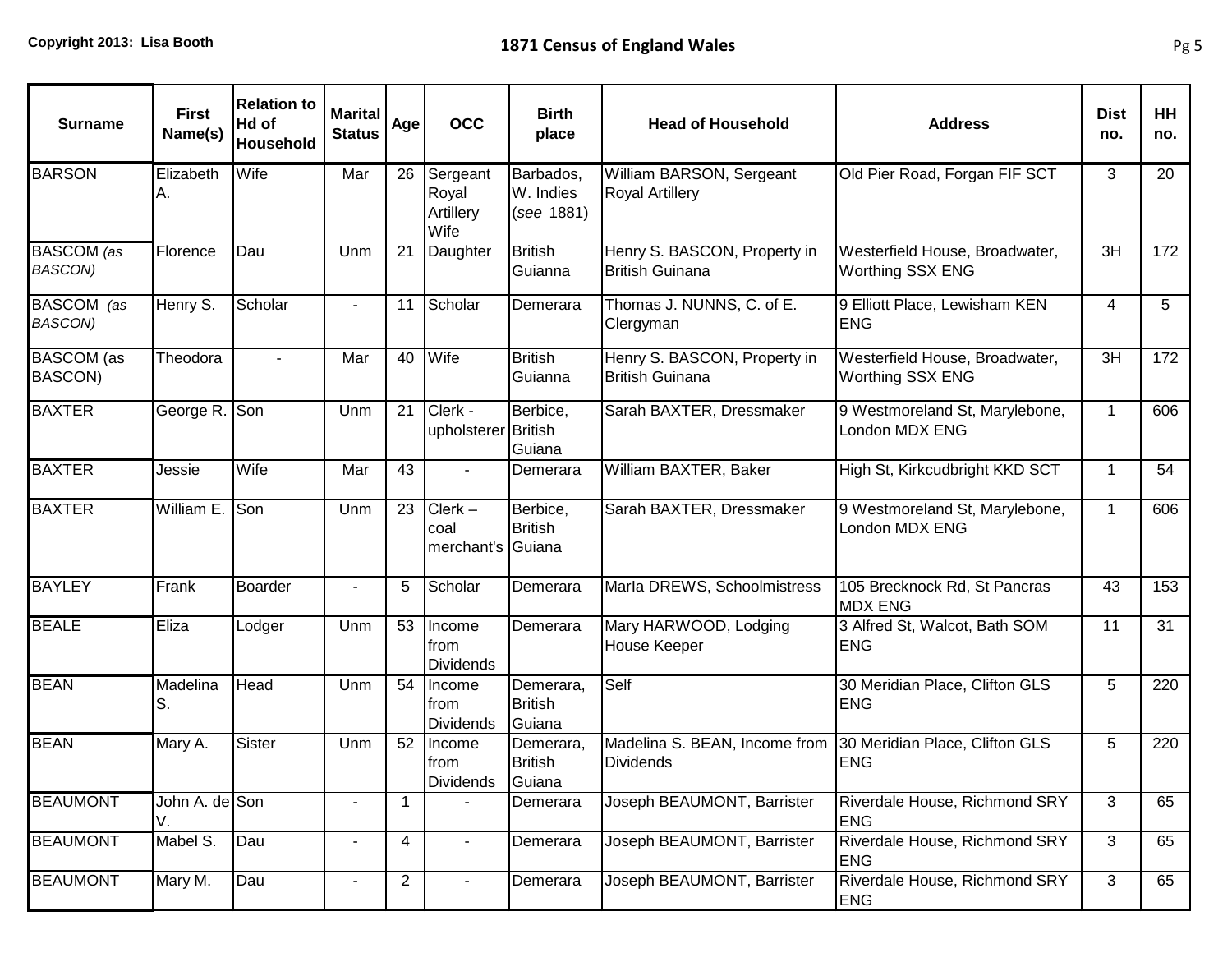| <b>Surname</b>                 | <b>First</b><br>Name(s)     | <b>Relation to</b><br>Hd of<br>Household | <b>Marital</b><br><b>Status</b> | Age             | <b>OCC</b>                    | Birth<br>place                        | <b>Head of Household</b>                          | <b>Address</b>                                        | <b>Dist</b><br>no. | <b>HH</b><br>no. |
|--------------------------------|-----------------------------|------------------------------------------|---------------------------------|-----------------|-------------------------------|---------------------------------------|---------------------------------------------------|-------------------------------------------------------|--------------------|------------------|
| <b>BECKLES</b>                 | Constance Dau<br>S.A.H.     |                                          |                                 | $\overline{7}$  | $\blacksquare$                | <b>British</b><br>Guiana              | Ellen BECKLES, Annuitant                          | Church Terrace, Albert Rd,<br>Croydon SRY ENG         | 36                 | 19               |
| <b>BECKLES</b>                 | Ellen<br>M.L.L.P.           | Dau                                      |                                 | 10              |                               | <b>British</b><br>Guiana              | Ellen BECKLES, Annuitant                          | Church Terrace, Albert Rd,<br>Croydon SRY ENG         | 36                 | 19               |
| <b>BECKWITH</b>                | Mary J.                     | Wife                                     | Mar                             | $\overline{22}$ | $\mathbf{r}$                  | Demerara,<br>West Indies              | Walter BECKWITH, Marble<br>Mason                  | 19 Lovell Rd, Leeds YKS ENG                           | $\mathbf{1}$       | 114              |
| <b>BEETE</b>                   | Amy Eliza                   | Dau                                      | Unm                             | 19              | None                          | Demerara,<br><b>British</b><br>Guiana | Robert C. BEETE, Retired<br><b>Colonial Judge</b> | Bullen House, South St,<br>Broadway, Ilmister SOM ENG | 2                  | 38               |
| <b>BEETE</b>                   | Etienne<br>Marget           | Son                                      | Unm                             | $\overline{22}$ | None                          | Demerara,<br><b>British</b><br>Guiana | Robert C. BEETE, Retired<br>Colonial Judge        | Bullen House, South St,<br>Broadway, Ilmister SOM ENG | 2                  | 38               |
| <b>BEETE</b>                   | Martha                      | Dau                                      | Unm                             | 17              | None                          | Demerara,<br><b>British</b><br>Guiana | Robert C. BEETE, Retired<br>Colonial Judge        | Bullen House, South St,<br>Broadway, Ilmister SOM ENG | 2                  | 38               |
| <b>BEETE</b>                   | Mary<br>Letitia             | Dau                                      | Unm                             | $\overline{12}$ | None                          | Demerara,<br><b>British</b><br>Guiana | Robert C. BEETE, Retired<br>Colonial Judge        | Bullen House, South St,<br>Broadway, Ilmister SOM ENG | $\overline{2}$     | $\overline{38}$  |
| <b>BEETE</b>                   | <b>Nicholas</b><br>Burrough | Son                                      | Unm                             | 14              | None                          | Demerara,<br><b>British</b><br>Guiana | Robert C. BEETE, Retired<br><b>Colonial Judge</b> | Bullen House, South St,<br>Broadway, Ilmister SOM ENG | 2                  | 38               |
| <b>BEETE</b>                   | Robert C.                   | Head                                     | Mar                             | 61              | Retired<br>Colonial<br>Judge  | Demerara,<br><b>British</b><br>Guiana | Self                                              | Bullen House, South St,<br>Broadway, Ilmister SOM ENG | 2                  | 38               |
| <b>BELTON</b>                  | William                     | Son                                      | Unm                             | 24              | Commerci<br>al Clerk          | Demerara,<br><b>British</b><br>Guiana | Joseph MARSH, Iron Plainer                        | 23 Leicester St, Birkenhead CHS<br><b>ENG</b>         | 2                  | 203              |
| <b>BENNETT</b>                 | Charlotte<br>A.             | Niece                                    | Unm                             | $\overline{17}$ | $\sim$                        | <b>British</b><br>Guiana              | James BROWN, Master Dyer                          | 9 Solway View, Preston Quarter,<br>Whitehaven CUL ENG | 9D                 | 43               |
| <b>BENNETT</b>                 | Emma                        | Wife                                     | Mar                             | 27              | Oilman's<br>Wife              | Demerara                              | Charles BENNETT, Oilman                           | 2 Edmonds Terrace, Lambeth<br><b>SRY ENG</b>          | 15                 | 41               |
| <b>BENNETT</b> (as<br>Benneth) | Richard P. Head             |                                          | Mar                             | 29              | Master<br>Mariner<br>2nd mate | (see 1851,<br>1881)                   | Self (wife Elizabeth BENNETH)                     | 17 Bonsfield St, Kirkdale, Everton<br>LAN ENG         | $\overline{97}$    | $\overline{22}$  |
| <b>BERCHEYCK</b>               | Jessie                      | Dau                                      | Unm                             | 11              | Scholar                       | Demerara                              | John BERCHEYCK, Carpenter                         | 56 Hunter St, Liverpool St Anne<br><b>LAN ENG</b>     | 18                 | $\overline{90}$  |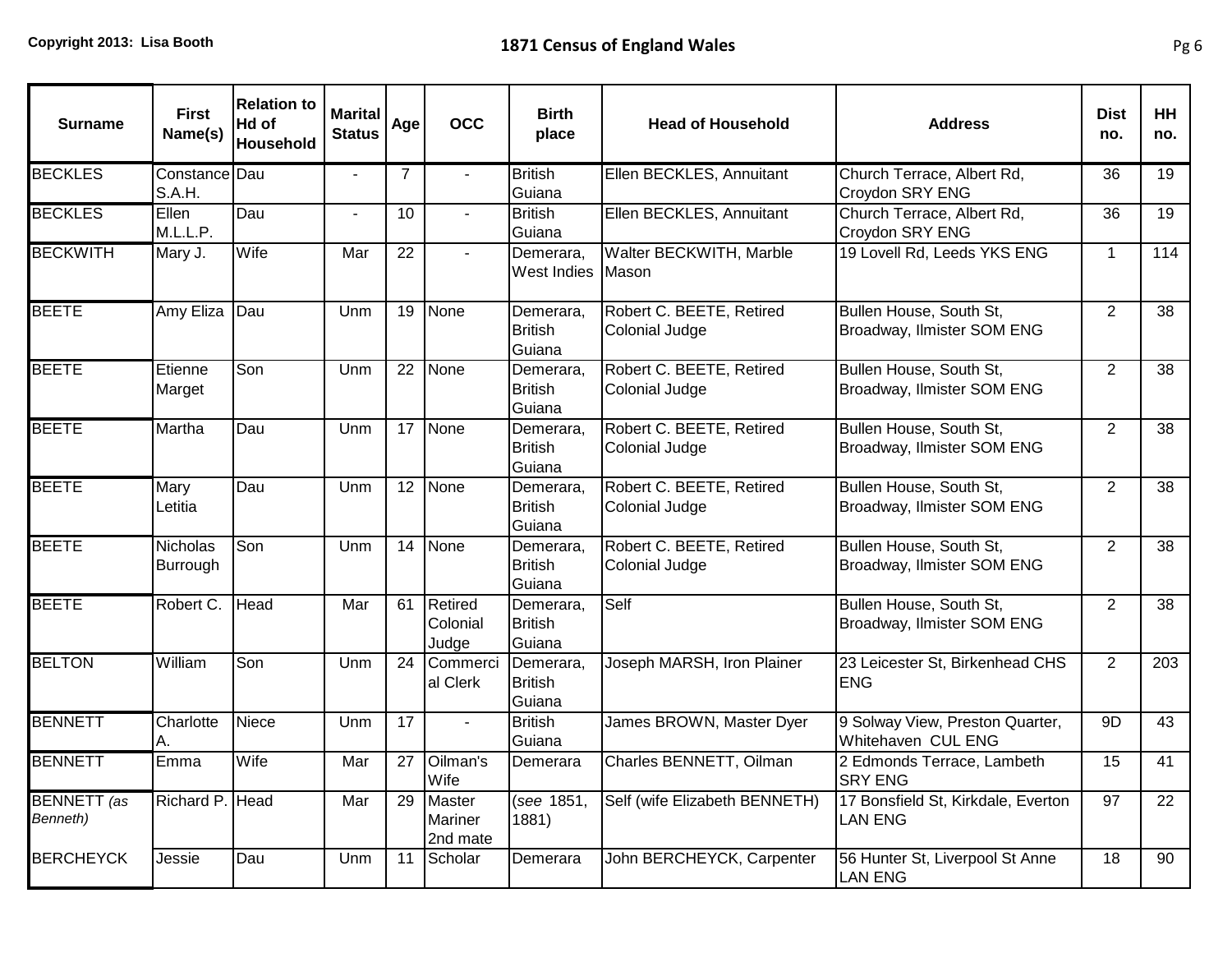| <b>Surname</b>               | <b>First</b><br>Name(s)  | <b>Relation to</b><br>Hd of<br><b>Household</b> | <b>Marital</b><br><b>Status</b> | Age | <b>OCC</b>                                    | <b>Birth</b><br>place                     | <b>Head of Household</b>                                     | <b>Address</b>                                           | <b>Dist</b><br>no. | <b>HH</b><br>no. |
|------------------------------|--------------------------|-------------------------------------------------|---------------------------------|-----|-----------------------------------------------|-------------------------------------------|--------------------------------------------------------------|----------------------------------------------------------|--------------------|------------------|
| <b>BERCHEYCK</b>             | John                     | Head                                            | Mar                             | 29  | Carpenter                                     | Demerara                                  | Self                                                         | 56 Hunter St, Liverpool St Anne<br><b>LAN ENG</b>        | 18                 | 90               |
| <b>BERNAU</b> (as<br>Bernan) | Augusta<br>IW.           | Dau                                             | Unm                             | 33  |                                               | <b>Barker</b><br>Grove,<br><b>British</b> | John H. BERNAN, Vicar of<br><b>Belvedere</b>                 | The Parsonage, Erith KEN ENG                             | 22                 | 50               |
| BERNAU (as<br>Bernan)        | Edward R. Son            |                                                 | Unm                             | 32  | Clerk in<br>Insurance<br>Office               | <b>Barker</b><br>Grove, BG                | John H. BERNAN, Vicar of<br><b>Belvedere</b>                 | The Parsonage, Erith KEN ENG                             | 22                 | 50               |
| <b>BERNAU</b> (as<br>Bernan) | <b>Henry</b><br>Augustus | Head                                            | Mar                             | 35  | Clerk to<br>Army<br>Agents                    | Berbice,<br><b>British</b><br>Guiana      | Self                                                         | Clare House, Burnt Ash Lane, Lee<br><b>KEN ENG</b>       | 14                 | 128              |
| BERNAU (as<br>Bernan)        | John<br><b>Henry</b>     | Son                                             | Unm                             | 27  | Clerk -<br>Army Agts                          | <b>Barker</b><br>Grove, BG                | John H. BERNAN, Vicar of<br><b>Belvedere</b>                 | The Parsonage, Erith KEN ENG                             | 22                 | 50               |
| <b>BERRY</b>                 | Marie<br>Grace           | Visitor                                         | Mar                             | 27  | None                                          | Demerara                                  | James MARSHALL, Cashier<br>Estate Office Lytham              | 13 Hastings Place, Lytham LAN<br><b>ENG</b>              | 3                  | 199              |
| <b>BIRNIE</b>                | Louisa<br>Adriana        | Head                                            | Wid                             | 33  |                                               | Berbice,<br><b>British</b><br>Guiana      | Self                                                         | 81 Higher Lane, Pilkington LAN<br><b>ENG</b>             | 4                  | 258              |
| <b>BLACKLOCK</b>             | Margaret                 | Visitor                                         |                                 | 25  |                                               | Georgetown<br>Demerara                    | Jessie SHERMAN, Annuitant                                    | Bellevue Cottage, Broughton Low<br>Rd, Edinburgh MLN SCT | 83                 | 9                |
| <b>BLOUNT</b>                | John<br>Patterson        | Head                                            | Unm                             | 46  | Income<br>from<br>Interest                    | <b>British</b><br>Guiana                  | Self                                                         | Springfield Villa, Beckenham KEN<br><b>ENG</b>           | $\mathbf{1}$       | 162              |
| <b>BOIS</b>                  | Annie<br>Gordon          | <b>Head lodger</b>                              | Mar                             | 34  |                                               | <b>British</b><br>Guiana                  | Self                                                         | Crescent, Calverley Park,<br>Tunbridge Wells KEN ENG     | 12                 | 171              |
| <b>BONHAM</b>                | John B.                  | <b>Head</b>                                     | Mar                             | 59  | Lieut. Col.<br>late 50 <sup>th</sup><br>Regt. | Suriname                                  | Self (wife Ann H. BONHAM                                     | 24 Granville Terrace, Folkestone<br><b>KEN ENG</b>       | 3                  | 244              |
| <b>BOOKER</b>                | Allan H.                 | Brother-in-<br>law                              | Unm                             | 38  |                                               | Demerara,<br><b>British</b><br>Guiana     | Archibald WHITE, M.D. (Retired) Warberry Rd, Lower Dunreeth, | <b>Torquay DEV ENG</b>                                   | 10                 | 42               |
| <b>BORMAN</b>                | A. William Boarder       |                                                 |                                 | 11  | Scholar                                       | Demerara                                  | John W. IRELAND,<br>Schoolmaster                             | Elm House School, Edmonton<br><b>MDX ENG</b>             | 4                  | 168              |
| <b>BORMAN</b>                | Arthur H.                | Boarder                                         | $\overline{\phantom{a}}$        | 14  | Scholar                                       | Demerara                                  | John W. IRELAND,<br>Schoolmaster                             | Elm House School, Edmonton<br><b>MDX ENG</b>             | 4                  | 168              |
| <b>BOSQUET</b>               | Yelverton                | Head                                            | Wid                             | 76  | Registered Dublin,<br>Surgeon                 | Ireland                                   | Self                                                         | Penfold Lane, Stapleford NTT<br><b>ENG</b>               | 6                  | 135              |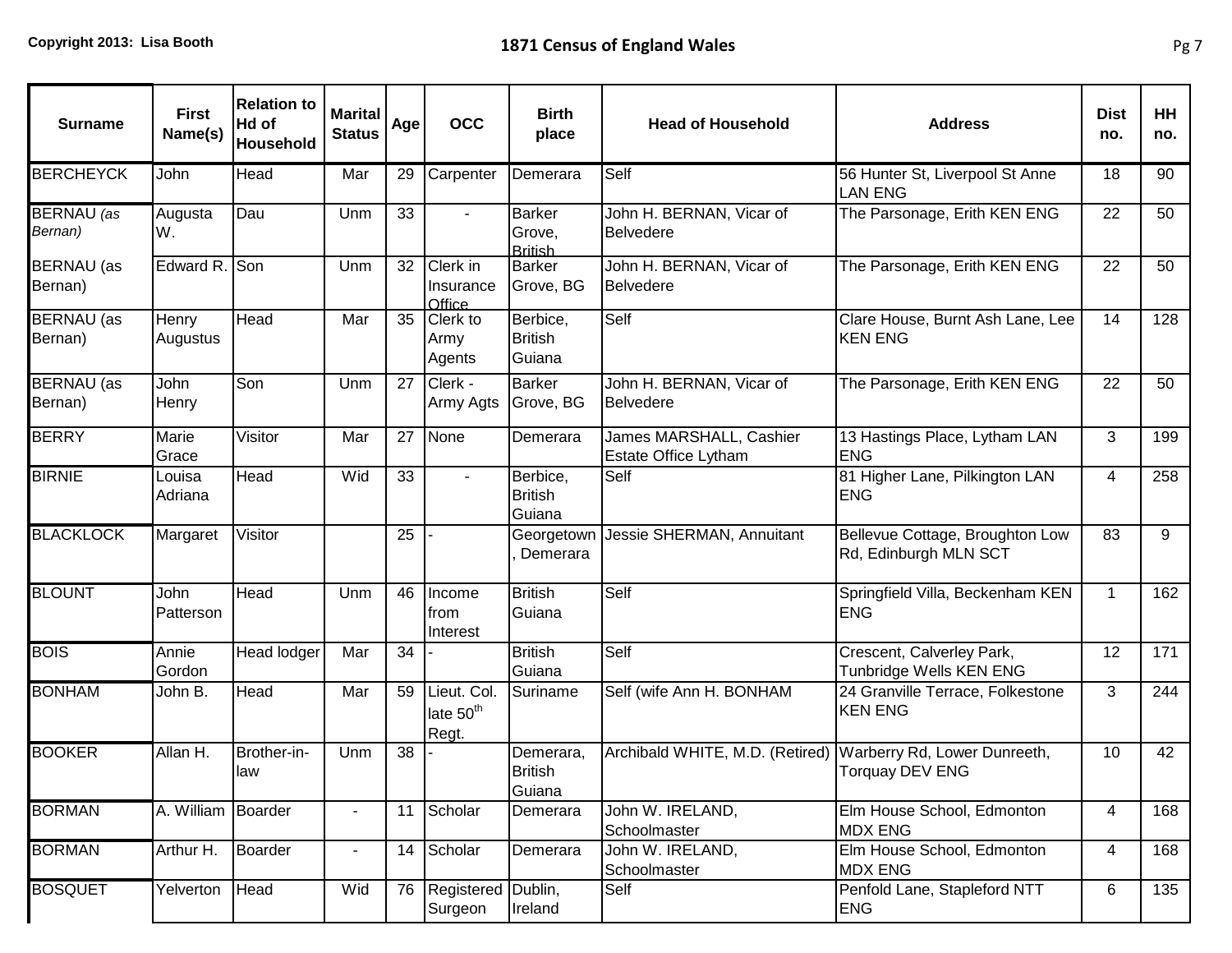| <b>Surname</b> | <b>First</b><br>Name(s) | <b>Relation to</b><br>Hd of<br><b>Household</b> | <b>Marital</b><br><b>Status</b> | Age             | <b>OCC</b>             | <b>Birth</b><br>place                 | <b>Head of Household</b>                                                                             | <b>Address</b>                                            | <b>Dist</b><br>no. | HH<br>no. |
|----------------|-------------------------|-------------------------------------------------|---------------------------------|-----------------|------------------------|---------------------------------------|------------------------------------------------------------------------------------------------------|-----------------------------------------------------------|--------------------|-----------|
| <b>BOURKE</b>  | Edward                  | Head                                            | Unm                             | 22              | Fly<br>Proprietor      | Demerara,<br> BG                      | Self                                                                                                 | Fly Yard, Jackson St, Woolwich<br><b>KEN ENG</b>          | 11                 | 4         |
| <b>BOURKE</b>  | John F.                 | Son                                             | Unm                             | 15              | Labourer               | Demerara,<br>West Indies of Police    | Walter BOURKE, Retired Serjent Quaker's Cottage, Beyton SFK                                          | <b>ENG</b>                                                | $\mathbf{1}$       | 88        |
| <b>BOURKE</b>  | Mary Ann                | Dau                                             | Unm                             | $\overline{13}$ | $\sim$                 | Demerara,<br>West Indies of Police    | Walter BOURKE, Retired Serjent Quaker's Cottage, Beyton SFK                                          | <b>ENG</b>                                                | $\mathbf{1}$       | 88        |
| <b>BOURKE</b>  | Sarah<br>Jane           | Dau                                             | $\blacksquare$                  | 11              | Scholar                | Demerara,<br>West Indies              | Walter BOURKE, Retired Serjent Quaker's Cottage, Beyton SFK<br><b>of Police</b>                      | <b>ENG</b>                                                | $\mathbf{1}$       | 88        |
| <b>BOURKE</b>  | William<br>Henry        | <b>Brother</b>                                  | Unm                             | 19              | Sailor                 | Demerara,<br><b>British</b><br>Guiana | Edward BOURKE, Fly Proprietor                                                                        | Fly Yard, Jackson St, Woolwich<br><b>KEN ENG</b>          | 11                 | 4         |
| <b>BOUWER</b>  | John<br>Robert<br>Hutte | Head                                            | Mar                             | 39              | Commerci<br>al Clerk   | <b>British</b><br>Guiana              | Self                                                                                                 | 68 Clissold Rd, St Mary Stoke<br><b>Newington MDX ENG</b> | 3                  | 105       |
| <b>BOVILL</b>  | Sarah<br>Louisa         | Head                                            | Wid                             | 58              | Annuitant              | Demerare                              | Self                                                                                                 | 4 Howley Place, Paddington MDX<br><b>ENG</b>              | 22                 | 4         |
| <b>BOWDEN</b>  | Maud                    | Dau                                             | $\blacksquare$                  | 3               | $\blacksquare$         | <b>British</b><br>Guiana              | William BOWDEN,<br>Schoolmaster                                                                      | 24 Wyndham St, St Andrew<br>Plymouth DEV ENG              | 4                  | 155       |
| <b>BOWDEN</b>  | William                 | Son                                             | $\blacksquare$                  | $\overline{4}$  | $\blacksquare$         | <b>British</b><br>Guiana              | William BOWDEN,<br>Schoolmaster                                                                      | 24 Wyndham St, St Andrew<br>Plymouth DEV ENG              | 4                  | 155       |
| <b>BOWIE</b>   | Anna                    | Head                                            | Wid                             | 75              | <b>Dividends</b><br>&c | Demerara,<br><b>British</b><br>Guiana | Self                                                                                                 | 19 Bennett St, Walcot, Bath SOM<br><b>ENG</b>             | 11                 | 96        |
| <b>BOWMER</b>  | Nicholas                | Son                                             | Unm                             | 23              | Commerci<br>al Clerk   | <b>British</b><br>Guyana              | Sarah H. BOWMER, Annuitant                                                                           | 153 Church Rd, Islington MDX<br><b>ENG</b>                | 42                 | 75        |
| <b>BOWREY</b>  | Emma E.                 | $\overline{D}$ au                               | Unm                             | 19              |                        | Berbice,<br><b>British</b><br>Guiana  | James BOWREY, Independent<br>Minister of Shadwell Chapel                                             | 10 Stepney Causeway, Stepney<br><b>MDX ENG</b>            | 2                  | 63        |
| <b>BOWREY</b>  | Joseph E.               | Son                                             | $\overline{a}$                  | 17              |                        | Berbice,<br><b>British</b><br>Guiana  | James BOWREY, Independent<br>Minister of Shadwell Chapel                                             | 10 Stepney Causeway, Stepney<br><b>MDX ENG</b>            | 2                  | 63        |
| <b>BOWREY</b>  | Louisa M.               | Dau                                             | Uhm                             | 21              |                        | Berbice,<br><b>British</b><br>Guiana  | James BOWREY, Independent<br>Minister of Shadwell Chapel                                             | 10 Stepney Causeway, Stepney<br><b>MDX ENG</b>            | $\overline{2}$     | 63        |
| <b>BOYD</b>    | Amelia L.               | Aunt                                            | Mar                             | 62 Lt.          | Colonel's<br>Widow     | <b>British</b><br>Guiana              | Augustus W. GRAFTON, Vicar<br>of Heaton, vice-principal of Wells   ENG<br><b>Theological College</b> | 14 Chamberlain St, Wells SOM                              | 13                 | 26        |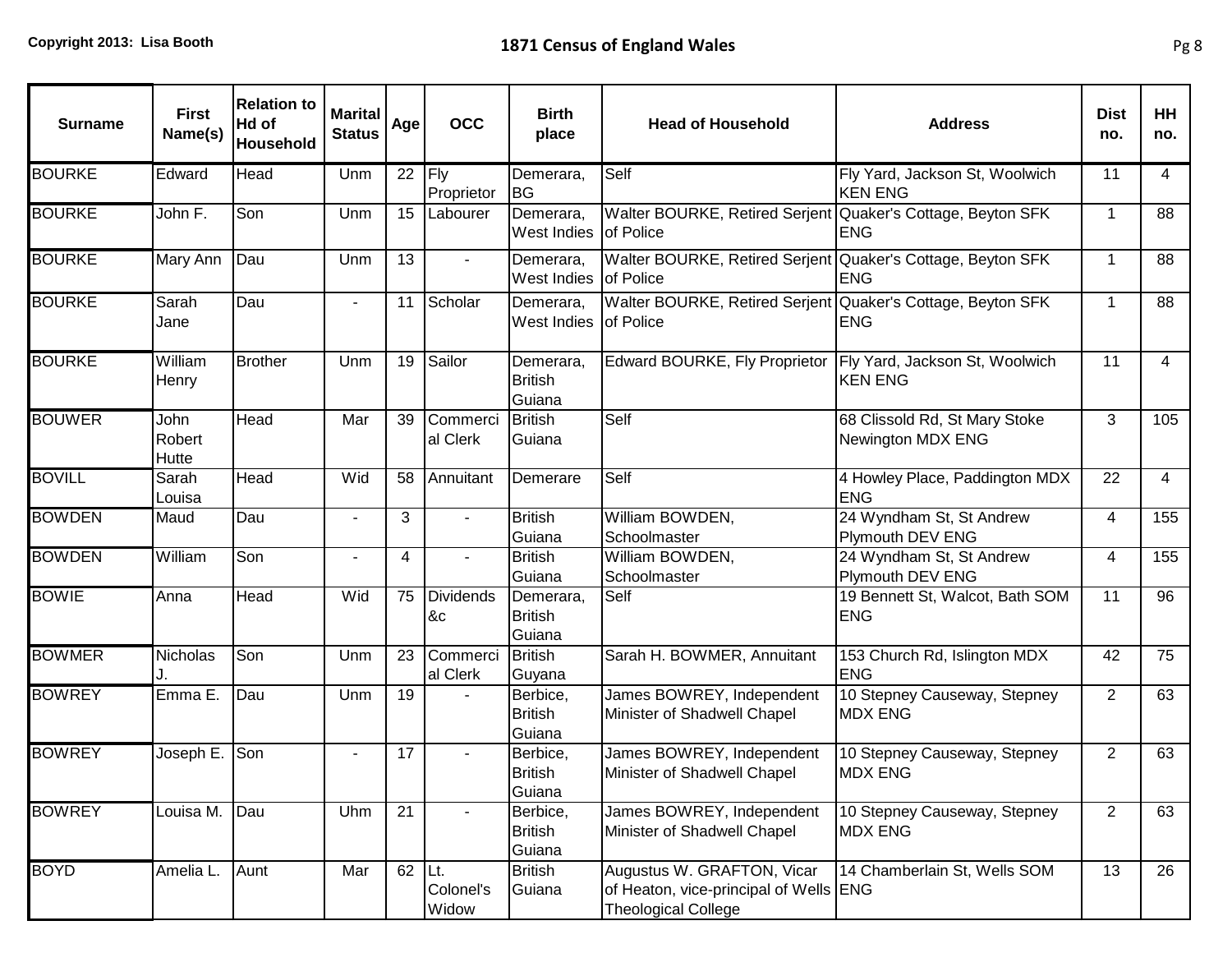| <b>Surname</b>  | <b>First</b><br>Name(s) | <b>Relation to</b><br>Hd of<br>Household | <b>Marital</b><br><b>Status</b> | Age             | <b>OCC</b>                       | <b>Birth</b><br>place                | <b>Head of Household</b>                                  | <b>Address</b>                                                                | <b>Dist</b><br>no. | <b>HH</b><br>no. |
|-----------------|-------------------------|------------------------------------------|---------------------------------|-----------------|----------------------------------|--------------------------------------|-----------------------------------------------------------|-------------------------------------------------------------------------------|--------------------|------------------|
| <b>BRANSTON</b> | Emma                    | Lodger                                   | Unm                             | 30              | Governess                        | Mahaica,<br><b>BG</b>                |                                                           | 50 Brunswick St, Swansea GLA<br><b>WLS</b>                                    | 29F                | 41               |
| <b>BRANT</b>    | Philip                  | <b>Boarder</b>                           | Unm                             | 29              | <b>Mariner</b>                   | Demerara,<br>West Indies             | William MARTIN, Mariner                                   | 3, No. 9 Court, Leeds St, Liverpool<br><b>LAN ENG</b>                         | 16H                | 76               |
| <b>BRELL</b>    | William I.              | Head                                     | Mar                             | 24              | Clerk H.M<br>Customs             | <b>British</b><br>Guiana             | Self                                                      | Mornet Cottage, Downfield Mains<br>ANG SCT                                    | $\mathbf{1}$       | 14               |
| <b>BRIDGER</b>  | John A.                 | Head                                     | Mar                             | 39              | Wheelwrig<br>ht                  | Georgetown Self<br>Demerara,<br>W.I. |                                                           | Back Lane, Thursley SRY ENG                                                   | 9                  | 33               |
| <b>BRINGES</b>  | James C.                | Son                                      | Unm                             | 17              | Silversmith Demerara<br>'s Clerk |                                      | Harry BRINGES, Cab Proprietor                             | Harrison St, St Pancras MDX ENG                                               | 10                 | 559              |
| <b>BRINGES</b>  | Maria E.                | Dau                                      | $\mathbf{r}$                    | 13              |                                  | Demerara                             | Harry BRINGES, Cab Proprietor                             | Harrison St, St Pancras MDX ENG                                               | 10                 | 559              |
| <b>BRINGES</b>  | Thomas<br>Α.            | Son                                      | $\blacksquare$                  | 15              | Coach<br><b>Builder</b>          | Demerara                             | Harry BRINGES, Cab Proprietor                             | Harrison St, St Pancras MDX ENG                                               | 10                 | 559              |
| <b>BRISTOW</b>  | Lavinia                 | <b>Nurse</b>                             | Mar                             | 51              | <b>Nurse</b>                     | Demerara,<br>West Indies Keeper      | John COLE, Lodging House                                  | 47 Torrington Square, St George<br><b>Bloomsbury MDX ENG</b>                  | 6                  | 69               |
| <b>BRITTEN</b>  | Roger M.                | Head                                     | Mar                             | 31              | Printer &<br>Composito           | Demerara                             | Self                                                      | 8 Charlwood Place, St George<br>Hanover Square, Westminster<br><b>MDX ENG</b> | 18                 | $\overline{75}$  |
| <b>BRODIE</b>   | Anna S.D.               | Wife                                     | Mar                             | 48              | $\overline{a}$                   | Demerara,<br>South<br>America        | James BRODIE, Assistant Clerk<br><b>Court of Sessions</b> | 4 Fettes Row, Edinburgh St Mary<br><b>MLN SCT</b>                             | 35                 | 69               |
| <b>BROMET</b>   | Meyer S.                | Head                                     | Mar                             | 32              | Independe<br>nt Minister         | Dutch<br>Guiana                      | Self (wife Emma BROMET)                                   | Edmonton Rd, Ponders End MDX<br><b>ENG</b>                                    | 9                  | 10 <sup>1</sup>  |
| <b>BROWN</b>    | Adalaide                | Dau                                      | Unm                             | 36              | <b>Dressmak</b><br>er            | England<br>(see 1861)                | David BROWN, Chelsea<br>Pensioner & Militia Sergt         | Williamsons Land, Newton Tce,<br>Newton-on-Ayr AYR SCT                        | $\mathbf{1}$       | 37               |
| <b>BROWN</b>    | Ann                     | Visitor                                  | Unm                             | $\overline{77}$ | No                               | Berbice,<br>occupation West Indies   | Margt WALLACE, No occupation                              | 6 Merchiston PI, Edinburgh St<br><b>Cuthbert MLN SCT</b>                      | 116                | $\overline{7}$   |
| <b>BROWN</b>    | Francis                 | Dau                                      | Unm                             | 14              | Scholar                          | Demerara,<br>West Indies             | Samuel BROWN, Wesleyan<br><b>IMinister</b>                | 7 Lamorna Place, Stoke Damerel,<br>Devonport DEV ENG                          | 4                  | 205              |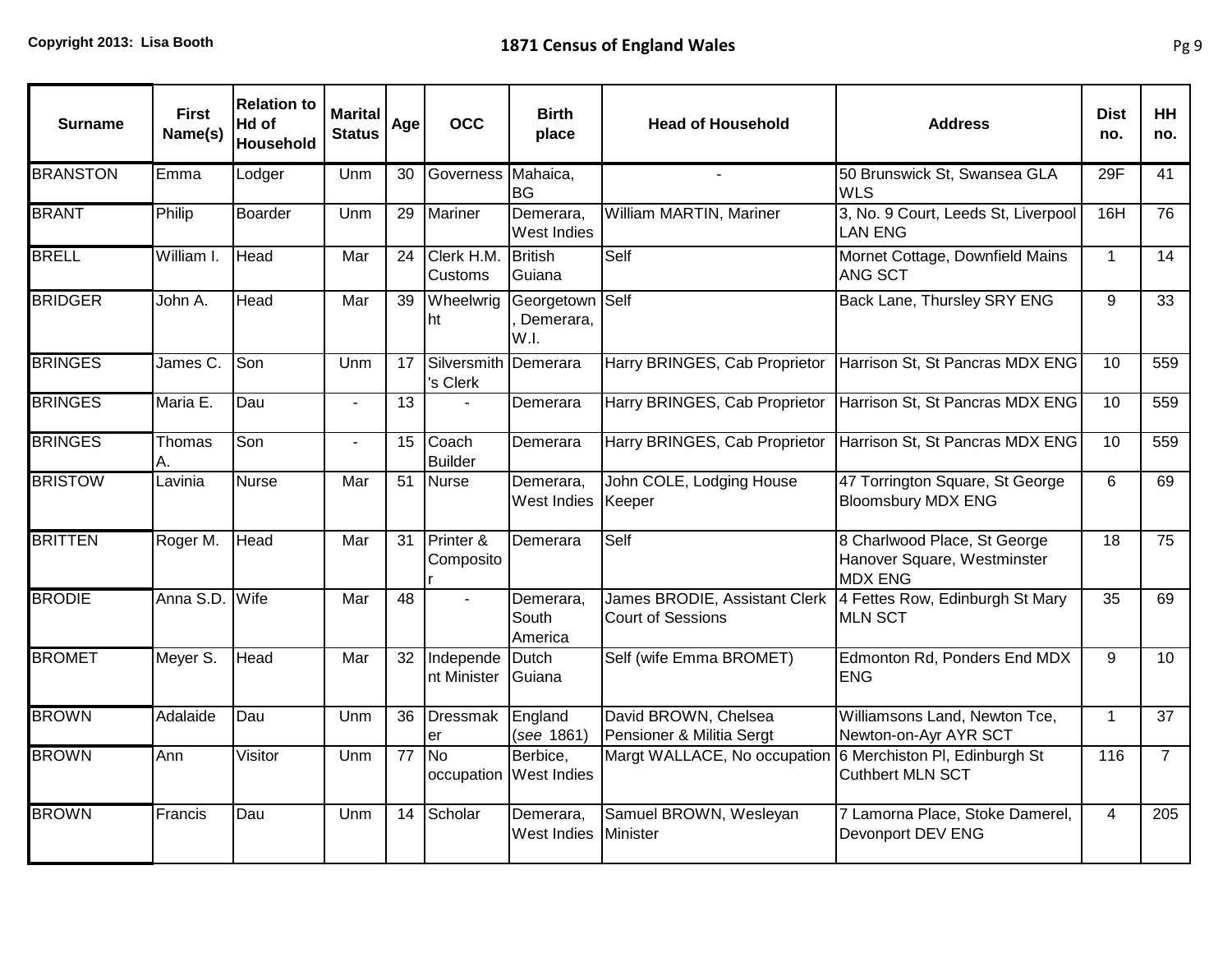| <b>Surname</b>                        | <b>First</b><br>Name(s)    | <b>Relation to</b><br>Hd of<br>Household | <b>Marital</b><br><b>Status</b> | Age | <b>OCC</b>                | <b>Birth</b><br>place                    | <b>Head of Household</b>                                                  | <b>Address</b>                                         | <b>Dist</b><br>no. | HH<br>no.      |
|---------------------------------------|----------------------------|------------------------------------------|---------------------------------|-----|---------------------------|------------------------------------------|---------------------------------------------------------------------------|--------------------------------------------------------|--------------------|----------------|
| <b>BROWN</b>                          | Jessie<br>Elizabeth        | Wife                                     | Mar                             | 34  | Wife                      | <b>British</b><br>Guiana,<br>West Indies | William BROWN, Newspaper<br>Reporter                                      | The View, Windle, St Helen LAN<br><b>ENG</b>           | 3                  | 283            |
| <b>BROWN</b>                          | Jessie<br>Jane<br>Isabella | Wife                                     | Mar                             | 30  |                           | George<br>Town,<br>Demerara              | Albert BROWN, Bank Manager<br>or Agent                                    | Hylton, Leigh WOR ENG                                  | 6                  | $\overline{7}$ |
| <b>BROWN</b>                          | Margaret                   | Dau                                      | Unm                             | 34  | Teacher                   | West Indies                              | David BROWN, Chelsea<br>Pensioner & Militia Sergt                         | Williamsons Land, Newton Tce,<br>Newton-on-Ayr AYR SCT | 1                  | 37             |
|                                       | (as<br>Hannah)             |                                          |                                 |     |                           | (see 1881)                               |                                                                           |                                                        |                    |                |
| <b>BROWN</b>                          | William                    | Head                                     | Mar                             | 40  | Seaman<br>R.N.            | America<br>(see 1851,<br>1881)           | Self (wife Elizabeth BROWN)                                               | West Goat Lane, Dalmeny WLN<br><b>SCT</b>              | 2                  | 97             |
| <b>BUCHANAN</b>                       | George                     | Head                                     | Mar                             | 46  | Iron<br>Merchant          | Demerara                                 | Self                                                                      | Highbury Hill, Islington MDX ENG                       | 17                 | 27             |
| <b>BUCHANAN</b>                       | Robt                       | Head                                     | Mar                             | 49  | Merchant                  | <b>West Indies</b><br>See 1861,<br>1881  | Sarah BUCHANAN, Merchant's<br>Wife                                        | 3 Oxford Terrace, Islington MDX<br><b>ENG</b>          | 77                 | 25             |
| <b>BUCKLER</b>                        | Mary E.                    | Wife                                     | Mar                             | 41  | ÷.                        | Leguan,<br>Demerara                      | Josiah F. BUCKLER, Vicar of<br>Tinsley                                    | Vicarage, Tinsley YKS ENG                              | 21                 | 145            |
| <b>BUGLE</b>                          | Arsene                     | Boarder                                  |                                 | 11  | Scholar                   | Demerara                                 | Joseph E. CARPENTER,<br><b>Manager Notting Hill Proprietors</b><br>School | 53 Norland Square, Kensington<br><b>MDX ENG</b>        | 27                 | 172            |
| <b>BUGLE</b>                          | Cecil                      | Boarder                                  | $\blacksquare$                  | 9   | Scholar                   | Demerara                                 | Joseph E. CARPENTER,<br><b>Manager Notting Hill Proprietors</b><br>School | 53 Norland Square, Kensington<br><b>MDX ENG</b>        | 27                 | 172            |
| <b>BULLOCK</b>                        | Elizabeth                  | Head                                     | Wid                             | 58  | ٠                         | Demerara                                 | Self                                                                      | High St, Berkamstead HRT ENG                           | 4                  | 34             |
| <b>BURCHELL</b>                       | Christian<br>(female)      | Servant                                  | Unm                             |     | 52 Housekee<br>per        | Demerara                                 | Leonard STRONG, no<br>occupation                                          | Brampton, Tormoham, Torquay<br><b>DEV ENG</b>          | 1                  | 273            |
| <b>BURNET</b>                         | Maitland                   | Lodger                                   | Unm                             | 27  | Colonial<br><b>Broker</b> | <b>British</b><br>Guiana                 | John BERRIDGE,<br>Warehouseman                                            | 23 Liverpool St, Pancras MDX<br><b>ENG</b>             | 11                 | 481            |
| <b>BURNETT</b> (as<br><b>BRUMBLE)</b> | Elizabeth                  | Wife                                     | Mar                             | 55  | Annuitant                 | <b>British</b><br>Guiana                 | William BURNETT, Annuitant                                                | Hay Lodge, Old Town Peebles<br>PEE SCT                 | 1                  | $\mathbf{1}$   |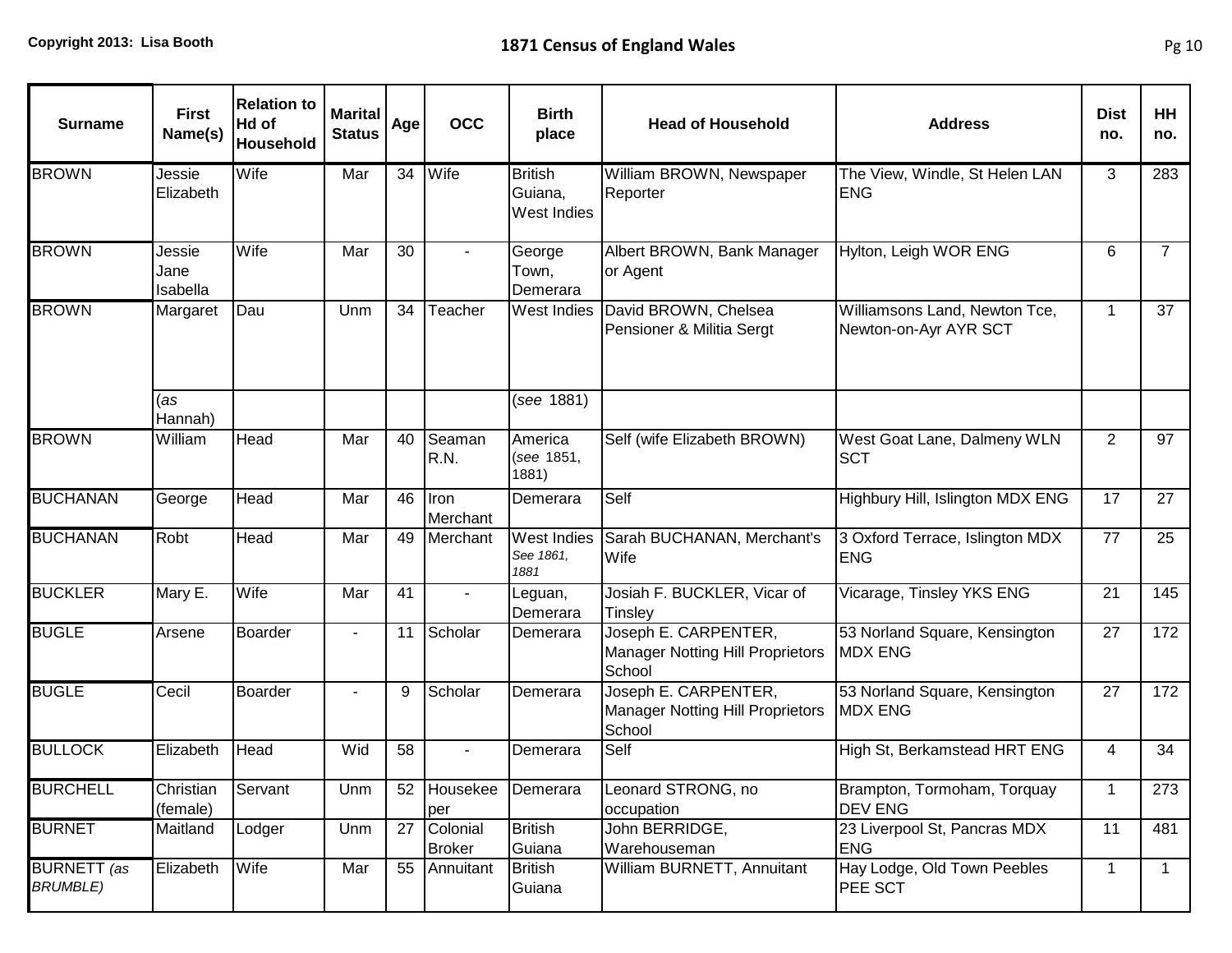| <b>Surname</b>  | <b>First</b><br>Name(s) | <b>Relation to</b><br>Hd of<br>Household | <b>Marital</b><br><b>Status</b> | Age             | <b>OCC</b>                        | <b>Birth</b><br>place                 | <b>Head of Household</b>                                  | <b>Address</b>                                                           | <b>Dist</b><br>no. | <b>HH</b><br>no. |
|-----------------|-------------------------|------------------------------------------|---------------------------------|-----------------|-----------------------------------|---------------------------------------|-----------------------------------------------------------|--------------------------------------------------------------------------|--------------------|------------------|
| <b>BURNS</b>    | Catharine               | Pupil                                    | Unm                             | 15              | Scholar                           | Berbice, BG                           | Henrietta HOLDSTOCK,<br><b>Principal of School</b>        | 46 Elgin Rd, Kensington MDX<br><b>ENG</b>                                | 45                 | 97               |
| <b>BURRELL</b>  | Kathleen                | <b>Boarder</b>                           | Mar                             | 22              |                                   | Demerara,<br>West Indies              | Ruth HAND, Lodging House<br>Keeper                        | 9 Hermitage Villas, Richmond SRY<br><b>ENG</b>                           | 18                 | 91               |
| <b>BURROWES</b> | Mary J.                 | Sister-in-law                            | Unm                             | 47              | Annuitant                         | Demerara                              |                                                           | Amelia BURROWES, Governess 3 Burlington Rd, Paddington MDX<br><b>ENG</b> | 9                  | 3                |
| <b>BURROWES</b> | William<br>Dovell       | Head                                     | Mar                             | 50              | Merchant-<br>Ostrich<br>Feathers  | George<br>Town, BG                    | Self                                                      | 19 Cobham Terrace, Swanscombe<br><b>KEN ENG</b>                          | 16                 | 13               |
| <b>BURROWS</b>  | Elizabeth<br>A. Pudsey  | Wife                                     | Mar                             | 34              |                                   | Demerara,<br>West Indies              | Henry BURROWS, Curate of<br><b>Christ Church Waterloo</b> | 26 South Rd, Great Crosby LAN<br><b>ENG</b>                              | $\mathbf{1}$       | 53               |
| <b>BUSCHMAN</b> | Caroline                | Dau                                      | Unm                             | 34              | $\mathbf{L}$                      | Surinam                               | John BUSCHMAN, Commercial<br>Clerk & Account,             | 39 Ladbroke Rd, Kensington MDX<br><b>ENG</b>                             | 23                 | 206              |
| <b>BUSCHMAN</b> | John                    | Head                                     | Wid                             | 60              | Commerci<br>al Clerk &<br>Account | Surinam                               | Self                                                      | 39 Ladbroke Rd, Kensington MDX<br><b>ENG</b>                             | 23                 | 206              |
| <b>BUSCHMAN</b> | Maria E.                | Lodger                                   | Unm                             | 68              | Annuitant                         | Surinam                               | Ann WOODWARD,<br>Housekeeper                              | 7 Victoria Grove Ter, Paddington<br><b>MDX ENG</b>                       | 26                 | 298              |
| <b>BUSSELL</b>  | Christina               | Head                                     | Wid                             | 60              | $\blacksquare$                    | Barbadoes,<br>W. Indies (see<br>1881) | Self                                                      | 19 Regent St, East Teignmouth<br><b>DEV ENG</b>                          | 5                  | 20               |
| <b>BUTTS</b>    | Ada                     | Dau                                      | $\blacksquare$                  | 14              | Scholar                           | <b>British</b><br>Guiana              | H.G. BUTTS, M.D. (not<br>practising)                      | 3 Union Place, Broadwater,<br>Worthing SSX ENG                           | 7F                 | 76               |
| <b>BUTTS</b>    | Catherine               | Dau                                      | $\overline{a}$                  | 10              | Scholar                           | <b>British</b><br>Guiana              | H.G. BUTTS, M.D. (not<br>practising)                      | 3 Union Place, Broadwater,<br>Worthing SSX ENG                           | 7F                 | 76               |
| <b>BUTTS</b>    | H.G.                    | <b>Head</b>                              | Mar                             | 44              | M.D. (not<br>practising)          | <b>British</b><br>Guiana              | Self                                                      | 3 Union Place, Broadwater,<br>Worthing SSX ENG                           | 7F                 | $\overline{76}$  |
| <b>BUTTS</b>    | Richard B. Scholar      |                                          | $\blacksquare$                  | 16              |                                   | <b>British</b><br>Guiana              | Charles W. PENNY, Bursar                                  | Wellington College, Sandhurst<br><b>BRK ENG</b>                          | 1296/6<br>4        | p. 9             |
| <b>BYRNE</b>    | Lucy                    | Head                                     | Wid                             | 40              | School<br><b>Mistress</b>         | <b>British</b><br>Guiana              | Self                                                      | 5 Elizabeth Place, Little Ilford ESS<br><b>ENG</b>                       | $\overline{8}$     | 28               |
| <b>CAMERON</b>  | Adelaide                | Lodger                                   | Mar                             | $\overline{30}$ |                                   | Demerara.<br>West Indies              | John COLE, Lodging House<br>Keeper                        | 47 Torrington Square, St George<br><b>Bloomsbury MDX ENG</b>             | 6                  | 69               |
| <b>CAMERON</b>  | Annie                   | <b>Boarder</b>                           |                                 | $\overline{7}$  | Scholar                           | Demerara                              | Mary MANIFOLD, Widow                                      | Lowburn Terrace, Dollar CLK SCT                                          | 3                  | 84               |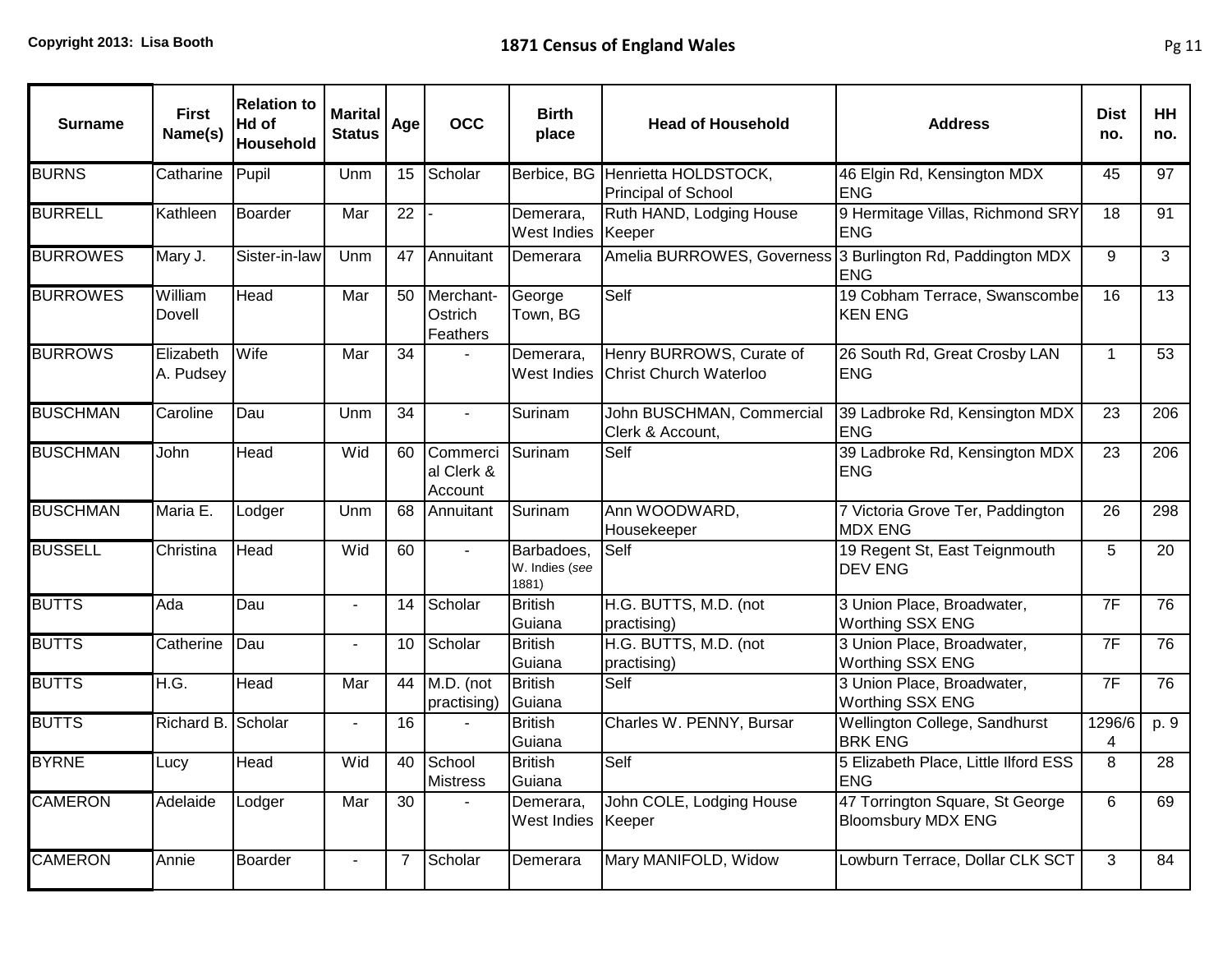| <b>Surname</b>            | <b>First</b><br>Name(s)          | <b>Relation to</b><br>Hd of<br>Household | <b>Marital</b><br><b>Status</b> | Age             | <b>OCC</b>                      | <b>Birth</b><br>place                 | <b>Head of Household</b>                                        | <b>Address</b>                                               | <b>Dist</b><br>no. | <b>HH</b><br>no. |
|---------------------------|----------------------------------|------------------------------------------|---------------------------------|-----------------|---------------------------------|---------------------------------------|-----------------------------------------------------------------|--------------------------------------------------------------|--------------------|------------------|
| CAMERON (as<br>AMERON)    | Alister                          | Pupil                                    | $\blacksquare$                  | 11              | Scholar                         | <b>British</b><br>Guiana              | John MILNE, M.A. & L.L.B.<br>Principal Dollar Inst'n            | Academy St, Dollar CLK SCT                                   | 3                  | 40               |
| <b>CAMERON</b>            | Eliza                            | Dau                                      | Unm                             | 8               | $\blacksquare$                  | Demerara,<br>West Indies              | John COLE, Lodging House<br>Keeper                              | 47 Torrington Square, St George<br><b>Bloomsbury MDX ENG</b> | 6                  | 69               |
| <b>CAMERON</b>            | Elizabeth                        | <b>Niece</b>                             | Unm                             | 22              | $\mathcal{L}^{\mathcal{A}}$     | India (see<br>1881)                   | Ellen CAMERON, Annuitant                                        | 2 Clarence Terr, Clarence Rd, St.<br>Helier JSY CHI          | 14                 | 32               |
| <b>CAMERON</b>            | Ellen                            | Head                                     | Unm                             | 61              | Annuitant                       | India (see<br>1881)                   | Self                                                            | 2 Clarence Terr, Clarence Rd, St.<br>Helier JSY CHI          | $\overline{14}$    | $\overline{32}$  |
| <b>CAMERON</b>            | Robert                           | Head                                     | Unm                             | 56              | M.D.<br>Physician               | Demerara                              | Self                                                            | New North Rd, Huddersfield YKS<br><b>ENG</b>                 | 19                 | 140              |
| <b>CAMERON</b>            | Van                              | Son                                      | Unm                             | $\overline{7}$  |                                 | Demerara,<br><b>West Indies</b>       | John COLE, Lodging House<br>Keeper                              | 47 Torrington Square, St George<br><b>Bloomsbury MDX ENG</b> | 6                  | 69               |
| <b>CAMPBELL</b>           | Anna M.                          | Wife                                     | Mar                             | 40              |                                 | <b>British</b><br>Guiana              | Robert CAMPBELL, Major<br><b>Retired List</b>                   | 8 Albert Villas, Clifton, Bristol SOM<br><b>ENG</b>          | 22                 | 82               |
| <b>CAMPBELL</b>           | Annie<br>Adair                   | Dau                                      | $\sim$                          | 10              | $\mathbf{r}$                    | Demerara,<br><b>West Indies</b>       | David CAMPBELL, Assistant<br>Chaplain Millbank Prison           | 32 Bessborough Gardens,<br><b>Westminster MDX ENG</b>        | 29                 | $\overline{10}$  |
| CAMPBELL (as<br>CAMPHELL) | Arthur                           | Son                                      | $\blacksquare$                  | 13              | Scholar                         | Demerara                              | George B. CAMPBELL,<br><b>Mechanical Engineer</b>               | 3 Rutland Place, Govan LKS SCT                               | $\mathbf{1}$       | $\overline{4}$   |
| <b>CAMPBELL</b>           | <b>Caroline</b><br>Elizabeth     | Wife                                     | Mar                             | 37              | Clergyman' Berbice, S<br>s wife | Amer                                  | David CAMPBELL, Assistant<br><b>Chaplain Millbank Prison</b>    | 32 Bessborough Gardens,<br><b>Westminster MDX ENG</b>        | 29                 | 10               |
| CAMPBELL (as<br>CAMPHELL) | <b>Caroline</b><br>IH.L.         | <b>Boarder</b>                           | Unm                             | $\overline{18}$ | Scholar                         | <b>New</b><br>Amsterdam,<br><b>BG</b> | Jerome T. MERCIER, Curate of<br><b>Hanwell</b>                  | 2 Westminster Rd, Hanwell,<br><b>Brentford MDX ENG</b>       | 9                  | $\overline{279}$ |
| <b>CAMPBELL</b>           | <b>Edith Mary Visitor</b><br>Ann |                                          | Unm                             | 18              | $\mathbf{r}$                    | Demerara                              | Thomas Watts CHALDECOTT,<br><b>Medical General Practitioner</b> | Addlestone Bridge, Chertsey SRY<br><b>ENG</b>                | 10                 | 42               |
| <b>CAMPBELL</b>           | Euphemia Boarder                 |                                          | $\blacksquare$                  | 16              | Scholar                         |                                       | Berbice, BG Susan NORTHWOOD, Teacher                            | Park Terrace, Hanwell MDX ENG                                | 10                 | 193              |
| <b>CAMPBELL</b>           | Jessie W.                        | Pupil                                    | $\blacksquare$                  | 11              | Scholar                         | Demerara,<br>S. America               | Maria NEWPORT, Supt of Daus<br>of Clergy School                 | St. Mary Hall's, Brighton SSX ENG                            | $\mathbf{1}$       | 181              |
| <b>CAMPBELL</b>           | Mildred                          | <b>Boarder</b>                           | $\blacksquare$                  | 13              | Scholar                         | Demerara                              | Mary MANIFOLD, Widow                                            | Lowburn Terrace, Dollar CLK SCT                              | 3                  | 84               |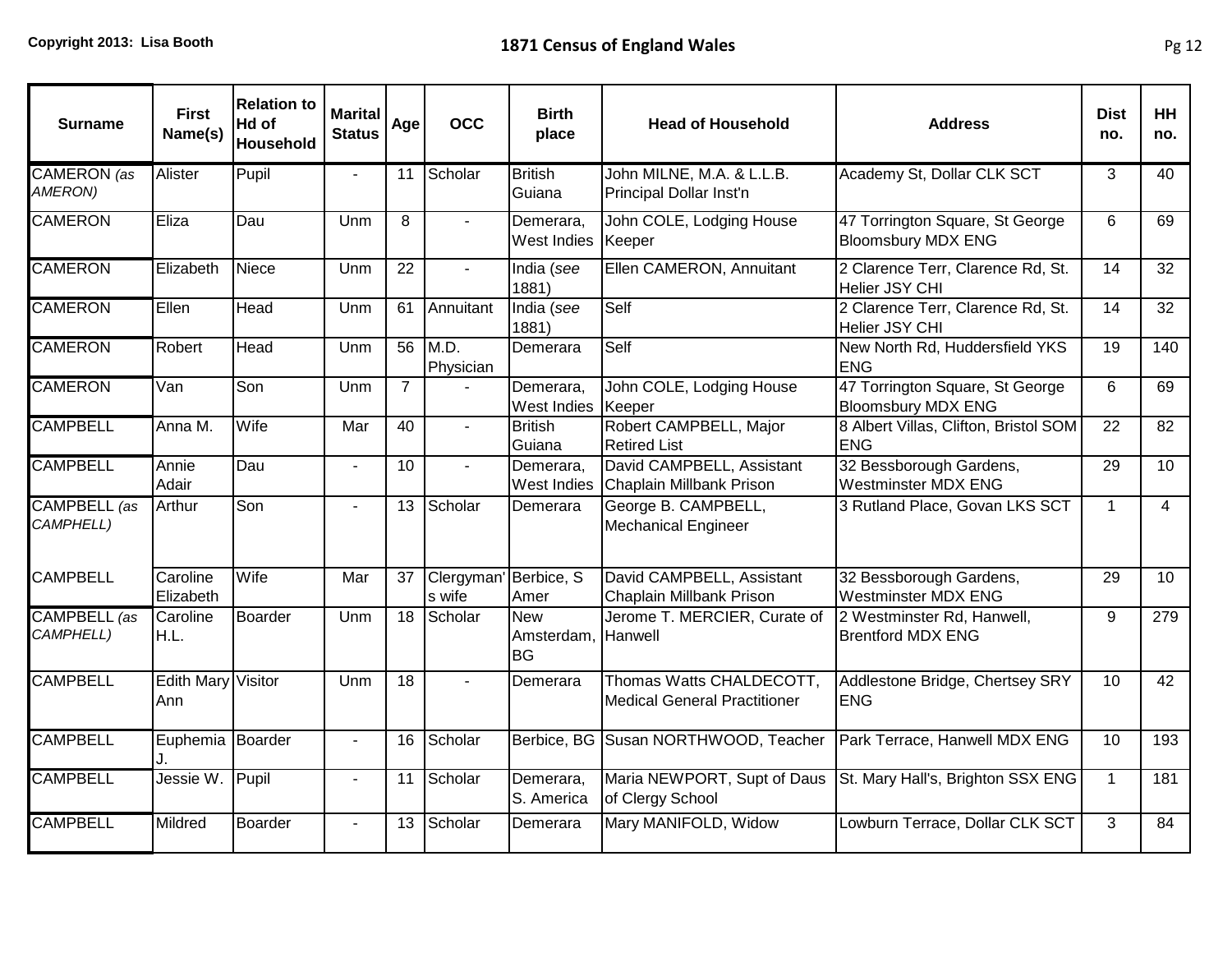| <b>Surname</b>            | <b>First</b><br>Name(s)  | <b>Relation to</b><br>Hd of<br><b>Household</b> | <b>Marital</b><br><b>Status</b> | Age            | <b>OCC</b>                       | <b>Birth</b><br>place                | <b>Head of Household</b>                                        | <b>Address</b>                                                             | <b>Dist</b><br>no. | <b>HH</b><br>no. |
|---------------------------|--------------------------|-------------------------------------------------|---------------------------------|----------------|----------------------------------|--------------------------------------|-----------------------------------------------------------------|----------------------------------------------------------------------------|--------------------|------------------|
| CAMPBELL (as<br>CAMPHELL) | Robert                   | Son                                             | Unm                             | 15             | Scholar                          | Demerara                             | George B. CAMPBELL,<br><b>Mechanical Engineer</b>               | 3 Rutland Place, Govan LKS SCT                                             | $\mathbf{1}$       | $\overline{4}$   |
| CAMPBELL (as<br>CAMPHELL) | William                  | Son                                             | $\overline{\phantom{a}}$        | 13             | Scholar                          | Demerara                             | George B. CAMPBELL,<br><b>Mechanical Engineer</b>               | 3 Rutland Place, Govan LKS SCT                                             | 1                  | $\overline{4}$   |
| <b>CARBERY</b>            | William<br><b>Holmes</b> | Lodger                                          | Unm                             | 25             | Student at<br>Law                | British<br>Guiana                    | Peter BROWN, Post Office<br>overseer & Boarding House<br>Keeper | 225-231 Marylebone Rd,<br>Marylebone MDX ENG                               | 13                 | 26               |
| <b>CARSON</b>             | Harriett E.              | Wife                                            | Mar                             | 32             |                                  | Demerara                             | William CARSON, Ferry<br>Manager                                | 16 --- Rd, Liscard CHS ENG (very<br>poor image)                            | $\sim$             | $\blacksquare$   |
| <b>CARTER</b>             | Alfred                   | Head                                            | Mar                             | 25             | Labourer in Demerara,<br>Foundry | West India                           | Self                                                            | 36 Engineer Rd, St Mary Woolwich<br><b>KEN ENG</b>                         | 12                 | 261              |
| <b>CARTER</b>             | Robert                   | <b>Boarder</b>                                  | $\overline{\phantom{a}}$        | 10             | Scholar                          | <b>British</b><br>Guiana             | George BRITCHFIELD, Railway<br>Labourer                         | 6 Measham Rd, Ashby de la<br>Zouch LEI ENG                                 | 9                  | 31               |
| <b>CARTER</b>             | Samuel                   | <b>Boarder</b>                                  | $\blacksquare$                  | 7              | Scholar                          | <b>British</b><br>Guiana             | George BRITCHFIELD, Railway<br>Labourer                         | 6 Measham Rd, Ashby de la<br>Zouch LEI ENG                                 | 9                  | 31               |
| <b>CATHREY</b>            | Maria                    | Head                                            | Unm                             | 58             | Schoolmist Demerara,<br>ress     | Guiana                               | Self                                                            | 28 Balmoral Rd, West Derby LAN<br><b>ENG</b>                               | 58                 | 163              |
| <b>CAUSAR</b>             | Eliza J.                 | Boarder                                         | Unm                             | 21             |                                  | <b>British</b><br>Guiana             | Ebenezer V. CAUSAR, Retired<br>from Colonial Life               | Matlock House Establishment &<br>Boarding House, Matlock DBY<br><b>ENG</b> | 13                 | 155              |
| <b>CHAPMAN</b>            | Alfred B.                | Son                                             |                                 | $\overline{7}$ |                                  | W.I., South<br>America               | George F. CHAPMAN, Merchant 21 Godolphin Rd, Hammersmith        | <b>MDX ENG</b>                                                             | 22                 | 157              |
|                           |                          |                                                 |                                 |                |                                  | (see 1881)                           |                                                                 |                                                                            |                    |                  |
| <b>CHAPMAN</b>            | Edith M.                 | Dau                                             |                                 | 5              |                                  | W.I., South<br>America<br>(see 1891) | George F. CHAPMAN, Merchant 21 Godolphin Rd, Hammersmith        | <b>MDX ENG</b>                                                             | 22                 | 157              |
| <b>CHAPMAN</b>            | Leopold<br>G.            | Son                                             |                                 | 10             |                                  | W.I., South<br>America<br>(see 1881) | George F. CHAPMAN, Merchant 21 Godolphin Rd, Hammersmith        | <b>MDX ENG</b>                                                             | 22                 | 157              |
| <b>CHAPMAN</b>            | Robert P.                | Son                                             |                                 | 8              |                                  | W.I., South<br>America<br>(see 1881) | George F. CHAPMAN, Merchant 21 Godolphin Rd, Hammersmith        | <b>MDX ENG</b>                                                             | 22                 | 157              |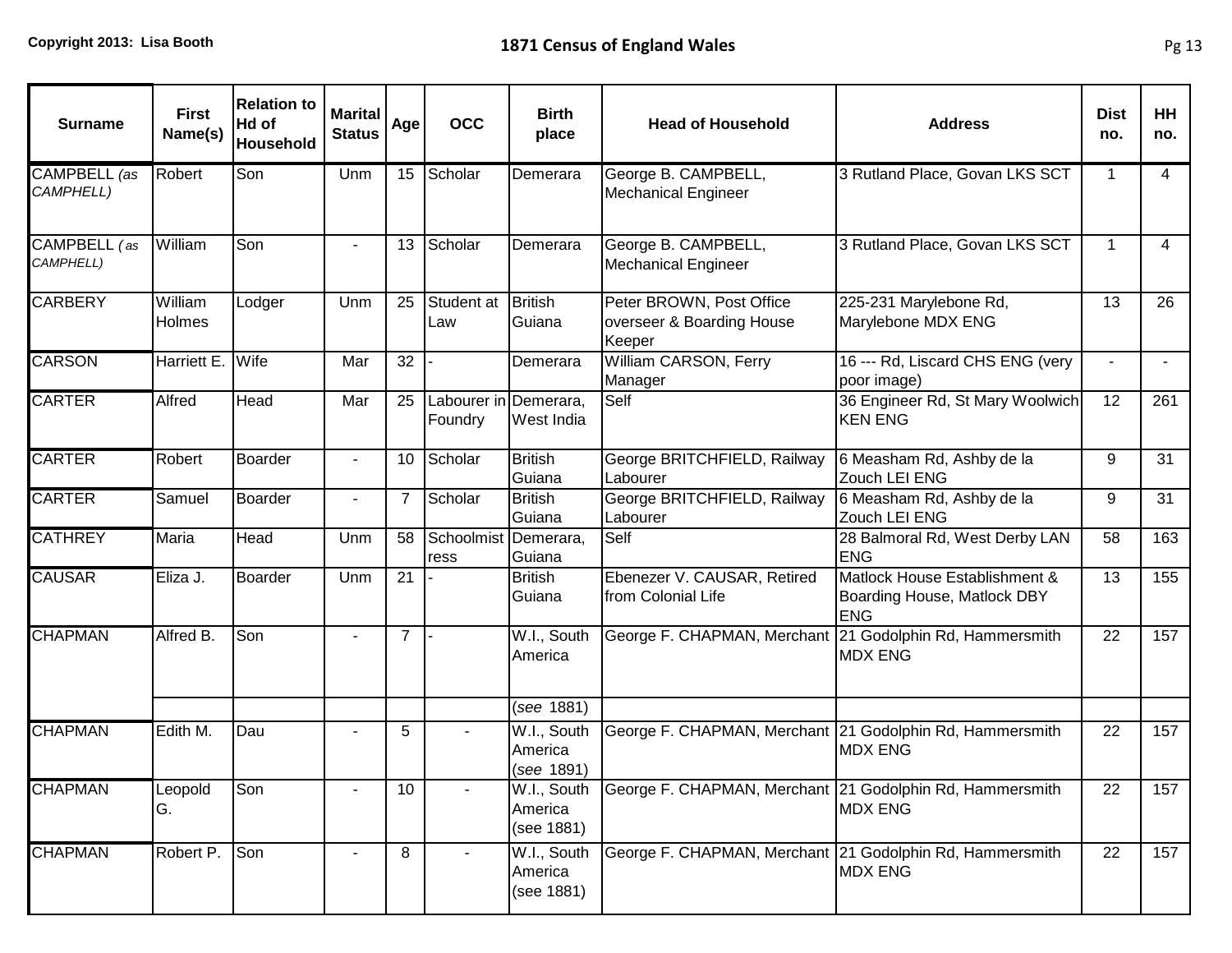| <b>Surname</b>  | <b>First</b><br>Name(s) | <b>Relation to</b><br>Hd of<br>Household | <b>Marital</b><br><b>Status</b> | Age             | <b>OCC</b>                     | <b>Birth</b><br>place             | <b>Head of Household</b>                        | <b>Address</b>                                        | <b>Dist</b><br>no. | <b>HH</b><br>no. |
|-----------------|-------------------------|------------------------------------------|---------------------------------|-----------------|--------------------------------|-----------------------------------|-------------------------------------------------|-------------------------------------------------------|--------------------|------------------|
| <b>CHESSNEY</b> | Margaret                | Servant                                  | Unm                             | 55              | Domestic<br>Servant            | Berbice,<br>West Indies           | Hugh CARSWELL, Travelling<br>Draper             | 7 Ardwick Green, Ardwick,<br>Manchester LAN ENG       | 3                  | 89               |
| <b>CHICK</b>    | Mary<br>Emily           | Wife                                     | Mar                             | 40              |                                | George<br>Town, BG                | Joseph Bryant CHICK,<br>Schoolmaster            | Church St, Croscombe SOM ENG                          | <b>17C</b>         | 38               |
| <b>CHOPPIN</b>  | Ethel                   | Dau                                      |                                 | 10              | Scholar                        | <b>British</b><br>Guiana          | Augusta K. CHOPPIN, Widow                       | 28 Harpur St, St Paul Bedford BDF<br><b>ENG</b>       | 4                  | 26               |
| <b>CHOPPIN</b>  | Henry W.                | Son                                      | $\blacksquare$                  | 12              | Scholar                        | <b>British</b><br>Guiana          | Augusta K. CHOPPIN, Widow                       | 28 Harpur St, St Paul Bedford BDF<br><b>ENG</b>       | $\overline{4}$     | 26               |
| <b>CLARK</b>    | Ada                     | Dau                                      | Unm                             | 11              | Scholar                        | <b>British</b><br>Guiana          | Caroline CLARK, Income from<br>Interest         | 57 York Place, Edinburgh St<br>Andrews MLN SCT        | 95                 | 29               |
| <b>CLARK</b>    | Anne                    | Dau                                      | Unm                             | 15              | $\blacksquare$                 | <b>British</b><br>Guiana          | Caroline CLARK, Income from<br>Interest         | 57 York Place, Edinburgh St<br>Andrews MLN SCT        | 95                 | 29               |
| <b>CLARK</b>    | Caroline                | Head                                     | Wid                             | $\overline{39}$ | Income<br>from<br>Interest     | <b>British</b><br>Guiana          | Self                                            | 57 York Place, Edinburgh St<br><b>Andrews MLN SCT</b> | 95                 | $\overline{29}$  |
| <b>CLARK</b>    | Charles                 | Son                                      | $\mathbf{r}$                    | 5               | Scholar                        | <b>British</b><br>Guiana          | Caroline CLARK, Income from<br>Interest         | 57 York Place, Edinburgh St<br><b>Andrews MLN SCT</b> | 95                 | 29               |
| <b>CLARK</b>    | Charles                 | Assistant                                | Unm                             | 19              | Chemist<br>Assistant           | Demerara,<br>West Indies          | David JONES, Chemist                            | 3 High St, Aberavon, Avon GLA<br><b>WLS</b>           | 8                  | 179              |
| <b>CLARK</b>    | Donald                  | Son                                      | $\sim$                          | 6               | Scholar                        | <b>British</b><br>Guiana          | Caroline CLARK, Income from<br>Interest         | 57 York Place, Edinburgh St<br>Andrews MLN SCT        | 95                 | 29               |
| <b>CLARK</b>    | Elizabeth               | <b>Boarder</b>                           | Unm                             | $\overline{24}$ | Infant<br>School<br>Teacher    | America<br>(see 1881 -<br>Lepine) | Jesse GOFF, Wheelwright &<br>Blacksmith         | 19 High St, East Malling KEN ENG                      | 9                  | 19               |
| <b>CLARK</b>    | Isabelle                | Servant                                  | Unm                             | $\overline{21}$ | Domestic<br>Servant            | Demerara                          | Emma BURKHILL, No Calling                       | 39 Derby Rd North, Walton, Bootle<br><b>LAN ENG</b>   | 8                  | $\overline{12}$  |
| <b>CLARK</b>    | Jessie M.               | Servant                                  | Unm                             | 23              | General<br>Domestic<br>Servant | Demerara,<br><b>West Indies</b>   | John J. JOHNSTON,<br><b>Commission Merchant</b> | Rose Leigh, Marsh Lane, Walton<br><b>LAN ENG</b>      | 9                  | 185              |
| <b>CLARK</b>    | Thomas                  | Son                                      | Unm                             | 17              | Medical<br>Student             | <b>British</b><br>Guiana          | Caroline CLARK, Income from<br>Interest         | 57 York Place, Edinburgh St<br><b>Andrews MLN SCT</b> | 95                 | 29               |
| <b>CLARK</b>    | William                 | Son                                      | $\blacksquare$                  | 9               | Scholar                        | <b>British</b><br>Guiana          | Caroline CLARK, Income from<br>Interest         | 57 York Place, Edinburgh St<br>Andrews MLN SCT        | 95                 | 29               |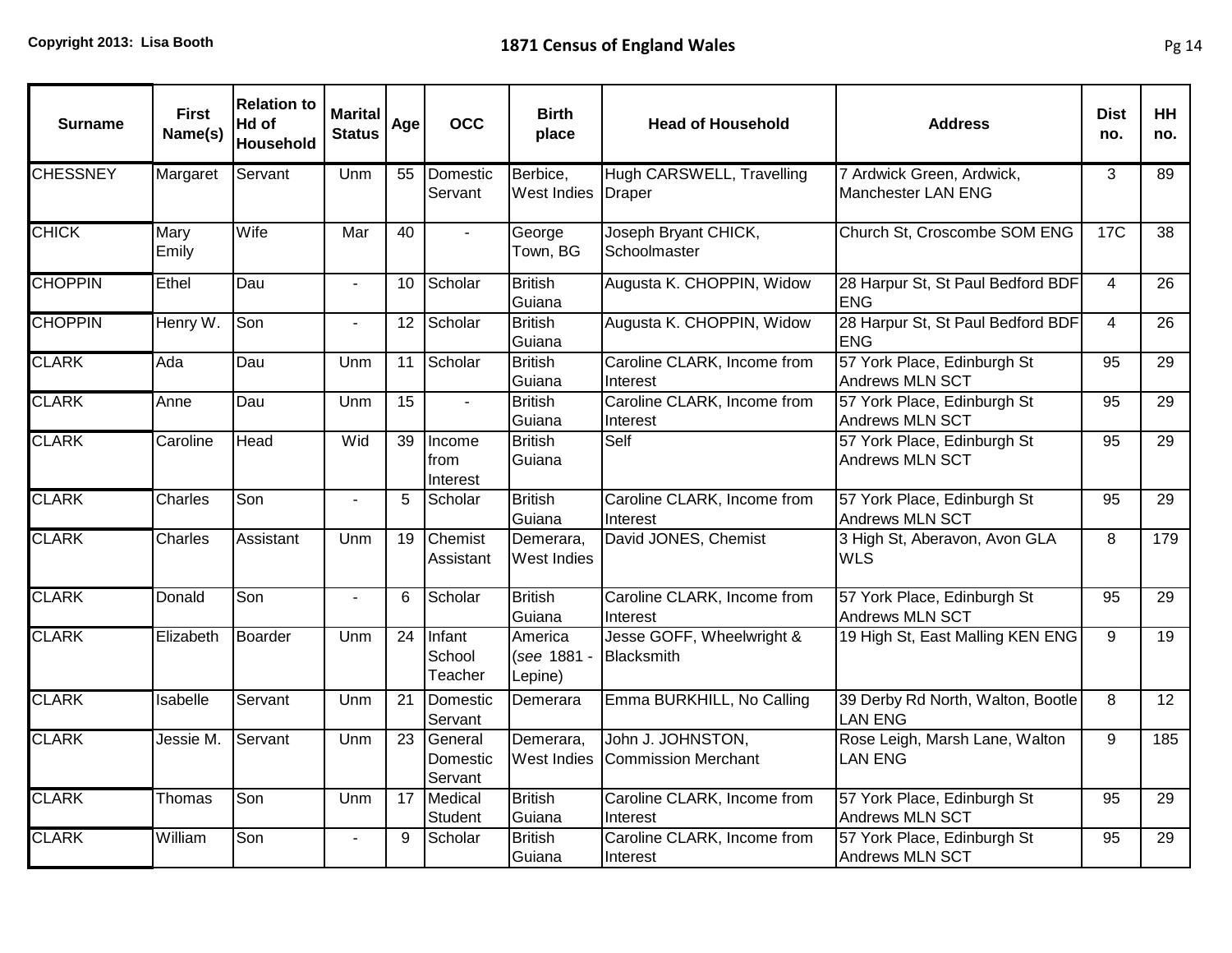| <b>Surname</b>           | <b>First</b><br>Name(s)   | <b>Relation to</b><br>Hd of<br><b>Household</b> | <b>Marital</b><br><b>Status</b> | Age             | <b>OCC</b>                                             | <b>Birth</b><br>place                 | <b>Head of Household</b>                                      | <b>Address</b>                                                | <b>Dist</b><br>no. | HH<br>no. |
|--------------------------|---------------------------|-------------------------------------------------|---------------------------------|-----------------|--------------------------------------------------------|---------------------------------------|---------------------------------------------------------------|---------------------------------------------------------------|--------------------|-----------|
| CLARKE                   | Alexr                     | Head                                            | Mar                             | 28              | Engine<br>Fitter at<br><b>Works</b>                    | Demerara,<br>lBG.                     | Self                                                          | 8 Park Lane, Kilmarnock AYR<br><b>SCT</b>                     | 10                 | 97        |
| <b>CLAYTON</b>           | Robert                    |                                                 | Unm                             | 19              | Ordinary<br>Seaman                                     | Demerara                              |                                                               | Lincelles, of London, Milton next<br><b>Gravesend KEN ENG</b> | 894/72             | p. 1      |
| <b>CLEEVE</b>            | William F. Nephew         |                                                 | Unm                             | 18              | Scholar<br>(see 1881) Barbados                         | St Anne's,                            | Frederick CLEEVE, late<br>Secretary, Royal Navy Retired       | The Glebe, Lee KEN ENG                                        | $\overline{7}$     | 112       |
| <b>CLEMENTS</b>          | Harry<br>Montgome<br>Irie | $\blacksquare$                                  | Unm                             | 26              | Lieutenant,<br>Royal<br>Marines,<br><b>Active List</b> | Demerara,<br><b>British</b><br>Guiana |                                                               | Royal Marine Barracks, Forton,<br><b>Gosport HAM ENG</b>      | 1152/9<br>3        | p. 4      |
| <b>COATES</b>            | Alice M.                  | Governess                                       | Unm                             | 23              | Governess Demerara,                                    | <b>West Indies</b>                    | Charlotte SYKES, Widow, no<br>occupation                      | 7 Park St, Holy Trinity Micklegate,<br>York YKS ENG           | 2                  | 171       |
| <b>COATES</b>            | Elizabeth<br>IH.          | Governess                                       | Unm                             | 25              | Governess                                              | Demerara,<br>lBG                      | <b>Chas Roland Palmer</b><br>MOREWOOD, 51, Esquire J.P.       | Alfreton Hall, Alfreton DBY ENG                               | $\mathbf{1}$       | 15        |
| <b>COBLEY</b>            | Sarah E.                  | Visitor                                         | Unm                             | 59              | $\blacksquare$                                         | Demerara,<br><b>West Indies</b>       | Thomas G. GOSLING, no<br>occupation                           | 48 Portland Place, Marylebone<br><b>MDX ENG</b>               | 14                 | 44        |
| <b>COKE</b>              | Janie                     | Wife                                            | Mar                             | 29              |                                                        | Demerara                              | Henry COKE, Merchant                                          | Newton Cottage, Newton by<br>Chester CHS ENG                  | 2                  | 11        |
| <b>COLLIER</b>           | Emma J.                   | Pupil                                           |                                 | 15              | Scholar                                                | George<br>Town,<br>Demerara           | Sarah L. WHITE, Schoolmistress Wilton House, St Giles Reading | <b>BRK ENG</b>                                                | 11                 | 95        |
| <b>CONRAD</b>            | <b>Bertrice</b>           | Visitor                                         | $\blacksquare$                  | $\overline{7}$  |                                                        | Demara,<br><b>West Indies</b>         | Stevens TRIPP, Solicitor                                      | 21 Ladbroke Grove Rd,<br>Kensington MDX ENG                   | 43                 | 106       |
| <b>CONRAD</b>            | <b>Julius</b>             | <b>Boarder</b>                                  | Unm                             | 9               | Scholar                                                | Demerara                              | Frederick BERRIDGE,<br>Schoolmaster                           | 13-15 Winchester Rd, St John<br><b>Hampstead MDX ENG</b>      | 20                 | 132       |
| <b>COOK</b>              | Frances                   |                                                 | Unm                             | 68              | Inmate of<br>Alms<br><b>Houses</b>                     | Demerara,<br><b>West Indies</b>       |                                                               | 2 Memorial Terrace, Edmonton<br><b>MDX ENG</b>                | $\overline{7}$     | 27        |
| <b>COOPER</b>            | Mary Ann                  | Wife                                            | Mar                             | $\overline{36}$ |                                                        | Demerara                              | James COOPER, Journeyman<br>Miller                            | Back Rd, Wenhaston SFK ENG                                    | 2                  | 87        |
| <b>CORT</b>              | Elizabeth<br>A.           | Head                                            |                                 | 71              | Annuitant                                              | Demerara                              | Self                                                          | 9 Blenheim Villas, Marylebone<br><b>MDX ENG</b>               | 20                 | 148       |
| <b>COSTENBADER</b> Henri |                           | <b>Brother</b>                                  | Unm                             | 50              |                                                        | <b>Berbice</b>                        | Isaac COSTENBADER,<br>Musician                                | 7 Hanover St, St George Hanover<br>Square MDX ENG             | 26                 | 283       |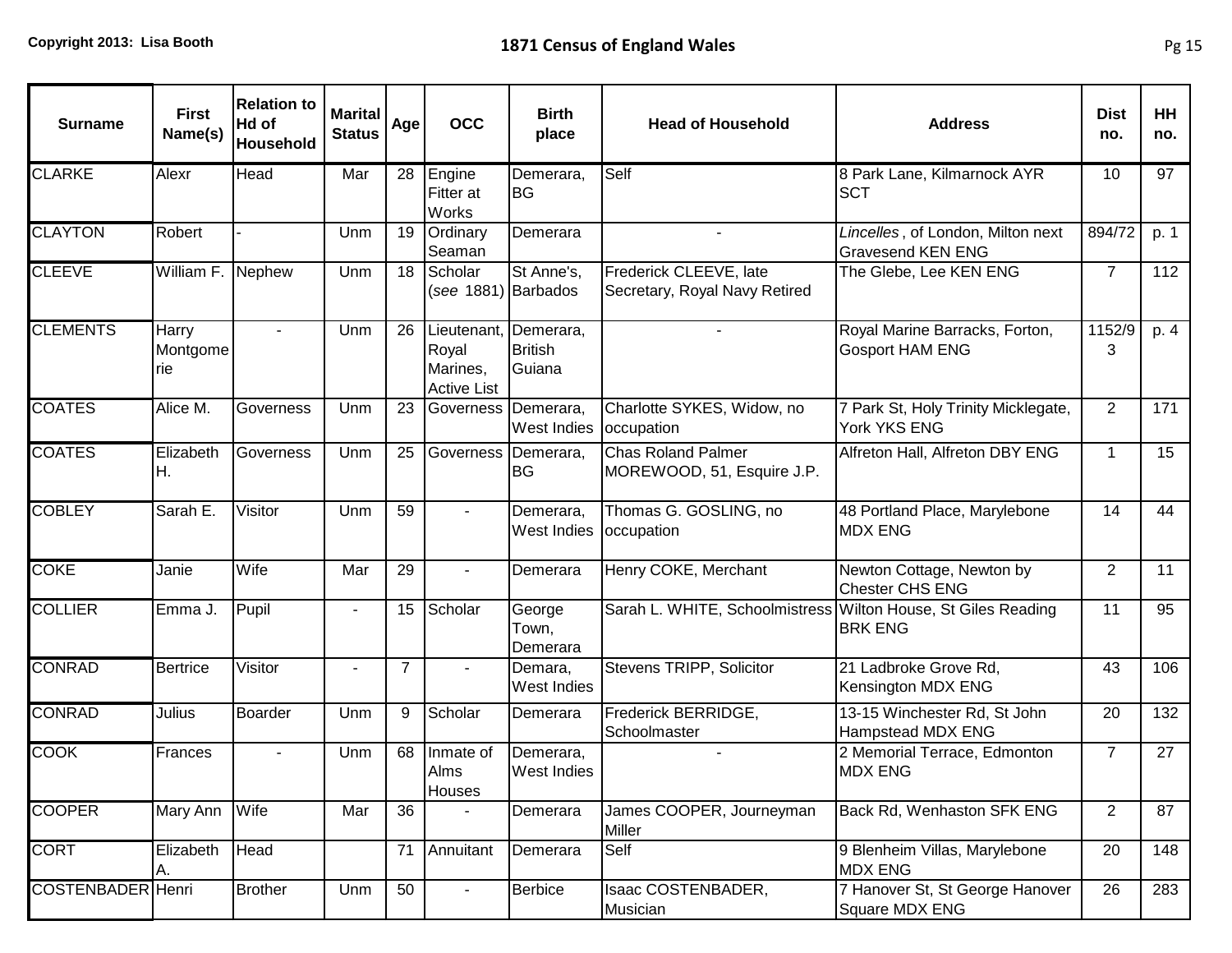| <b>Surname</b>               | <b>First</b><br>Name(s)  | <b>Relation to</b><br>Hd of<br>Household | <b>Marital</b><br><b>Status</b> | Age | <b>OCC</b>                     | <b>Birth</b><br>place                      | <b>Head of Household</b>                                            | <b>Address</b>                                            | <b>Dist</b><br>no. | HH<br>no. |
|------------------------------|--------------------------|------------------------------------------|---------------------------------|-----|--------------------------------|--------------------------------------------|---------------------------------------------------------------------|-----------------------------------------------------------|--------------------|-----------|
| COSTENBADER Isaac            |                          | Head                                     | Mar                             | 40  | Musician                       | Berbice                                    | Self                                                                | 7 Hanover St, St George Hanover<br>Square MDX ENG         | 26                 | 283       |
| <b>COWAN</b>                 | Sophia                   | Visitor                                  | Wid                             | 35  | $\sim$                         | Demerara,<br>Bliman W.I.                   | Edward KNOX, Sawyer                                                 | 77 Alt St, St Clement Liverpool<br><b>LAN ENG</b>         | 57                 | 38        |
| <b>COWEN</b>                 | Margaret<br>C.J.         | Dau                                      |                                 | 14  | Scholar                        | Demerara,<br>W.I.                          | Anna D. COWEN, Annuitant                                            | Eyreton Terrace, Marown IOM                               | 2                  | 74        |
| <b>COX</b>                   | Henry                    | Head                                     | Mar                             | 37  | Morgage<br>$[sic]$ &<br>Estate | Demerara,<br><b>West Indies</b>            | Self                                                                | 26 Haywood St, Moss Side LAN<br><b>ENG</b>                | 72                 | 63        |
| <b>CRAIG</b>                 | Eliza                    | Wife                                     | Mar                             | 24  |                                | Demerara,<br><b>BG</b>                     | Robert B. CRAIG, Merchant                                           | 5 Sunnyside Rd, St Mary Islington<br><b>MDX ENG</b>       | 47                 | 83        |
| <b>CRAIG</b>                 | Robert B.                | Head                                     | Mar                             | 26  | Merchant                       | Demerara,<br><b>BG</b>                     | Self                                                                | 5 Sunnyside Rd, St Mary Islington<br><b>MDX ENG</b>       | 47                 | 83        |
| <b>CRAIGEN</b>               | William                  | Gr nephew                                |                                 | 15  | Scholar                        | <b>British</b><br>Guiana                   | Agnes WINTON, Income from<br>Interest on Money                      | 14 Beverley St, Inverurie ABD SCT                         | $\mathbf{1}$       | 170       |
| <b>CRAVEN</b>                | Mary                     | Wife                                     | Mar                             | 55  |                                | Demerara                                   | John CRAVEN, Roadsweeper<br>Labourer                                | 1 Lisbon St, Bethnal Green MDX<br><b>ENG</b>              | 16                 | 154       |
| <b>CROCKER</b>               | Ellenor                  | Gr grand<br>dau                          |                                 | 11  | Scholar                        | Berbice, BG                                | Harriet CROCKER, Widow of<br>Commander R.N.                         | 49 Broad St, Fraserburgh ABD<br><b>SCT</b>                | $\mathbf{1}$       | 51        |
| <b>CROSS</b>                 | Anna                     | Dau                                      | Unm                             | 21  |                                | <b>British</b><br>Guiana                   | John CROSS, Meat Butcher                                            | 321 Park Rd, Toxteth Park,<br><b>Liverpool LAN ENG</b>    | 50                 | 89        |
| <b>CROSSLEY</b>              | Caroline                 | Inmate                                   |                                 | 14  | Scholar                        | Demerara                                   | Catherine BARTLETT, Matron                                          | Green Hill Soldiers' Daughters<br>Home, Hampstead MDX ENG | 11                 | 91        |
| <b>CUMMING</b>               | Theresa                  | Servant                                  | Mar                             | 37  | Ladies'<br>Maid                | <b>British</b><br>Guiana                   | Alexander FOWLER, Retired<br>West India Merchant                    | 3 Bedford Row, Broadwater,<br><b>Worthing SSX ENG</b>     | 6E                 | 120       |
| <b>CUNNINGHAM</b>            | Isabella                 | Dau                                      | $\blacksquare$                  | 10  | Scholar                        | Georgetown<br>Demerara                     | <b>Isabella Carrick CUNNINGHAM</b>                                  | Woodhead, Bothwell LKS SCT                                | 1                  | 44        |
| <b>CURLL</b>                 | Aimee<br>Georgenia<br>G. | Dau                                      | $\blacksquare$                  | 10  | Scholar                        | <b>British</b><br>Guiana                   | Marion E. CURLL, widow of Gen. 9 Westbourne Grove Terrace,<br>Curll | Paddington MDX ENG                                        | 13                 | 153       |
| <b>CURREY</b> (as<br>CURNEY) | Henry W.                 | Son                                      | Unm                             | 21  | Printer                        | <b>British</b><br>Guiana                   | Jane CURNEY, Shop Keeper                                            | 73 Pearson St, St Leonard<br>Shoreditch MDX ENG           | 9                  | 201       |
| <b>CURREY</b> (as<br>CURNEY) | William E. Son           |                                          | Unm                             | 24  | Solicitor's<br><b>Clerk</b>    | <b>British</b><br>Guiana                   | Jane CURNEY, Shop Keeper                                            | 73 Pearson St, St Leonard<br>Shoreditch MDX ENG           | 9                  | 201       |
| CURRIE (as<br>CONIE)         | Archibald<br>ID.         | Head                                     | Unm                             | 50  | Farmer                         | <b>New</b><br>Amsterdam,<br><b>Berbice</b> | Self                                                                | Gartbreck, Bowmore ARL SCT                                | 11                 | 5         |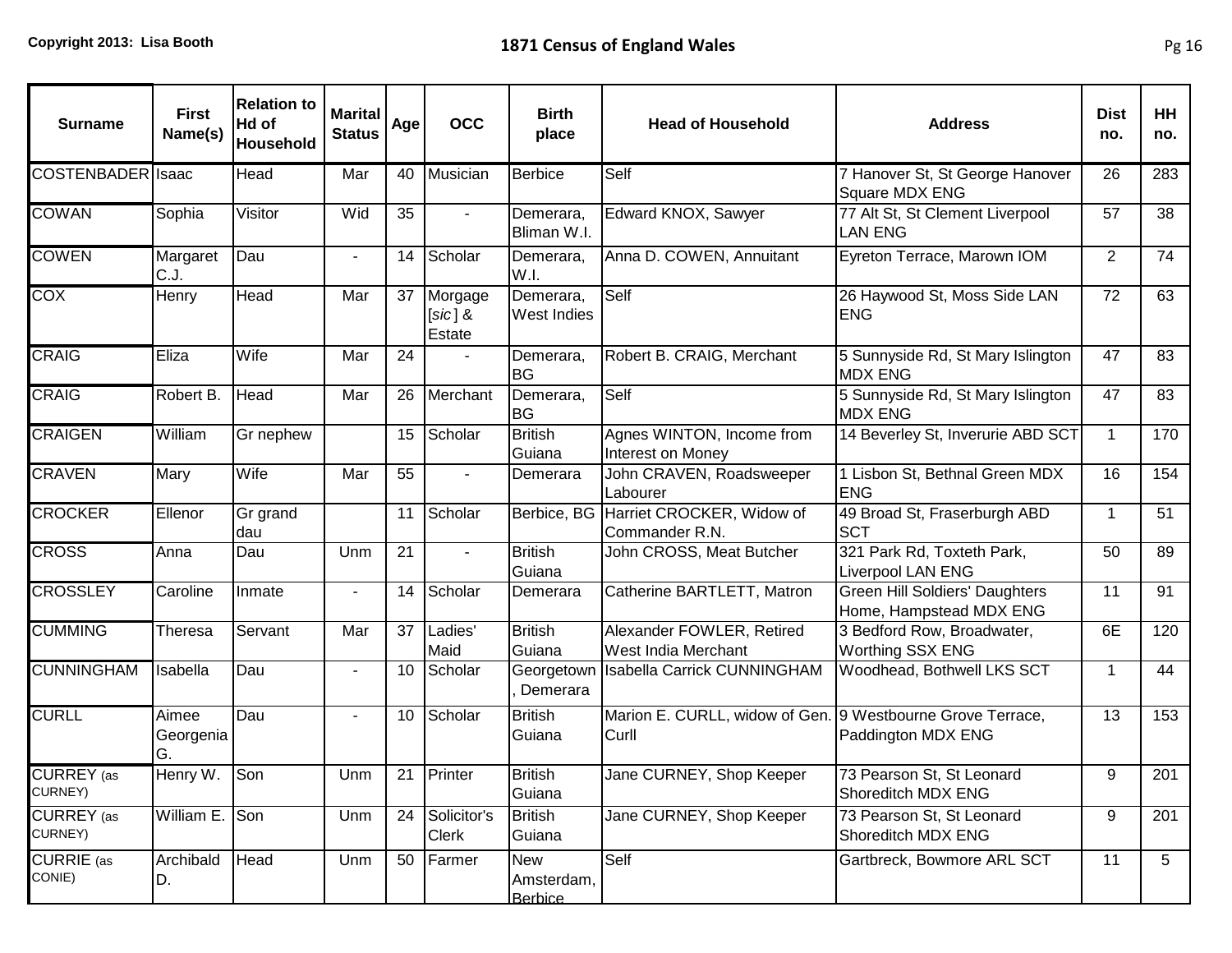| <b>Surname</b>                   | <b>First</b><br>Name(s) | <b>Relation to</b><br>Hd of<br>Household | <b>Marital</b><br><b>Status</b> | Age             | <b>OCC</b>                        | <b>Birth</b><br>place                      | <b>Head of Household</b>                                                 | <b>Address</b>                                                                          | <b>Dist</b><br>no. | <b>HH</b><br>no. |
|----------------------------------|-------------------------|------------------------------------------|---------------------------------|-----------------|-----------------------------------|--------------------------------------------|--------------------------------------------------------------------------|-----------------------------------------------------------------------------------------|--------------------|------------------|
| <b>CURRIE</b> (as<br>CONIE)      | Elizabeth               | Sister                                   | Unm                             | 43              | Annuitant                         | <b>New</b><br>Amsterdam,<br><b>Berbice</b> | Archibald D. CURRIE, Farmer                                              | Gartbreck, Bowmore ARL SCT                                                              | 11                 | 5                |
| DA*DALLES                        | Frederick               | Pupil                                    | $\blacksquare$                  | 11              | Scholar                           | Demerara,<br>S. America                    | PINCHES, Schoolmaster                                                    | <b>Commerical House Boarding</b><br>School, 164-168 Kennington Rd,<br>Lambeth SRY ENG   | 15                 | 296              |
| <b>DAFF</b>                      | see DUFF                |                                          |                                 |                 |                                   |                                            |                                                                          |                                                                                         |                    |                  |
| <b>DALGLEISH</b>                 | John B.                 | Pupil                                    |                                 | 16              | Scholar                           | Berbice                                    | Edward J. CHINNOCK,<br>Schoolmaster                                      | Missionary School, Lee KEN ENG                                                          | 8                  | 46               |
| <b>DALGLEISH</b>                 | Robert D.               | Pupil                                    |                                 | 14              | Scholar                           | Berbice                                    | Edward J. CHINNOCK,<br>Schoolmaster                                      | Missionary School, Lee KEN ENG                                                          | 8                  | 46               |
| <b>DALGLIESH</b>                 | Thomas                  | Lodger                                   | Unm                             | 24              | Railway<br><b>Clerk</b>           | <b>British</b><br>Guiana                   | Keeper                                                                   | Anne HODSON, Boarding House 19 St Paul Rd, Pancras MDX ENG                              | 2                  | 223              |
| DALLAS <sub>(as</sub><br>Dablas) | Helen                   | Head                                     | Mar                             | 56              | Living on<br>Investment BG        | Demerara,                                  | Mary J. CAMPBELL (mother)                                                | 7 West Garden St, Maryhill LKS<br><b>SCT</b>                                            | 76                 | 51               |
| <b>DALTON</b>                    | A.E.<br>(male)          | <b>Boarder</b>                           | Unm                             | 18              | Scholar                           | George<br>Town,<br>Demerara                | George RUST, Clergyman &<br>Master King's College Lower<br>School        | 31 Bedford Square, St Giles<br>London MDX ENG                                           | 3                  | 199              |
| <b>DALWAY</b>                    | Elizth                  | Wife                                     | Mar                             | $\overline{37}$ |                                   | Demerara                                   | Robert DALWAY, Landed<br>Proprietor Owner of Mines MP                    | Flat 2, 75 Victoria St, St Margaret<br><b>Westminster MDX ENG</b>                       | 10                 | 70               |
| <b>DALY</b>                      | Anna M.                 | Head                                     | Unm                             | 33              | $\mathbf{r}$                      | <b>British</b><br>Guiana                   | Self                                                                     | 18 London Rd, Marylebone MDX<br><b>ENG</b>                                              | 18                 | 26               |
| <b>DALZELL</b>                   | Thalia                  | Visitor                                  |                                 | 12              | Scholar                           | Demerara                                   | Frederic Willm HARRIS, Vicar of Vicarage, Medmenham, Henley<br>Medmenham | <b>OXF ENG</b>                                                                          | $\mathbf{1}$       | $\mathbf{1}$     |
| <b>DANIEL</b>                    | Joseph                  | Lodger                                   | Unm                             | 21              | Labourer                          | Demerara,<br><b>West Indies</b>            | Mary PARKER, Lodging House<br>Keeper                                     | 64 Wentworth St, Spitalfields MDX<br><b>ENG</b>                                         | 10                 | 18               |
| <b>DAVIDSON</b>                  | John                    | Lodger                                   | Mar                             | 34              | Hawker                            | Demerara,<br>West Indies                   | William CLAYTON, Milliner                                                | 42 Tontine St, Swansea GLA WLS                                                          | 23F                | 75               |
| <b>DAVIS</b>                     | Ann M.                  | Lodger                                   | Mar                             |                 | 37 Plain &<br>Fancy<br>Worker     | Colony                                     |                                                                          | Demarra, B. Emily FORD, Lodging H. Keeper Kemble Villa, Great Malvern WOR<br><b>ENG</b> | 6B                 | 126              |
| <b>DAVSON</b>                    | Frederick<br>IA.        | Head                                     | Unm                             | 30              | General<br>Practitioner Guiana    | <b>British</b>                             | Self                                                                     | Roseville, North Ford Lane,<br><b>Townstal DEV ENG</b>                                  | 6                  | 143              |
| <b>DAVSON</b>                    | James<br>William        | Head                                     | Mar                             |                 | 45 West India British<br>Merchant | Guiana                                     | Self                                                                     | Cambridge Rd, Carlton Rd,<br>Willesden MDX ENG                                          | $\overline{7}$     | 160              |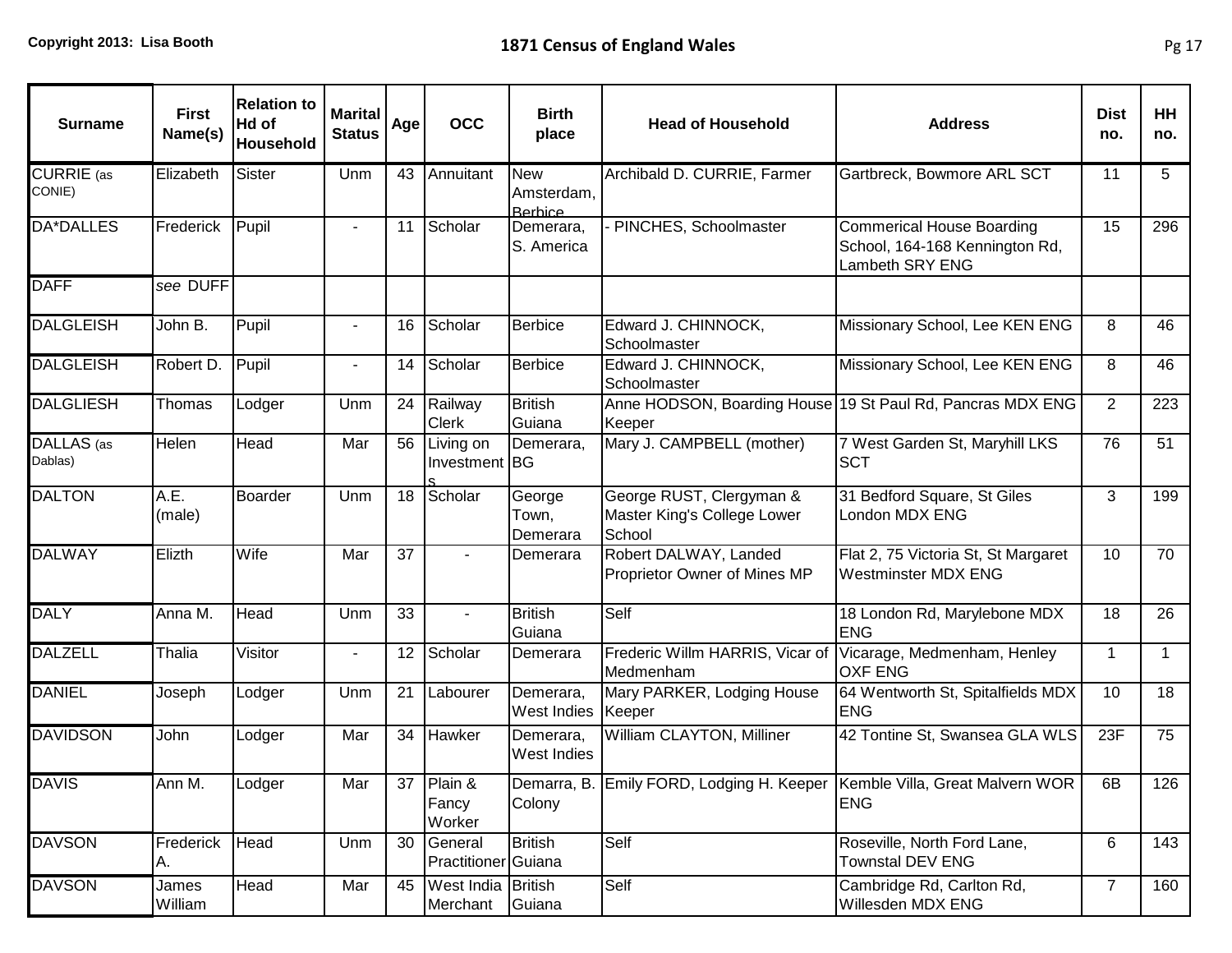| <b>Surname</b>          | <b>First</b><br>Name(s) | <b>Relation to</b><br>Hd of<br>Household | <b>Marital</b><br><b>Status</b> | Age | <b>OCC</b>                       | <b>Birth</b><br>place                     | <b>Head of Household</b>                                              | <b>Address</b>                                                                | <b>Dist</b><br>no. | HH<br>no.        |
|-------------------------|-------------------------|------------------------------------------|---------------------------------|-----|----------------------------------|-------------------------------------------|-----------------------------------------------------------------------|-------------------------------------------------------------------------------|--------------------|------------------|
| DAVSON (as<br>DAWSON)   | Mary F.                 | Lodger                                   | Unm                             | 50  | Annuitant                        | <b>British</b><br>Guiana                  | Elizabeth WOOD, Annuitant                                             | 2 Russell Terrace, Leamington<br><b>WAR ENG</b>                               | $\mathbf{1}$       | 178              |
| DAVSON (as<br>DAWSON)   | Smith H.                | Head                                     | Mar                             | 37  | General<br>Practitioner          | Berbice, BG Self                          |                                                                       | 9 Carlton Terrace, Willesden MDX<br><b>ENG</b>                                | $\overline{7}$     | 256              |
| DAVSON (as<br>DAVISON)  | <b>Charles</b>          | Boarder                                  | Unm                             | 13  | Scholar                          | George<br>Town, BG                        | James M. MENZIES, Tutor                                               | 24 Carlton Hill, Marylebone MDX<br><b>ENG</b>                                 | 19                 | 214              |
| <b>DAWES</b>            | Ann                     | Sister-in-law                            | Unm                             | 30  |                                  | Demerara                                  | Henry T.G. HASLAM, Hair<br><b>Seating Manufacturer</b>                | Stafford St, Drayton Magna SAL<br><b>ENG</b>                                  | 4                  | 92               |
| <b>DAWES</b>            | Mary                    | Companion                                | Unm                             | 32  |                                  | Georgetown<br>Demerara                    | Mary Meeks SALMON, Landed<br>Proprietor                               | Whitewell Cottage, Crewe Rd,<br><b>Willaston CHS ENG</b>                      | 32                 | 70               |
| <b>DAWES</b>            | Mary A.                 | Niece                                    | $\blacksquare$                  | 9   | Scholar                          | Demerara                                  | Henry T.G. HASLAM, Hair<br><b>Seating Manufacturer</b>                | Stafford St, Drayton Magna SAL<br><b>ENG</b>                                  | 4                  | $\overline{92}$  |
| <b>DAWSON</b>           | Eliza                   | <b>Boarder</b>                           | Unm                             | 57  | Annuitant                        | Demerara,<br><b>West Indies</b>           | Martha FIFE, School for Young<br>Ladies                               | 33 London Rd South, Lowestoft<br><b>SFK ENG</b>                               | $\mathbf{1}$       | 72               |
| <b>DEMEY</b>            | Frances<br>D.           | Lodger                                   | Unm                             | 53  | Annuitant                        | Jamaica,<br>W.I. (see<br>1881)            | William HANCOCK, Coach<br><b>Builder</b>                              | Lichdon Ter, Lichdon St,<br><b>Barnstaple DEV ENG</b>                         | $\overline{17}$    | $\overline{97}$  |
| <b>DENE</b>             | Sophia<br>F.M.          | Lodger                                   | Mar                             | 58  |                                  | Berbice,<br>South<br>America              | John TANNER,<br>Gardener/Charles F. DENE,<br><b>Retired Solicitor</b> | Victoria Terrace, Instow,<br><b>Barnstaple DEV ENG</b>                        | 6                  | 47               |
| <b>DENOON</b>           | Anne M.                 | Wife                                     | Mar                             | 50  |                                  | <b>British</b><br>Guiana                  | Alexander DENOON, General<br>Merchant                                 | Public House No. 9, St German<br>Place, Kidbrooke, Woolwich KEN<br><b>ENG</b> | $\overline{10}$    | $\overline{111}$ |
| <b>DICKSON</b>          | Catherine               | Companion                                | Unm                             | 44  |                                  | Demarara                                  | John WHITE, Land Owner                                                | 7 Church Hill, Edinburgh MLN SCT                                              | 112                | 40               |
| <b>DICKSON</b>          | Eliza                   | Inmate                                   | Unm                             | 54  | Lady                             | <b>West Indies</b><br>[see 1861,<br>1881] |                                                                       | Montrose Royal Lunatic Asylum,<br>Montrose ANS SCT                            | 312/31             | p. $14$          |
| DOLEMAN (as<br>Dallman) | Euphemia                | Lodger                                   | Mar                             | 50  | <b>Dressmak</b><br>er            | Demeraria                                 | Sarah RICE, Lodging House<br>Keeper                                   | 101 Red Lion St, St Mary<br>Nottingham, NTT ENG                               | $\overline{4}$     | 52               |
| <b>DOLPHIN</b>          | Jane                    | Visitor                                  | Unm                             | 66  | Annuitant                        | Demerara                                  | Charles COOKE, Rector of<br>Withycombe                                | Rectory, Withycombe SOM ENG                                                   | $\mathbf{1}$       | 27               |
| <b>DOORLY</b>           | Alfred                  | Boarder                                  | Unm                             | 21  | Navigating<br>sub-lieut,<br>R.N. | Demerara,<br><b>British</b><br>Guiana     | Elizabeth M. HALL, Lodging<br><b>House Keeper</b>                     | 1 Georges Terrace, Pier Rd, Erith<br><b>KEN ENG</b>                           | 17                 | 35               |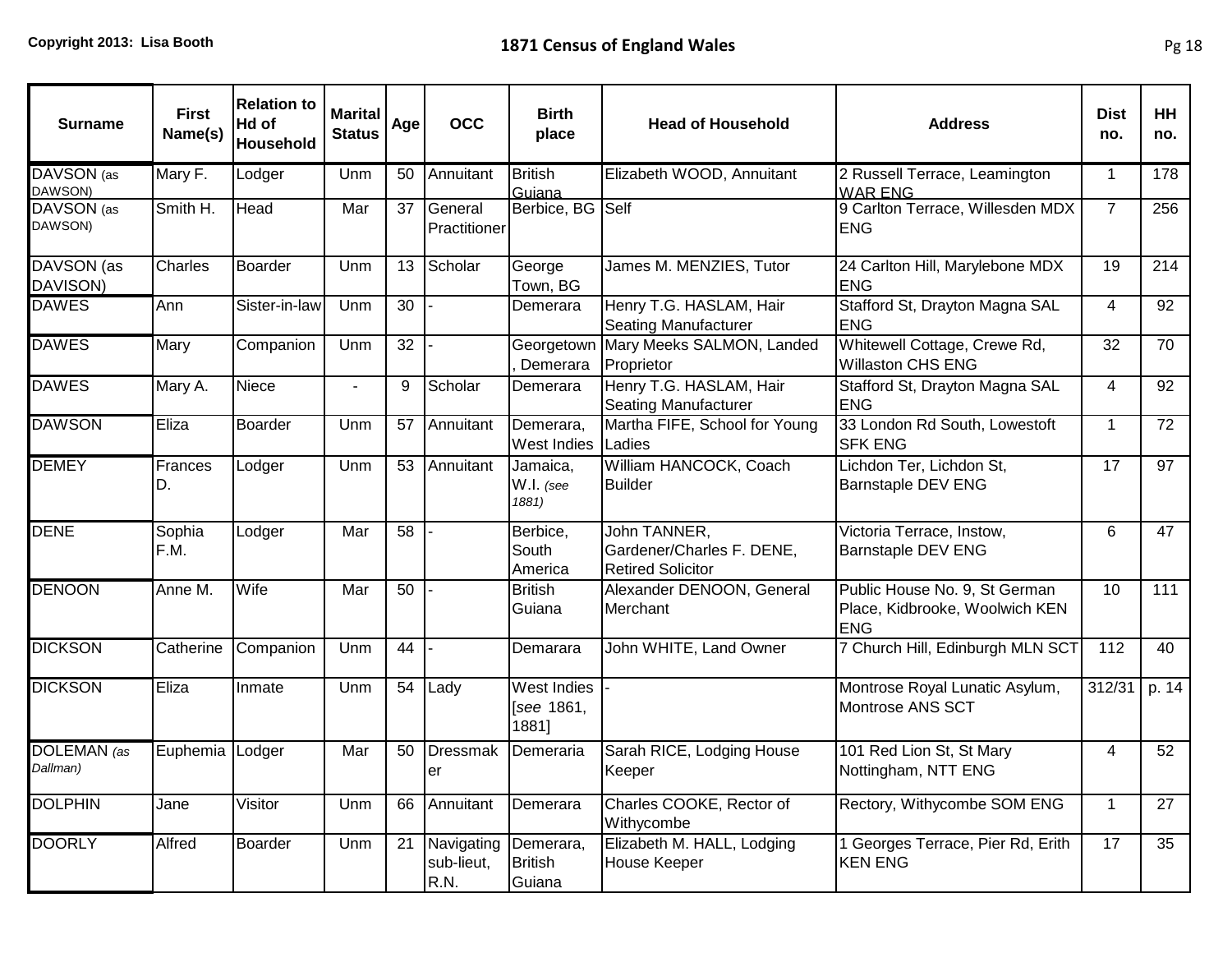| <b>Surname</b>           | <b>First</b><br>Name(s) | <b>Relation to</b><br>Hd of<br>Household | <b>Marital</b><br><b>Status</b> | Age             | <b>OCC</b>                           | <b>Birth</b><br>place            | <b>Head of Household</b>                            | <b>Address</b>                                                                            | <b>Dist</b><br>no. | <b>HH</b><br>no. |
|--------------------------|-------------------------|------------------------------------------|---------------------------------|-----------------|--------------------------------------|----------------------------------|-----------------------------------------------------|-------------------------------------------------------------------------------------------|--------------------|------------------|
| DORWARD (as<br>Deward)   | James<br>Alexr L.       | Pupil                                    | Unm                             | 8               | Boarder<br>(Scholar)                 | Berbice,<br><b>BG, W. I.</b>     | Relieving Officer, Registrar &c                     | Orchard Villa, Lazonby CUL ENG                                                            | $\overline{7}$     | 66               |
| <b>DOUGHERTY</b>         | Mary                    | Dau                                      |                                 | 13              | None                                 | Demerara                         | John DOUGHERTY,<br>Quartermaster                    | 1 Battalion of the King's Own<br>Royal Regiment & Depot 38<br>Regiment, Aldershot SRY ENG | 818/96             | p. 2             |
| <b>DOUGLAS</b>           | Mary (as<br>Mare)       | <b>Head</b>                              | Unm                             | 50              | Dressmak<br>er                       | Demerara                         | Self                                                | 17 (or 19) Bearhope St, Greenock<br><b>RFW SCT</b>                                        | 24                 | $\overline{83}$  |
| <b>DOWKER</b>            | Catherine               | Dau-in-law                               | Mar                             | 22              |                                      | <b>West Indies</b><br>(see 1881) | William DOWKER, Fitter<br>(Husband, John DOWKER)    | 8 Cavendish St, Dalton, Barrow<br><b>LAN ENG</b>                                          | 20                 | 116              |
| <b>DOWSE</b>             | Edward                  | Head                                     | Mar                             | 25              | Laborer                              | Berbice,<br>West Indies          | Mary A. DOWSE (wife)                                | 12 Broad St, West Ham ESS ENG                                                             | 5                  | 361              |
| <b>DREWRY</b>            | Laurentia               | Wife                                     | Mar                             | 63              | $\blacksquare$                       | Surinam                          | Charles S. DREWRY, Barrister                        | 16 Cottage Rd, Paddington MDX<br><b>ENG</b>                                               | 32                 | 26               |
| <b>DRYSDALE</b>          | Edgar N.                | Son                                      | Unm                             | 6               | Scholar                              | <b>British</b><br>Guiana         | John DRYSDALE, Merchant of<br><b>British Guiana</b> | 18 Boundary Rd, St John<br>Hampstead MDX ENG                                              | $\overline{22}$    | $\overline{29}$  |
| <b>DRYSDALE</b>          | Jane S.                 | Dau                                      | Unm                             | 16              | Scholar                              | <b>British</b><br>Guiana         | John DRYSDALE, Merchant of<br><b>British Guiana</b> | 18 Boundary Rd, St John<br>Hampstead MDX ENG                                              | 22                 | 29               |
| <b>DRYSDALE</b>          | Josephine Wife          |                                          | Mar                             | $\overline{39}$ | $\blacksquare$                       | <b>British</b><br>Guiana         | John DRYSDALE, Merchant of<br><b>British Guiana</b> | 18 Boundary Rd, St John<br><b>Hampstead MDX ENG</b>                                       | $\overline{22}$    | $\overline{29}$  |
| <b>DRYSDALE</b>          | Rose E.                 | Dau                                      | Unm                             | 12              | Scholar                              | <b>British</b><br>Guiana         | John DRYSDALE, Merchant of<br><b>British Guiana</b> | 18 Boundary Rd, St John<br><b>Hampstead MDX ENG</b>                                       | $\overline{22}$    | 29               |
| DUFF (as DAFF) Catherine | $E.$ (as<br>Matherine)  | Dau                                      | Unm                             | $\overline{23}$ |                                      | Demerara                         | Catherine R. DAFF (no<br>occupation)                | 1 Walmer Cres, Govan LKS SCT                                                              | 16                 | 65               |
| <b>DUFF</b>              | David H.                | Lodger                                   | Unm                             | $\overline{23}$ | Wine<br>Merchant<br>out of<br>employ | Demerara                         | Alexander ROWAN, Coach<br>Painter                   | 69 York Place, Edinburgh St<br><b>Andrew MLN SCT</b>                                      | 95                 | 39               |
| <b>DUFF</b>              | Donald S.               | <b>Son</b>                               | Unm                             | 17              | Shipper<br>Cl(er)k                   | Demerara                         | Catherine R. DAFF (no<br>occupation)                | 1 Walmer Cres, Govan LKS SCT                                                              | 16                 | 65               |
| <b>DUFF</b>              | James H.                | Visitor                                  | Unm                             | 27              | Master<br><b>Mariner</b>             | Edinburgh<br>(See 1861)          | Catherine R. DAFF (no<br>occupation)                | 1 Walmer Cres, Govan LKS SCT                                                              | 16                 | 65               |
| <b>DUFF</b>              | Robt                    | Son                                      | Unm                             | 17              | Bankers<br>Cl(er)k                   | Demerara                         | Catherine R. DAFF (no<br>occupation)                | 1 Walmer Cres, Govan LKS SCT                                                              | 16                 | 65               |
| <b>DUKE</b>              | Anna                    | <b>Boarder</b>                           | Unm                             | $\overline{32}$ | Governess British                    | Guiana                           | Isabella MAKEIG, Boarding<br><b>House Keeper</b>    | 1 Chesterfield Place, Clifton GLS<br><b>ENG</b>                                           | 14                 | 109              |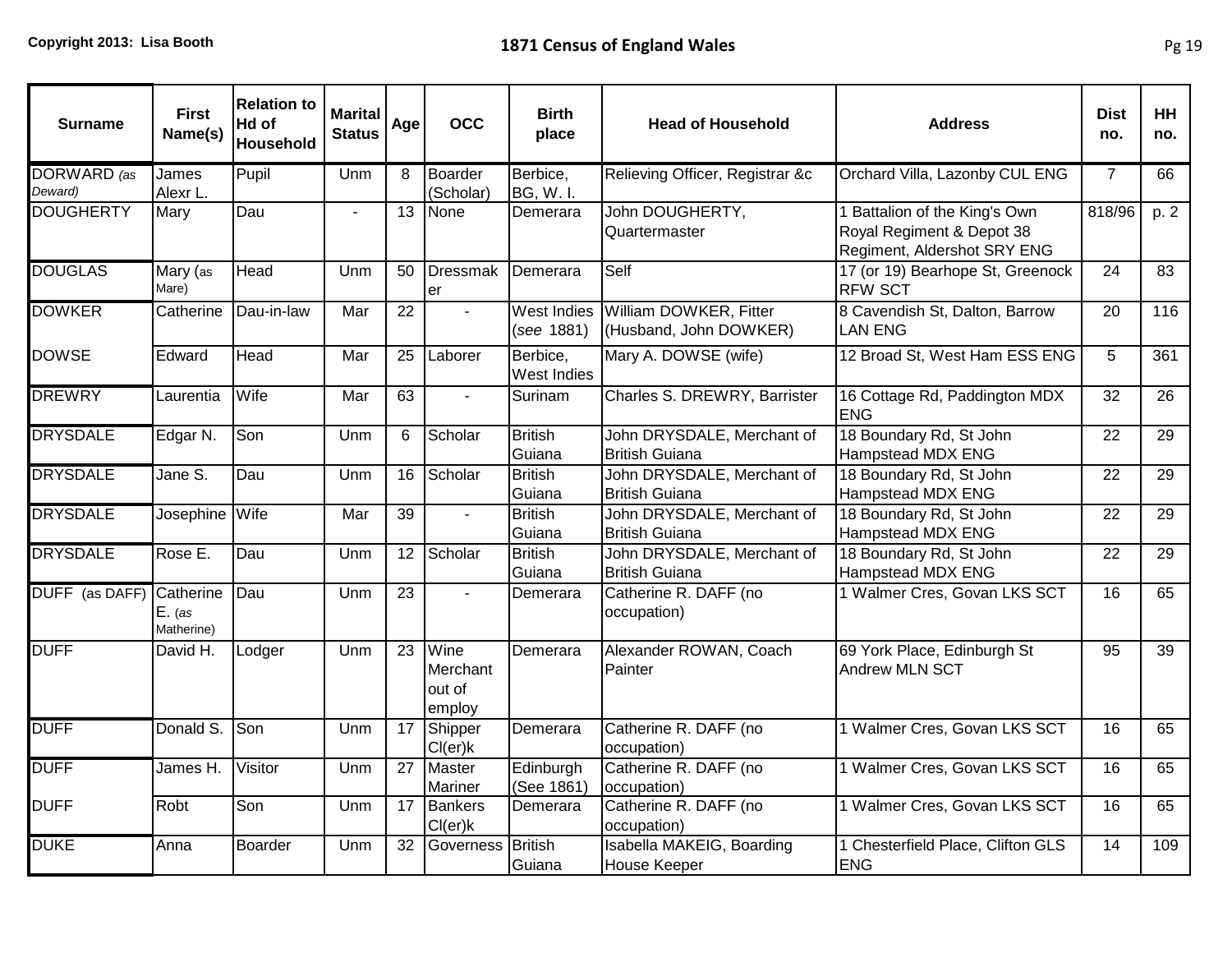| <b>Surname</b> | <b>First</b><br>Name(s) | <b>Relation to</b><br>Hd of<br>Household | <b>Marital</b><br><b>Status</b> | Age             | <b>OCC</b>                 | <b>Birth</b><br>place                | <b>Head of Household</b>                            | <b>Address</b>                                              | <b>Dist</b><br>no. | HH<br>no. |
|----------------|-------------------------|------------------------------------------|---------------------------------|-----------------|----------------------------|--------------------------------------|-----------------------------------------------------|-------------------------------------------------------------|--------------------|-----------|
| <b>DUKE</b>    | Mary                    | <b>Boarder</b>                           | Unm                             | 31              | Governess Essequibo,       | <b>British</b><br>Guiana             | Catherine WILLIAMS, Boarding<br><b>House Keeper</b> | 11 South Parade, St James Bath<br><b>SOM ENG</b>            | 3                  | 96        |
| <b>DUMETT</b>  | Eliza                   | Boarder                                  | Unm                             | 39              | Annuitant                  | Berbice,<br><b>British</b><br>Guiana | Mary ROBINSON, Lodging<br><b>House Keeper</b>       | 13 Abbey St, Derby DBY ENG                                  | 24                 | 4         |
| <b>DUNBAR</b>  | William                 | Head                                     | Mar                             | 42              | Chemist &<br>Druggist      | Demerara,<br><b>West Indies</b>      | Self                                                | 35 Paradise St, Lambeth SRY<br><b>ENG</b>                   | 12                 | 101       |
| <b>DUNCAN</b>  | Catherine<br>Ann        | Wife                                     | Mar                             | 29              | $\sim$                     | Georgetown<br>Demerara               | David DUNCAN, Labourer                              | 103 Mallochs Close, Canal St,<br>West Church, Perth PER SCT | 15                 | 53        |
| <b>DUNLOP</b>  | David                   | Nephew                                   | $\sim$                          | 13              | Scholar                    | Demerara                             | William WILSON, Flour Mill<br><b>Master</b>         | Overmills Cottage, Ayr AYR SCT                              | 28                 | 106       |
| <b>DUNLOP</b>  | Jeanie                  | Niece                                    |                                 | 15              | Scholar                    | Demerara                             | William WILSON, Flour Mill<br><b>Master</b>         | Overmills Cottage, Ayr AYR SCT                              | 28                 | 106       |
| <b>DUNLOP</b>  | Mary                    | Niece                                    |                                 | 12              | Scholar                    | Demerara                             | William WILSON, Flour Mill<br><b>Master</b>         | Overmills Cottage, Ayr AYR SCT                              | 28                 | 106       |
| <b>DURHAM</b>  | Alma                    | <b>House Maid</b>                        | Unm                             | 13              | House<br>Maid              | Demerara,<br>W.I.                    | C.R.V.N. POLE, Gentleman                            | 3 Brunswick Villa, Marylebone<br><b>MDX ENG</b>             | 21                 | 297       |
| <b>DURHAM</b>  | Ellen                   | Cook                                     | Unm                             | $\overline{23}$ | Cook                       | Demerara,<br>W.I.                    | C.R.V.N. POLE, Gentleman                            | 3 Brunswick Villa, Marylebone<br><b>MDX ENG</b>             | 21                 | 297       |
| <b>DYETT</b>   | Sarah A.                | Wife                                     | Mar                             | 41              |                            | Demerara                             | Walter N. DYETT, Captain H.M.<br>Indian Army (H.P)  | 75 Derby Square, Onchan IOM                                 | 13                 | 80        |
| <b>EASTMAN</b> | Eliza S.                | Pupil                                    |                                 | 14              | Scholar                    | Demerara,<br>S. America              | Maria NEWPORT, Supt of Daus<br>of Clergy School     | St. Mary Hall's, Brighton SSX ENG                           | $\mathbf 1$        | 181       |
| <b>EASTON</b>  | Margaret                | Gt-grand-<br>niece                       | Unm                             | 23              |                            | Demera,<br>W.I.                      | William ALEXANDER, Retired<br>Wine Merchant         | 26 Hornton St, Kensington MDX<br><b>ENG</b>                 | 17                 | 150       |
| EDDING(TON)    | IC.J.                   | Wife                                     | Mar                             | 27              | Wife of<br>Iron<br>Founder | Demerara                             | George B. EDDING(TON), Iron<br>Founder              | 14 Buckingham Terrace, Govan,<br>Partick LKS SCT            | 21                 | 25        |
| <b>EDGELOW</b> | Thomas                  | <b>Head</b>                              | Mar                             |                 | 27 Surgeon<br>Dentist      | <b>British</b><br>Guiana             | Self                                                | 20 Neville St, St Mary Abbotts<br>Kensington MDX ENG        | 9                  | 147       |
| <b>EDWARDS</b> | ]H.T.                   | Head                                     | Mar                             |                 | $\overline{52}$ Annuitant  | Berbice, W.<br>Indies                | Self                                                | Woodbine House, High Rd,<br><b>Chiswick MDX ENG</b>         | 3                  | 44        |
| <b>EDWARDS</b> | Mary                    | <b>Head</b>                              | Unm                             | 46              | Teacher<br>Chymistry       | Paramaribo, Self<br>Dutch<br>colony  |                                                     | 12 Percy St, St Pancras MDX<br><b>ENG</b>                   | $\overline{2}$     | 545       |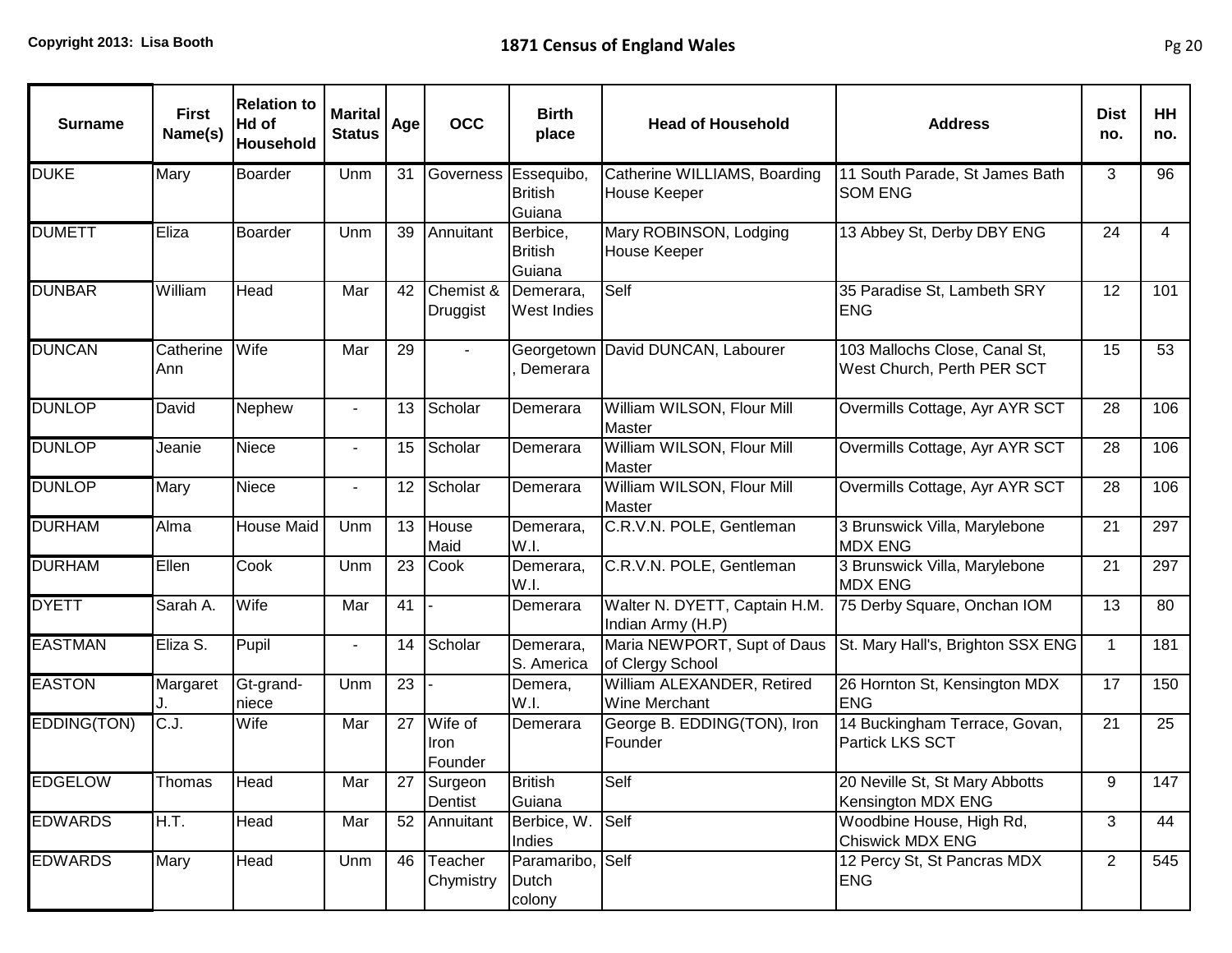| <b>Surname</b>                    | <b>First</b><br>Name(s) | <b>Relation to</b><br>Hd of<br><b>Household</b> | <b>Marital</b><br><b>Status</b> | Age            | <b>OCC</b>                        | <b>Birth</b><br>place                 | <b>Head of Household</b>                                                       | <b>Address</b>                                                            | <b>Dist</b><br>no. | HH<br>no.      |
|-----------------------------------|-------------------------|-------------------------------------------------|---------------------------------|----------------|-----------------------------------|---------------------------------------|--------------------------------------------------------------------------------|---------------------------------------------------------------------------|--------------------|----------------|
| <b>ELIAS</b>                      | Countess                | Servant                                         | Unm                             | 30             | Servant<br>General<br>Domestic    | Berbice,<br><b>British</b><br>Guiana  | Annie HOOTON, Wife of West<br>India Merchant                                   | 1 Valletort Place, Stoke Damerel,<br>Devonport DEV ENG                    | 4                  | 56             |
| ELLIOT (as<br>ELLOTT)             | Emma                    | Pupil                                           | Unm                             | 14             | Scholar                           | Demerara                              | Anna SPOONER, School<br><b>Mistress</b>                                        | 14 Stanley Crescent, Kensington<br><b>MDX ENG</b>                         | 24                 | 226-7          |
| ELLIOT (as<br>ELLOTT)             | Lizzie                  | Pupil                                           | Unm                             | 13             | Scholar                           | Demerara                              | Anna SPOONER, School<br><b>Mistress</b>                                        | 14 Stanley Crescent, Kensington<br><b>MDX ENG</b>                         | 24                 | 226-7          |
| <b>ELLIOTT</b>                    | John C.                 | Son                                             |                                 | 16             | <b>Plumber</b>                    | Demerara                              | Mills & Chelsea Pensioner                                                      | John ELLIOTT, Foreman Powder 4 Powder Mills, Twickenham MDX<br><b>ENG</b> | 9                  | 138            |
| <b>ELLIS</b>                      | Emily                   | <b>Boarder</b>                                  | Unm                             | 50             | $\blacksquare$                    | Demerara                              | Mary A. GALLAND,<br>Schoolmistress                                             | 404 Old Kent Rd, St Giles<br><b>Camberwell SRY ENG</b>                    | 22                 | 405            |
| <b>ELWIS</b>                      | Jonathan                | Head                                            | Mar                             | 58             | Farmer of<br>77 acres             | Berbice, BG Self                      |                                                                                | Upton Grange, Glentworth Lane,<br><b>Upton LIN ENG</b>                    | 4                  | 124            |
| <b>ELYARD</b>                     | Elizabeth<br>R.         | Wife                                            | Mar                             | 40             |                                   | Dutch<br>Guiana                       | Samuel H. ELYARD, Deputy<br><b>Superintendent of Cashiers</b><br><b>Stores</b> | 28 Victoria Rd, Charlton KEN ENG                                          | 6                  | 167            |
| <b>ERSKINE</b>                    | John                    | <b>Boarder</b>                                  | Unm                             | 15             | Scholar                           | Demerara                              | Joseph GILL, School Master B.A. 75 Montpellier Rd East, Brighton               | <b>SSX ENG</b>                                                            | 17                 | 124            |
| <b>EVANS</b>                      | Elizabeth<br>А.         | Dau                                             | Unm                             | 22             | General<br>Serv.                  | Demerara,<br><b>British</b><br>Guiana | John R. EVANS, Book Keeper<br>Unemployed                                       | Station Rd, Greenfield, Holywell<br><b>FLN WLS</b>                        | 5                  | 44             |
| <b>EVANS</b>                      | Havelock                | Son                                             | Unm                             | 12             | Scholar                           | Demerara,<br><b>British</b><br>Guiana | John R. EVANS, Book Keeper<br>Unemployed                                       | Station Rd, Greenfield, Holywell<br><b>FLN WLS</b>                        | 5                  | 44             |
| <b>EVANS</b>                      | Henry<br>Dawson         | Servant                                         | Unm                             | 14             | Apprentice                        | Demerara,<br><b>British</b><br>Guiana | Fredk Ludwig SCOTCHER,<br>Jeweller & Perfumer                                  | High St, Holywell FLN WLS                                                 | $\mathbf 1$        | 63             |
| <b>FAIRBAIRN</b> (as<br>FISHBANE) | Charles                 | Son                                             | $\blacksquare$                  | 0              |                                   | Demerara                              | Patrick P. FAIRBAIRN, West<br>India Merchant                                   | George Place, Gourock RFW SCT                                             | 6                  | 109            |
| FAIRBAIRN (as<br><b>FISHBANE)</b> | Patrick                 | Son                                             |                                 | $\overline{2}$ |                                   | Demerara                              | Patrick P. FAIRBAIRN, West<br>India Merchant                                   | George Place, Gourock RFW SCT                                             | 6                  | 109            |
| FAIRBAIRN (as<br>FISHBANE)        | Mary                    | Dau                                             | $\frac{1}{2}$                   | 3              |                                   | Berbice,<br>W.I.                      | Patrick P. FAIRBAIRN, West<br>India Merchant                                   | George Place, Gourock RFW SCT                                             | 6                  | 109            |
| <b>FAIRGRAVE</b>                  | William                 | Boarder                                         | Unm                             | 45             | Annuitant,<br>Deaf &<br>dumb from | <b>West Indies</b><br>(see 1851)      | Philip DEIGHTON, Veterinary<br>Surgeon                                         | 43 Castle Rd, Carisbrooke IOW<br><b>ENG</b>                               | $\overline{7}$     | 5 <sup>5</sup> |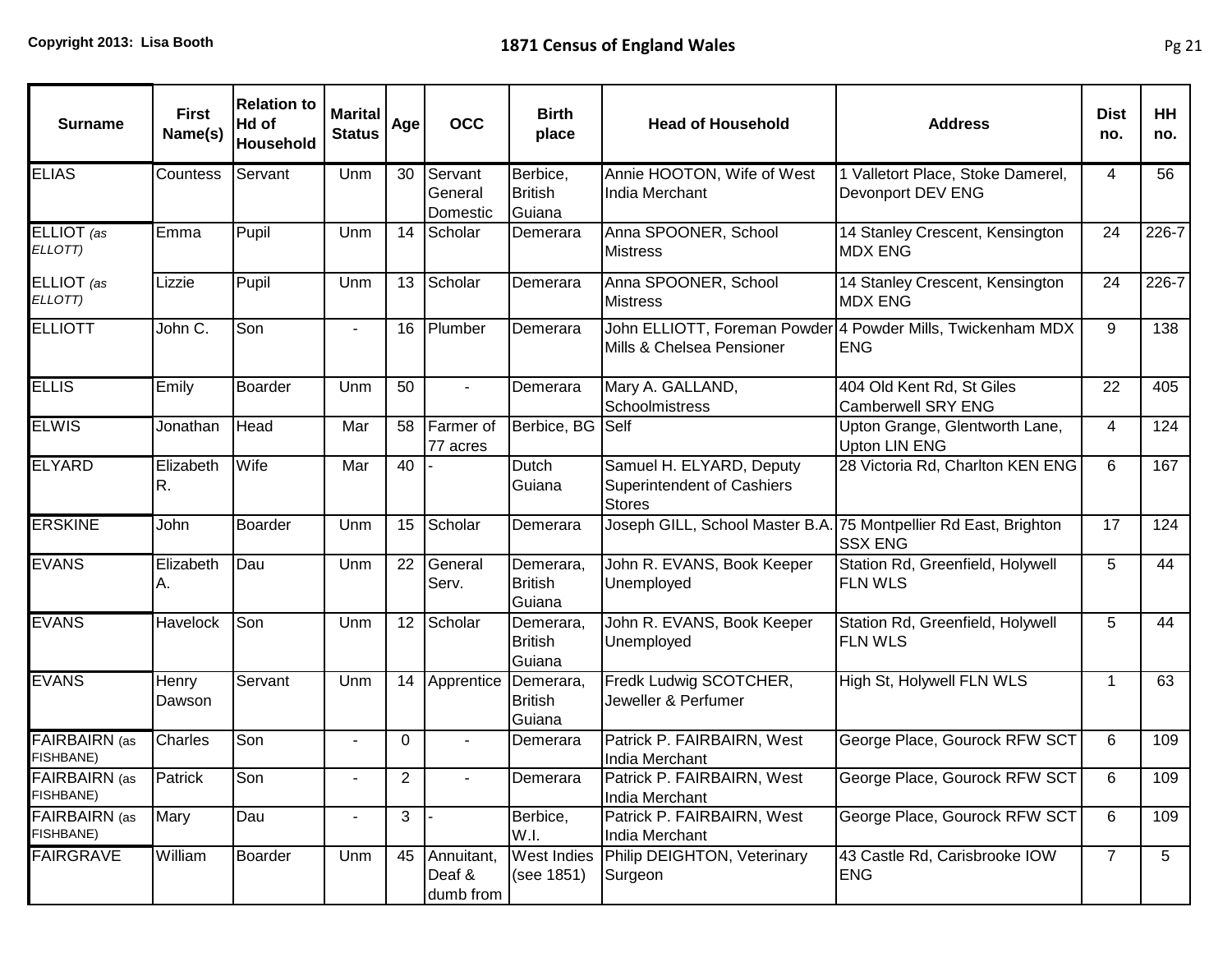| <b>Surname</b>   | <b>First</b><br>Name(s) | <b>Relation to</b><br>Hd of<br>Household | <b>Marital</b><br><b>Status</b> | Age | <b>OCC</b>                                         | <b>Birth</b><br>place           | <b>Head of Household</b>                              | <b>Address</b>                                        | <b>Dist</b><br>no. | HH<br>no.       |
|------------------|-------------------------|------------------------------------------|---------------------------------|-----|----------------------------------------------------|---------------------------------|-------------------------------------------------------|-------------------------------------------------------|--------------------|-----------------|
| <b>FAIRMAN</b>   | Robert                  | <b>Boarder</b>                           | Unm                             | 20  | Provision<br><b>Clerk</b>                          | Berbice, N.<br>America          | Elizabeth HEATLEY, Annuitant                          | 168 Huskisson St, Liverpool LAN<br><b>ENG</b>         | 30                 | 113             |
| <b>FALLOON</b>   | Anne                    | Wife                                     | Mar                             | 45  | $\overline{a}$                                     | <b>Berbice</b>                  | William M. FALLOON,<br>Incumbent of St Bride's Church | 24 Percy St, Liverpool LAN ENG                        | 35                 | 256             |
| <b>FARRAR</b>    | Henrietta<br>Α.         | Wife                                     | Mar                             | 37  | $\blacksquare$                                     | Demarara,<br>West India         | Henry J. FARRAR, Attorney                             | High St, Cranbrook KEN ENG                            | 2                  | $\mathbf{3}$    |
| <b>FARRELL</b>   | Mary                    | Wife                                     | Mar                             | 27  |                                                    | Demerara,<br>West Indies        | Thomas FARRELL, Bricklayers<br>Lab.                   | 53 Pooles Park, Islington MDX<br><b>ENG</b>           | 72                 | 37              |
| <b>FEASEY</b>    | Hannah                  | Wife                                     | Mar                             | 44  | Charwoma Demerara,<br>n                            | <b>West Indies</b>              | Joseph FEASEY, Bricklayer's<br>Labourer               | 9 Red Lion Row, Bier Lane,<br>Clewer, Windsor BRK ENG | 14                 | 107             |
| <b>FENNING</b>   | Mary                    | Wife                                     | Mar                             | 60  | $\blacksquare$                                     | Demerara                        | George FENNING, Underwriter<br>(head of firm)         | 27 Pembridge Square, Kensington<br><b>MDX ENG</b>     | 20                 | 316             |
| <b>FERGUSON</b>  | Catherine<br>А.         | Wife                                     | Mar                             | 62  | $\overline{a}$                                     | <b>British</b><br>Guiana        | William B. FERGUSON, Retired<br>W.I. Merchant         | Antidore Villa, Prestbury GLS ENG                     | $\overline{7}$     | 60              |
| <b>FERGUSON</b>  | George B.               | $\mathbf{r}$                             | Unm                             | 28  | Student in<br>Medicine                             | George<br>Town, BG,<br>W.I.     | Edward L. SABINE, Barister in<br>practice             | 14 South Square, Grays Inn,<br>Holborn LND MDX ENG    | 13                 | 107             |
| <b>FIELD</b>     | Frances                 | <b>Boarder</b>                           | Unm                             | 13  | Scholar                                            | Demerara                        | Maria SMITH, Principal of<br>College                  | The Woodlands School, Union Rd,<br>Lambeth SRY ENG    | 42                 | 151             |
| <b>FIELD</b>     | William<br>Kentish      | Scholar                                  | Unm                             | 10  | Pupil                                              | Demerara,<br>B. Guiana          | George VALENTINE,<br>Schoolmaster B.A. Oxford         | 10 Belmont Park, Lee KEN ENG                          | 12                 | 128             |
| <b>FINLAYSON</b> | Joana<br>Blackstock     | Grand-dau                                | $\blacksquare$                  | 4   | $\overline{a}$                                     | Georgetown<br>Demerara          | William FINLAYSON, Woollen<br><b>Cloth Merchant</b>   | 1 Newhall Terrace, Glasgow<br>Calton LKS SCT          | 102                | $\overline{93}$ |
| <b>FINLAYSON</b> | William                 | Grandson                                 | $\sim$                          | 6   | Scholar                                            | Georgetowr<br>Demerara          | William FINLAYSON, Woollen<br><b>Cloth Merchant</b>   | 1 Newhall Terrace, Glasgow<br>Calton LKS SCT          | 102                | 93              |
| <b>FITT</b>      | Eleanor                 | Wife                                     | Mar                             | 22  | $\blacksquare$                                     | Essequibo,<br><b>BG</b>         | John H. FITT, West India<br>merchant                  | 90 Geneva Rd, St Matthew Brixton<br><b>SRY ENG</b>    | 29                 | 44              |
| <b>FITZHUGH</b>  | Hugh P.                 | Head                                     | Mar                             | 22  | Grainer                                            | Berbeice,<br><b>West Indies</b> | Self                                                  | 11 Cumming St, Clerkenwell MDX<br><b>ENG</b>          | 5                  | 188             |
| <b>FITZMAYER</b> | Jas<br>William          | Head                                     | Mar                             | 57  | Major<br>General<br>with army<br>active<br>service | Demerara,<br><b>BG</b>          | Self                                                  | Alltlwyde, Llansantffraid CGN WLS                     | 15                 | $\overline{18}$ |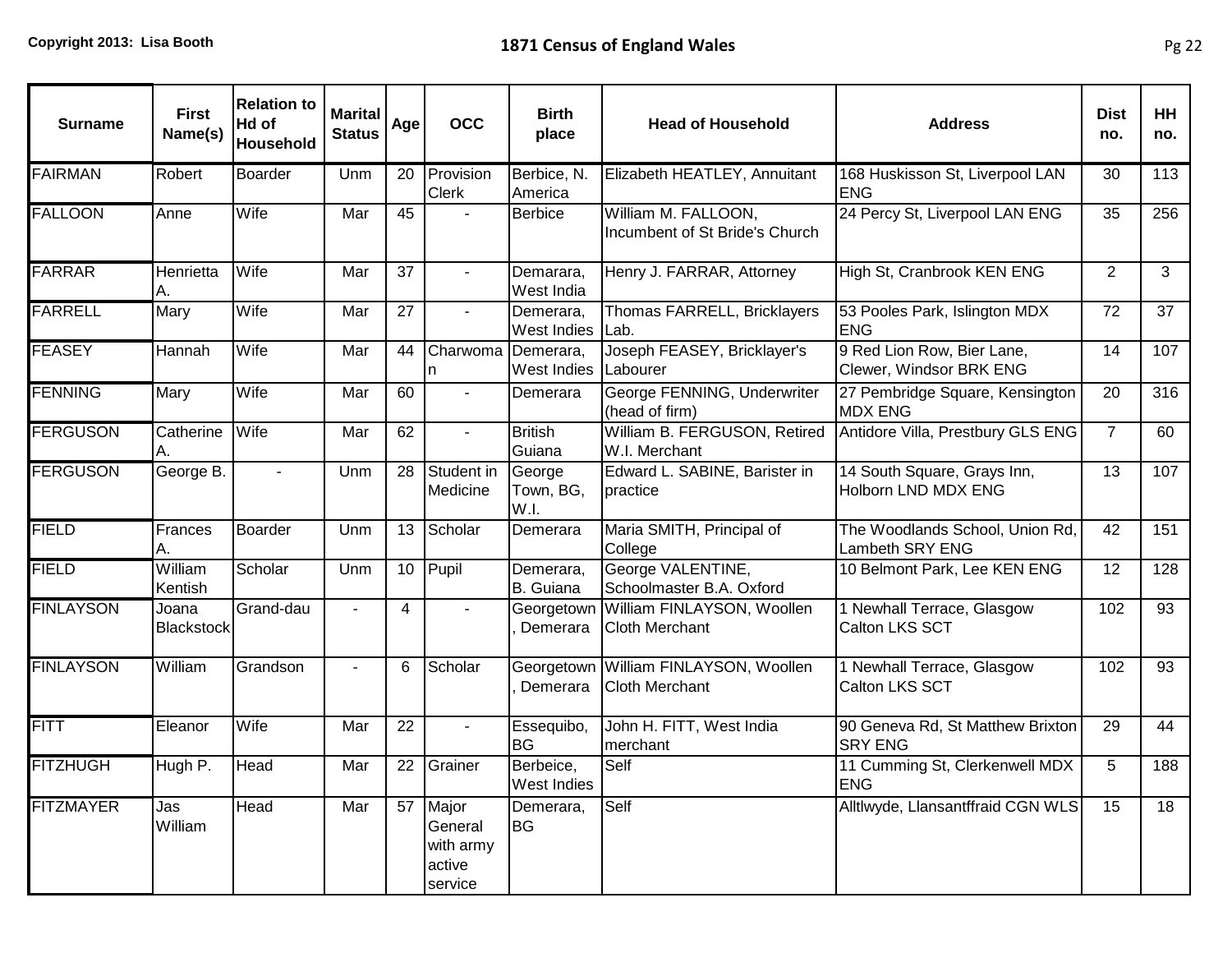| <b>Surname</b>  | <b>First</b><br>Name(s) | <b>Relation to</b><br>Hd of<br>Household | <b>Marital</b><br><b>Status</b> | Age             | <b>OCC</b>                       | <b>Birth</b><br>place                         | <b>Head of Household</b>                                               | <b>Address</b>                                                     | <b>Dist</b><br>no.       | <b>HH</b><br>no. |
|-----------------|-------------------------|------------------------------------------|---------------------------------|-----------------|----------------------------------|-----------------------------------------------|------------------------------------------------------------------------|--------------------------------------------------------------------|--------------------------|------------------|
| <b>FLEMING</b>  | Augusta<br>O.           | <b>Niece</b>                             | Unm                             | 26              | Resident<br>Governess British    | Demerara,<br>Guiana                           | <b>Dividends</b>                                                       | Mary W. FLEMING, Income from 16 Clifton Hill, Brighton SSX ENG     | 18                       | 21               |
| <b>FLEMING</b>  | Mary E.G. Niece         |                                          | <b>Unm</b>                      | 24              |                                  | Demerara,<br><b>British</b><br>Guiana         | <b>Dividends</b>                                                       | Mary W. FLEMING, Income from 16 Clifton Hill, Brighton SSX ENG     | 18                       | 21               |
| <b>FLEMING</b>  | Mary G.                 | Visitor                                  | Unm                             | $\overline{32}$ |                                  | <b>British</b><br>Guiana                      | James A. POWER, Engine Fitter 49 Euston Rd, St Pancras MDX             | <b>ENG</b>                                                         | $\overline{2}$           | 528              |
| <b>FLOYD</b>    | John                    | Head                                     | Mar                             | 65              | Engineer                         | Demerara                                      | Self (wife Lucy FLOYD)                                                 | 52 Rupert Lane, Everton, Liverpool<br><b>LAN ENG</b>               | 5                        | 165              |
| <b>FOLEY</b>    | John                    | Son                                      | Unm                             | 5               | Scholar                          | Demerara                                      | Patrick FOLEY, Soldier Private<br>2/3 Foot                             | Camp ( $3^{\text{rd}}$ Foot), Shorncliff,<br>Cheriton KEN ENG      | 1017/6<br>5              | p. 17            |
| <b>FOOTE</b>    | Claud H.                | Visitor                                  | $\blacksquare$                  | 10<br>mo        | Doctor's<br>Son                  | Demerara,<br>B. Guiana                        | John W. DODD, Hotel Keeper<br>(Mother Mary E. FOOTE,<br>Doctor's Wife) | Dodd's Hotel, 8 Terminus Terrace,<br>Southampton HAM ENG           | 31                       | 227              |
| FORD            | William                 | Able<br>Seaman                           | <b>Unm</b>                      | 20              | AB                               | Demerara                                      |                                                                        | Vessel Edward Percy of Liverpool,<br>Milton next Gravesend KEN ENG | 894/66                   | p. 1             |
| <b>FOREMAN</b>  | George L.               | Pupil                                    | $\blacksquare$                  | 13              | Scholar                          | Berbice                                       | Edward J. CHINNOCK,<br>Schoolmaster                                    | Missionary School, Lee KEN ENG                                     | 8                        | 46               |
| <b>FOREMAN</b>  | John                    | Assistant                                | Unm                             | 20              | Assistant<br>Warehous<br>eman    | Berbice,<br>West Indies                       |                                                                        | 18 Wood St, London St Michael<br>LND MDX ENG                       | 4                        | 9                |
| <b>FORESTER</b> | Sarah C.                | Sister                                   | Unm                             | 47              |                                  | Fundholder West Indies<br>(see 1851,<br>1881) | Rachel BENNIE, Fundholder                                              | Overcombe House, Weston super<br>Mare SOM ENG                      | 9                        | 128              |
| <b>FORSTER</b>  | Robert                  | Head                                     | Mar                             | 29              | Grocer                           | Demarara,<br>West Indies                      | Self                                                                   | 6 Hanover Place, Scarborough<br><b>YKS ENG</b>                     | $\overline{4}$           | 228              |
| <b>FORSYTH</b>  | Jane F.                 | Sister-in-law                            | Unm                             | $\overline{37}$ |                                  | <b>Berbice</b>                                | Arthur ROTHERHAM, Barrister<br>(not practising)                        | "The Delda", Springfield Rd,<br>Tormoham, Torquay DEV ENG          | $\overline{\mathcal{L}}$ | 16               |
| <b>FOWLER</b>   | <b>Charles</b>          | <b>Boarder</b>                           | Unm                             | 16              | Scholar                          | Deniward,<br>S. America                       | Robert M. FERGUSON, Dr of<br>Philosophy & Teacher                      | 12 Moray Place, Edinburgh St<br>Stephen MLN SCT                    | 66                       | 12 <sup>°</sup>  |
| <b>FOWLER</b>   | Martha                  | Wife                                     | Mar                             | 63              | Wife of<br>Retired<br>West India | <b>British</b><br>Guiana                      | Alexander FOWLER, Retired<br>West India Merchant                       | 3 Bedford Row, Broadwater,<br>Worthing SSX ENG                     | 6E                       | 120              |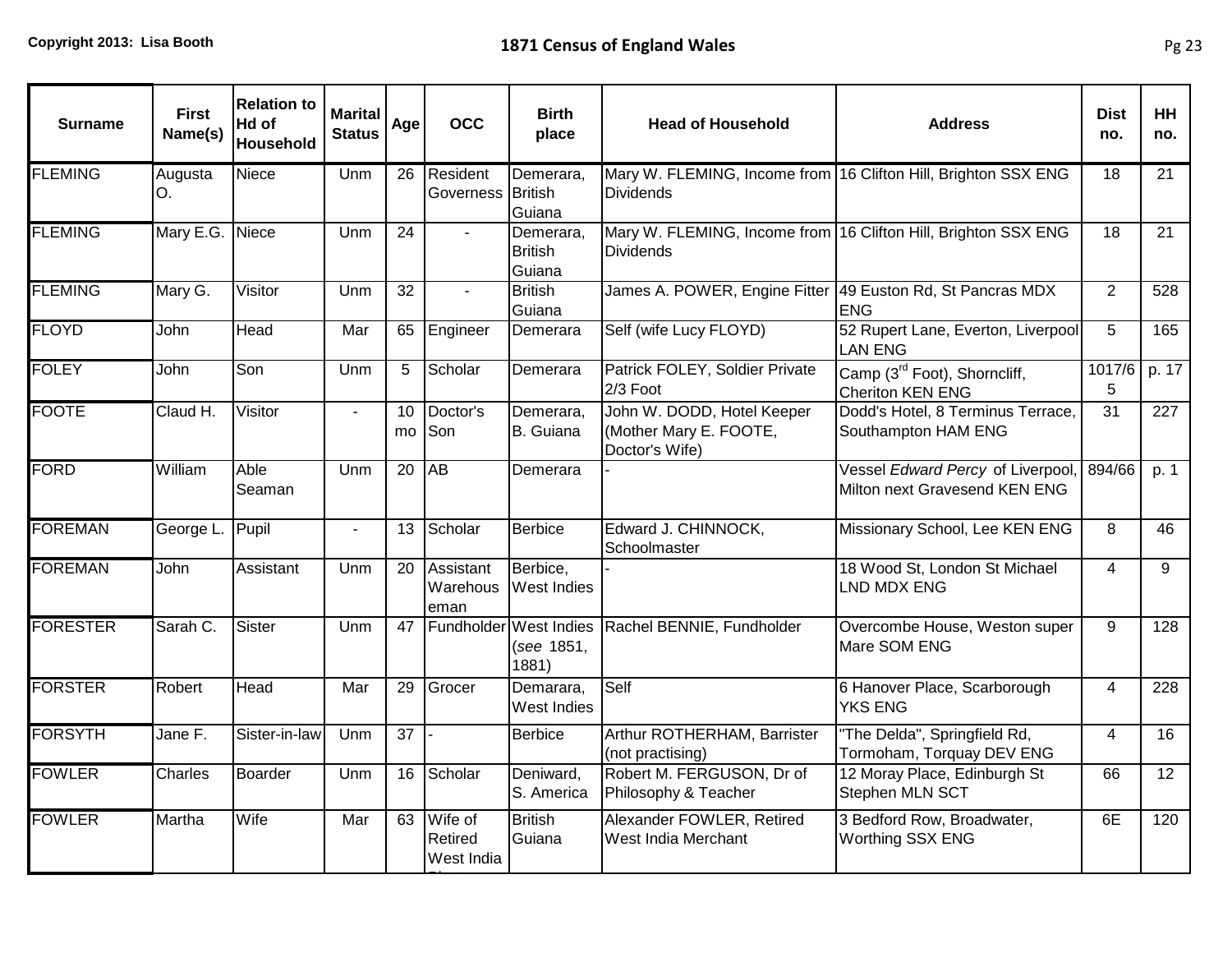| <b>Surname</b>   | <b>First</b><br>Name(s) | <b>Relation to</b><br>Hd of<br>Household | <b>Marital</b><br><b>Status</b> | Age | <b>OCC</b>                          | <b>Birth</b><br>place                 | <b>Head of Household</b>                                | <b>Address</b>                                          | <b>Dist</b><br>no. | <b>HH</b><br>no. |
|------------------|-------------------------|------------------------------------------|---------------------------------|-----|-------------------------------------|---------------------------------------|---------------------------------------------------------|---------------------------------------------------------|--------------------|------------------|
| <b>FOWLER</b>    | P.C.C.                  | Son                                      | Unm                             | 4   |                                     | Demerara,<br><b>British</b><br>Guiana | Wm FOWLER, Army Captain<br>Half Pay                     | Regent St, South Hamlet,<br>Gloucester GLS ENG          | 17H                | 58               |
| <b>FOX</b>       | George<br>W.            | Son                                      | Unm                             | 27  | $\sim$                              | <b>British</b><br>Guiana              | William FOX, Clergyman                                  | 3 Eton Villas, Hammersmith MDX<br><b>ENG</b>            | 24                 | 143              |
| <b>FOX</b>       | Jane W.                 | Wife                                     | Mar                             | 63  |                                     | <b>British</b><br>Guiana              | William FOX, Clergyman                                  | 3 Eton Villas, Hammersmith MDX<br><b>ENG</b>            | 24                 | 143              |
| <b>FOX</b>       | John<br>Elliott         | Resident                                 | Unm                             | 26  |                                     | Demerara                              | (in Trinity Clergy House Church<br>Marylebone B.A. Cam) | 207 Great Portland St, Marylebone<br><b>MDX ENG</b>     | 14                 | 129              |
| <b>FRANKLAND</b> | John W.                 | Nephew                                   | Unm                             | 19  | Model<br>Maker                      | Demerara                              | Jane BECKWITH, Annuitant                                | 66 Merrion St, Leeds YKS ENG                            | 61                 | $\overline{86}$  |
| <b>FRANKLIN</b>  | George                  | Inmate                                   | Unm                             | 46  | Sailor                              | Demarara                              | Ebenezer WILKIE, Governor                               | Liverpool Workhouse, Liverpool<br><b>LAN ENG</b>        | 3786/8<br>3        | p. 33            |
| <b>FRASER</b>    | Alexander<br>John       | Head                                     | Mar                             | 40  | Machinist's Demaria<br><b>Clerk</b> |                                       | Self                                                    | 13 Westbourne Rd, St Clement<br><b>Finsbury MDX ENG</b> | 50                 | 139              |
| <b>FRASER</b>    | Alice M.                | Lodger                                   |                                 | 10  | Sewer                               | Demerara                              | Thomas HAMILTON,<br>Upholsterer                         | 3 Grange Terrace, Cathcart RFW<br><b>SCT</b>            | $\overline{4}$     | 111              |
| <b>FRASER</b>    | Christina               | Lodger                                   | Mar                             | 29  | Sewer                               | Demerara                              | Thomas HAMILTON,<br>Upholsterer                         | 3 Grange Terrace, Cathcart RFW<br><b>SCT</b>            | 4                  | 111              |
| <b>FRASER</b>    | Eliza                   | <b>Sister</b>                            | $\blacksquare$                  | 53  | Annuitant                           | Demerara                              | Mary NICHOL, Annuitant                                  | 7 Salisbury Place, Edinburgh St<br>Cuthbert MLN SCT     | 72                 | $\overline{46}$  |
| <b>FRASER</b>    | James C.                | Head                                     | Mar                             | 31  | Japan<br>Merchant                   | <b>British</b><br>Guiana              | Self                                                    | 6 Riversdale Rd, Garston LAN<br><b>ENG</b>              | 12                 | 62               |
| <b>FRASER</b>    | Stuart W.               | Nephew                                   |                                 | 6   | Scholar                             | Demerara                              | Howard PADDISON, Solicitor                              | Thames St, Hampton SRY ENG                              | $\mathbf{1}$       | 49               |
| <b>FRASER</b>    | William T. Head         |                                          | Mar                             | 35  | Officer<br>(Retired)<br>Landowner   | Demerara                              | Self                                                    | 18 Bloomfield St, Paddington MDX<br><b>ENG</b>          | 31                 | 105              |
| <b>FREEBURN</b>  | Sarah<br>Isabella       | Dau                                      | Unm                             | 31  |                                     | Demerara,<br><b>West Indies</b>       | James FREEBURN, Retired<br>Captain R.N.                 | 55 Hanover Rd, Plumstead KEN<br><b>ENG</b>              | 9                  | 134              |
| <b>FRENCH</b>    | Mary                    | Dau                                      | Unm                             | 24  | Governess   Demerara,               | <b>BG, W.I.</b>                       | Danl FRENCH, Assistant at<br>Orphanage                  | Russel Place, Bristol GLS ENG                           | 9                  | 81               |
| <b>FRENCH</b>    | Robert W.               | Lodger                                   | Unm                             | 23  | Banker's<br><b>Clerk</b>            | Demerara                              | Thomas PEARCE, Cabinet<br>Maker                         | 2 Victoria Terrace, Cheltenham<br><b>GLS ENG</b>        | 4                  | 127              |
| <b>FROST</b>     | George L.               | Head                                     | Mar                             | 36  | Iron<br>Founder &<br>Engineer       | George<br>Town, WI                    | Self                                                    | Brownlow Cottage, Pleasington<br><b>LAN ENG</b>         | 13                 | 20               |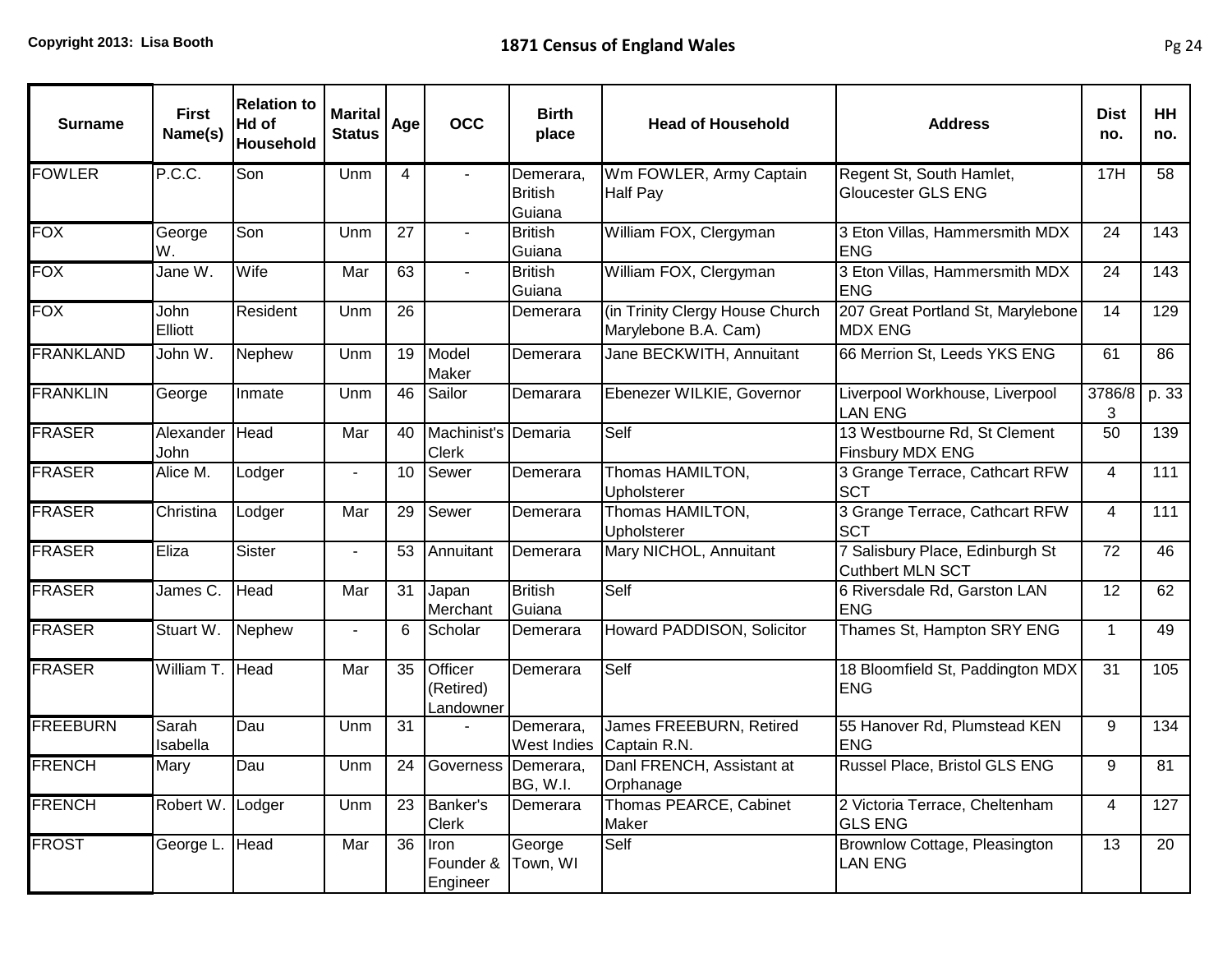| <b>Surname</b>   | <b>First</b><br>Name(s) | <b>Relation to</b><br>Hd of<br>Household | <b>Marital</b><br><b>Status</b> | Age | <b>OCC</b>               | <b>Birth</b><br>place          | <b>Head of Household</b>                                            | <b>Address</b>                                                                      | <b>Dist</b><br>no. | HH<br>no. |
|------------------|-------------------------|------------------------------------------|---------------------------------|-----|--------------------------|--------------------------------|---------------------------------------------------------------------|-------------------------------------------------------------------------------------|--------------------|-----------|
| <b>FRY</b>       | Robert                  | Head                                     | Mar                             | 38  | Soda<br>Water            | <b>British</b><br>Guiana       | Self                                                                | 24 Regent St, Brighton SSX ENG                                                      | 54                 | 137       |
| <b>FULLARTON</b> | Gavin                   | Head                                     | Mar                             | 58  | Retired<br>Accountant BG | Demerara,                      | Self                                                                | 4 Suffolk St, Helensburgh DNB<br><b>SCT</b>                                         | 6                  | 16        |
| <b>FULLERTON</b> | Mary                    | Head                                     | Unm                             | 46  | Landowner Demerera,      | B. Guina                       | Self                                                                | Cambridge House, Belgrave<br>Crescent, Torquay DEV ENG                              | 2                  | 203       |
| <b>GALLOWAY</b>  | Marjory                 | Wife                                     | Mar                             | 48  | $\blacksquare$           | South<br>America<br>(see 1861) | Alexander GALLOWAY, Druggist 1 Bullet Loan, Forres MOR SCT          |                                                                                     | 8                  | 97        |
| <b>GALTON</b>    | Amelia<br>Mary          | Wife                                     | Mar                             | 35  |                          | Demerara,<br>W. Indies         | Edward H. GALTON, Surgeon                                           | Springfield, Brixton Rise, St Mary<br>Lambeth SRY ENG                               | 8                  | 9         |
| <b>GARDENER</b>  | Robert L                | Private<br>Patient                       | Unm                             | 35  | None                     | Demerara                       | Frank SCHOFIELD, Medical<br>Superintendent                          | <b>Camberwell House Lunatic</b><br>Asylum, Peckham Rd, Camberwell<br><b>SRY ENG</b> | 729/81             | p. 4      |
| <b>GARDNER</b>   | Anna C.                 | Wife                                     | Mar                             | 27  | $\blacksquare$           | <b>British</b><br>Guiana       | Stewart GARDNER, West Indian 76 Alexandra Rd, Hampstead<br>Merchant | <b>MDX ENG</b>                                                                      | 24                 | 112       |
| <b>GARNETT</b>   | Alexander Head          |                                          | Mar                             | 45  | Copper<br>Merchant       | <b>British</b><br>Guiana       | Self                                                                | 10 Riversdale Rd, Garston LAN<br><b>ENG</b>                                         | 12                 | 63        |
| <b>GARNETT</b>   | Alexander Boarder       |                                          |                                 | 14  | Scholar                  | Demerara,<br>South<br>America  | Edward E. MONTFORD,<br>Clergyman, Private Tutor &<br>Farmer         | Windley, Duffield DBY ENG                                                           | 13                 | 19        |
| <b>GARNETT</b>   | Ann                     | Mother                                   | Wid                             | 72  | Annuitant                | Demerara,<br><b>BG</b>         | P.F. GARNETT, Magistrate<br>(Attorney & Solicitor)                  | 3 South Bank Rd, Garston LAN<br><b>ENG</b>                                          | 13                 | 133       |
| <b>GARNETT</b>   | Catherine<br>F.         | Pupil                                    | $\blacksquare$                  | 14  | Scholar                  | <b>British</b><br>Guiana       | Elizabeth NUGENT, School<br><b>Mistress</b>                         | 78 Hamilton Terrace, Marylebone,<br>London MDX ENG                                  | 22                 | 70        |
| <b>GARNETT</b>   | Harry                   | Scholar                                  | Unm                             | 10  | Pupil                    | Demerara,<br>America           | Jane PERRY, Schoolmistress                                          | School, 5 Blessington Rd, Lee<br><b>KEN ENG</b>                                     | 12                 | 44        |
| <b>GARNETT</b>   | Jane C.                 | Wife                                     | Mar                             | 47  |                          | <b>British</b><br>Guiana       | Thomas GARNETT, Retired<br><b>West Indian Merchant</b>              | Palace Rd, Kingston SRY ENG                                                         | 17                 | 48        |
| <b>GARNETT</b>   | Janie                   | Dau                                      | Unm                             | 16  | Scholar                  | <b>British</b><br>Guiana       | Alexander GARNETT, Copper<br>Merchant                               | 10 Riversdale Rd, Garston LAN<br><b>ENG</b>                                         | 12                 | 63        |
| <b>GARNETT</b>   | Millicent               | Dau                                      | $\blacksquare$                  | 12  | Scholar                  | <b>British</b><br>Guiana       | Thomas GARNETT, Retired<br>West Indian Merchant                     | Palace Rd, Kingston SRY ENG                                                         | 17                 | 48        |
| <b>GARNETT</b>   | Sarah                   | Dau                                      | Unm                             | 24  | $\blacksquare$           | Georgetowr<br>BG               | P.F. GARNETT, Magistrate<br>(Attorney & Solicitor)                  | 3 South Bank Rd, Garston LAN<br><b>ENG</b>                                          | 13                 | 133       |
| <b>GARNETT</b>   | Sophia                  | Dau                                      | Unm                             | 9   | Scholar                  | <b>British</b><br>Guiana       | Alexander GARNETT, Copper<br>Merchant                               | 10 Riversdale Rd, Garston LAN<br><b>ENG</b>                                         | 12                 | 63        |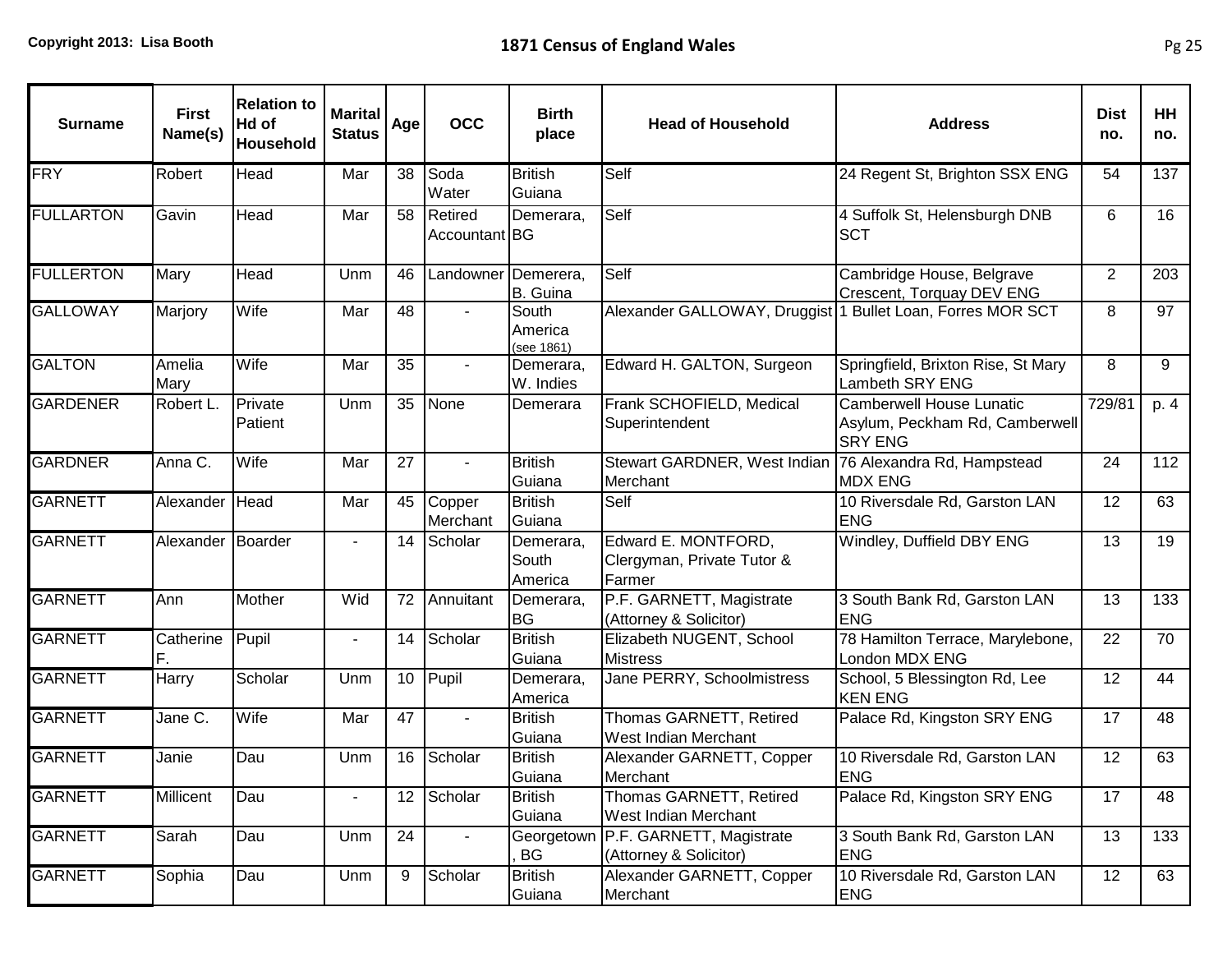| <b>Surname</b>        | <b>First</b><br>Name(s)               | <b>Relation to</b><br>Hd of<br>Household | <b>Marital</b><br><b>Status</b> | Age             | <b>OCC</b>                                           | <b>Birth</b><br>place                              | <b>Head of Household</b>                                                        | <b>Address</b>                                                | <b>Dist</b><br>no. | HH<br>no.       |
|-----------------------|---------------------------------------|------------------------------------------|---------------------------------|-----------------|------------------------------------------------------|----------------------------------------------------|---------------------------------------------------------------------------------|---------------------------------------------------------------|--------------------|-----------------|
| <b>GARNETT</b>        | Thomas                                | Son                                      |                                 | 9               | Scholar                                              | <b>British</b><br>Guiana                           | Thomas GARNETT, Retired<br>West Indian Merchant                                 | Palace Rd, Kingston SRY ENG                                   | 17                 | 48              |
| <b>GARRETT</b>        | Elvira                                | Dau                                      | Unm                             | 33              | Assists in<br><b>Duties</b>                          | <b>West Indies</b><br>Household (See 1861 &<br>81) | Henry Bell GARRETT, Recipient 5 Windsor Terrace, Onchan IOM<br>of Stocks        |                                                               | 14                 | 86              |
| <b>GARRETT</b>        | Emma                                  | Dau                                      | Unm                             | 35              | Assists in<br><b>Duties</b>                          | <b>West Indies</b><br>Household (See 1861 &<br>81) | Henry Bell GARRETT, Recipient 5 Windsor Terrace, Onchan IOM<br><b>of Stocks</b> |                                                               | 14                 | 86              |
| <b>GARRETT</b>        | Maria                                 | Dau                                      | Unm                             | 37              | Assists in<br>Household (See 1861 &<br><b>Duties</b> | <b>West Indies</b><br>81)                          | Henry Bell GARRETT, Recipient 5 Windsor Terrace, Onchan IOM<br><b>of Stocks</b> |                                                               | 14                 | 86              |
| <b>GEORGE</b>         | Mary                                  | Grand-dau                                | Unm                             | $\overline{23}$ | $\overline{a}$                                       | Demerara                                           | William GEORGE, No<br>occupation                                                | Ladbroke Grove, Kensington MDX<br><b>ENG</b>                  | $\overline{24}$    | 180             |
| <b>GIBBINGS</b>       | Henry<br>Cornwall<br>Cotton           | Son                                      | $\blacksquare$                  | 14              | Scholar                                              | Evelcary (?)<br>Barracks,<br>Demerara              | Thomas GIBBINGS, Lieut Col<br>Retired                                           | Chilton Polden, Bridgwater SOM<br><b>ENG</b>                  | $\overline{2}$     | 6               |
| <b>GIBBINGS</b>       | Robert<br>Augustus<br>Cromberm<br>lan | Son                                      | $\blacksquare$                  | 16              | Scholar                                              | Evelcary (?)<br>Barracks,<br>Demerara              | Thomas GIBBINGS, Lieut Col<br>Retired                                           | Chilton Polden, Bridgwater SOM<br><b>ENG</b>                  | $\overline{2}$     | 6               |
| GIBSON (as<br>GIBBON) | Elizabeth                             | Sister                                   | Wid                             | 27              | Officer's<br>Widow                                   | <b>West Indies</b><br>(See 1881)                   | Mary NICHOLSON, Doctor's<br>Widow                                               | Forest Grove, Nottingham St Mary<br><b>NTT ENG</b>            | 14                 | 13              |
| <b>GIBSON</b>         | Caroline J. Wife                      |                                          | Mar                             | 31              | Paper<br><b>Makers</b>                               | S Amer (se<br>1881)                                | Self                                                                            | Manor House, High St, Newton-in-<br><b>Makerfield LAN ENG</b> | 5                  | $\overline{87}$ |
| <b>GILBERT</b>        | Catherine<br>M.H.                     | Pupil                                    | Unm                             | 16              | Scholar                                              | GT<br>Demerara                                     | Charles J. HUME, Rector of<br><b>Meon Stoke</b>                                 | Meonstoke HAM ENG                                             | 3                  | 127             |
| <b>GILBERT</b>        | Joseph<br>Tromsell                    | <b>Boarder</b>                           | Unm                             | 14              | Scholar                                              | Demerara,<br><b>British</b><br>Guiana              | Henry John WICKHAM,<br>Clergyman                                                | 18 St Thomas St, St Thomas<br>Winchester HAM ENG              | 6                  | 83              |
| <b>GILMOUR</b>        | Jane<br>Murdoch                       | Niece                                    | Unm                             | 10              | Scholar                                              | St.<br>Andrews,<br>Demerara                        | Michael MACKENZIE, Engineer<br>(Jane GILMOUR, mother)                           | 23 main St, Eastwood,<br>Pollokshaws RFW SCT                  | 6                  | 45              |
| <b>GLOVER</b>         | David S.                              | Son                                      | Unm                             | 20              | Draper's<br>Assistant                                | Demerara,<br>West Indies                           | Joseph T. GLOVER, Master<br>Draper                                              | Kingsbury St, Marlborough WIL<br><b>ENG</b>                   | 13                 | $\overline{7}$  |
| <b>GLOVER</b>         | Eleazer<br>lw.                        | Head                                     | Mar                             | 24              | Draper's<br>Assistant                                | Victoria,<br><b>West Indies</b><br>see 1861)       | Self                                                                            | 8 Cadogan Place, Reading St<br><b>Giles BRK ENG</b>           | 10                 | 83              |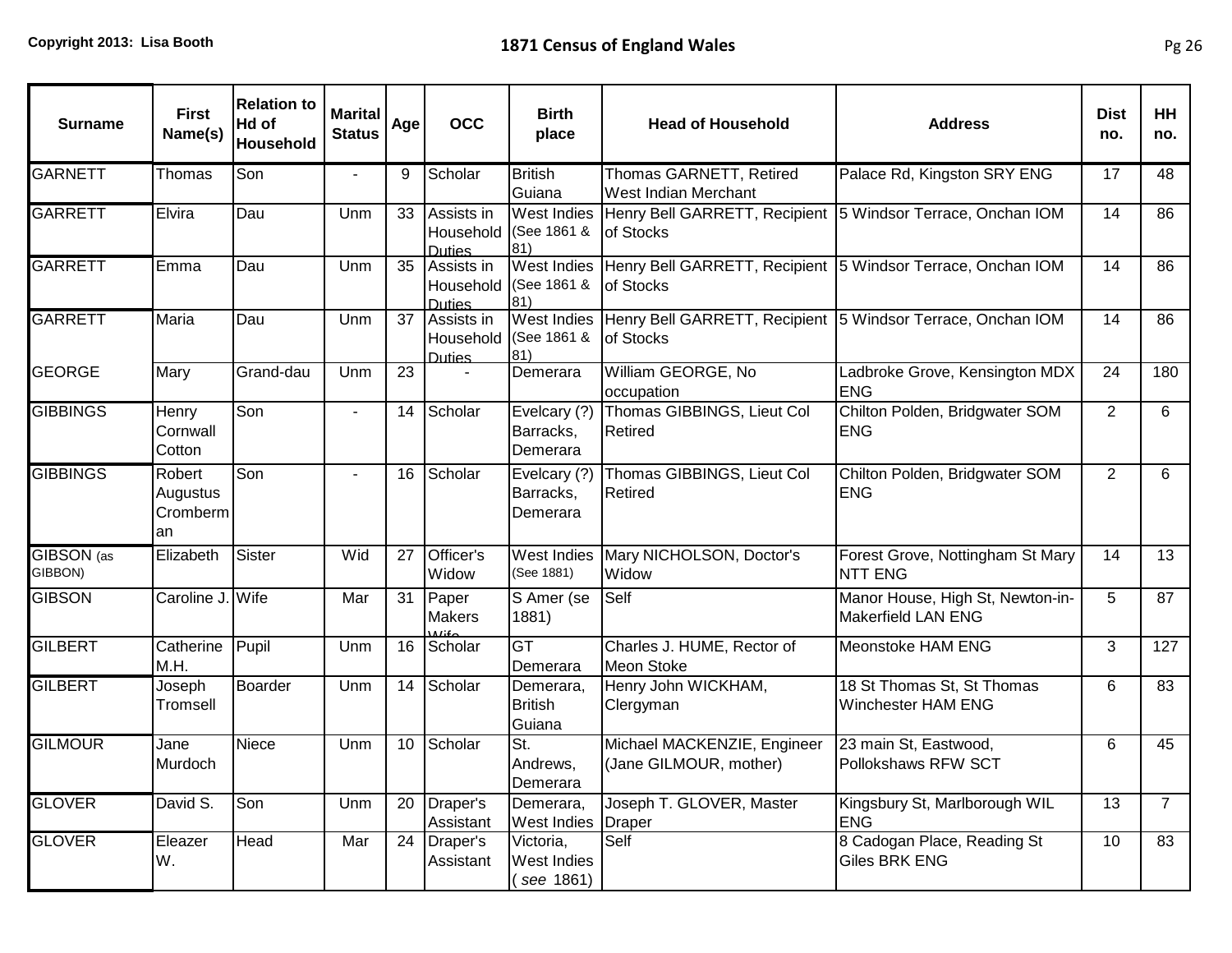| <b>Surname</b>               | <b>First</b><br>Name(s) | <b>Relation to</b><br>Hd of<br>Household | <b>Marital</b><br><b>Status</b> | Age             | <b>OCC</b>                | <b>Birth</b><br>place           | <b>Head of Household</b>                            | <b>Address</b>                                                | <b>Dist</b><br>no. | <b>HH</b><br>no. |
|------------------------------|-------------------------|------------------------------------------|---------------------------------|-----------------|---------------------------|---------------------------------|-----------------------------------------------------|---------------------------------------------------------------|--------------------|------------------|
| <b>GLOVER</b>                | John                    | Head                                     | Mar                             | 28              | <b>Draper</b><br>(Master) | Demerara                        | Self                                                | Prospect Buildings, Marlborough<br><b>WIL ENG</b>             | 10                 | 21               |
| <b>GLOVER</b>                | Sarah A.                | Dau                                      | Unm                             | 22              |                           | Demerara,<br><b>West Indies</b> | Joseph T. GLOVER, Master<br>Draper                  | Kingsbury St, Marlborough WIL<br><b>ENG</b>                   | 13                 | $\overline{7}$   |
| <b>GODFREY</b>               | Charles J. Boarder      |                                          | Unm                             | 17              | Scholar                   | Demerara,<br>W. Indies          | Walter HILEY, Clergyman                             | 3 Cambridge Gardens, Richmond<br><b>SRY ENG</b>               | 2                  | 86               |
| <b>GOLDING</b>               | Charles J. Son          |                                          | $\blacksquare$                  | 3               | $\blacksquare$            | Georgetown<br><b>BG</b>         | Charles R. GOLDING,<br>Ironmonger                   | 27 Lower Union St, Tormoham,<br><b>Torquay DEV ENG</b>        | 6                  | 209              |
| <b>GOLDING</b>               | Mary J.                 | Wife                                     | Mar                             | $\overline{24}$ | $\mathbf{r}$              | <b>Island of</b><br>Wakendam    | Charles R. GOLDING,<br>Ironmonger                   | 27 Lower Union St, Tormoham,<br><b>Torquay DEV ENG</b>        | 6                  | 209              |
| <b>GOODMAN</b>               | Edward B.               | Visitor                                  | Mar                             | 42              | Captain in<br>Army        | Demarra, B<br>Guiana            | Robert W. JONES, Captain Army Castle House, New Rd, | <b>Walthamstow ESS ENG</b>                                    | $\mathbf{1}$       | 42               |
| <b>GOODMAN</b>               | Mary                    | Visitor                                  | Unm                             | 40              | Annuitant                 | Demerara,<br>West Indies        | Elizabeth WALSH,<br>Accommodation for Visitors      | Acacia Villas, Alma Rd, Birkdale<br><b>LAN ENG</b>            | $\overline{2}$     | 57               |
| <b>GORDON</b>                | Annie                   | Wife                                     | Mar                             | 38              | $\sim$                    | Berbice, B.<br>Guiana           | John GORDON, Income from<br><b>British Colony</b>   | Upper Hackney House, Queen's<br>Terrace, Southmapton HAM ENG  | 27                 | 92               |
| <b>GORDON</b> (as<br>GORDEN) | David A.                | <b>Boarder</b>                           | $\blacksquare$                  | 10              |                           | Demerara,<br><b>BG</b>          | Charles J. RUDD, Retired Army<br>Lieutenant         | 15 Balls Rd, Birkenhead CHS<br><b>IENG</b>                    | 26                 | 170              |
| <b>GORDON</b>                | Edith                   | Visitor                                  | $\blacksquare$                  | $\overline{2}$  | $\overline{a}$            | <b>B.</b> Guiana                | Sarah HOWSON, Boarding<br><b>House Keeper</b>       | 19-20 Barnard Rd, Claughton cum<br>Grange, Birkenhead CHS ENG | 16                 | 135              |
| <b>GORDON</b>                | Frances<br>Α.           | Visitor                                  | Mar                             | 35              | $\sim$                    | B. Guiana                       | Sarah HOWSON, Boarding<br>House Keeper              | 19-20 Barnard Rd, Claughton cum<br>Grange, Birkenhead CHS ENG | 16                 | 135              |
| <b>GORDON</b> (as<br>GORDEN) | James C.                | <b>Boarder</b>                           | $\blacksquare$                  | $\overline{12}$ | $\sim$                    | Demerara,<br><b>BG</b>          | Charles J. RUDD, Retired Army<br>Lieutenant         | 15 Balls Rd, Birkenhead CHS<br><b>ENG</b>                     | 26                 | 170              |
| <b>GORDON</b>                | Thomas                  | Visitor                                  | Mar                             | $\overline{36}$ | N.K.                      | GT,<br>Demerara                 | John JONES, Derived from<br>Relative                | 10 Upper Lime Villas, Richmond<br>Rd, Putney SRY ENG          | 9                  | $\overline{72}$  |
| <b>GOSS</b>                  | Jane P.                 | Head                                     | Wid                             | 50              | Retired                   | <b>British</b><br>Guiana        | Self                                                | 4 Victoria Rd, St Sidwell Exeter<br><b>DEV ENG</b>            | $\overline{7}$     | 51a              |
| <b>GRACE</b>                 | Annie<br>White          | Wife                                     | Mar                             | 24              |                           | Demerara,<br>W.I.               | Edward Mills GRACE, Physician<br>& Surgeon          | Castle St, Thornbury GLS ENG                                  | $\mathbf{1}$       | 97               |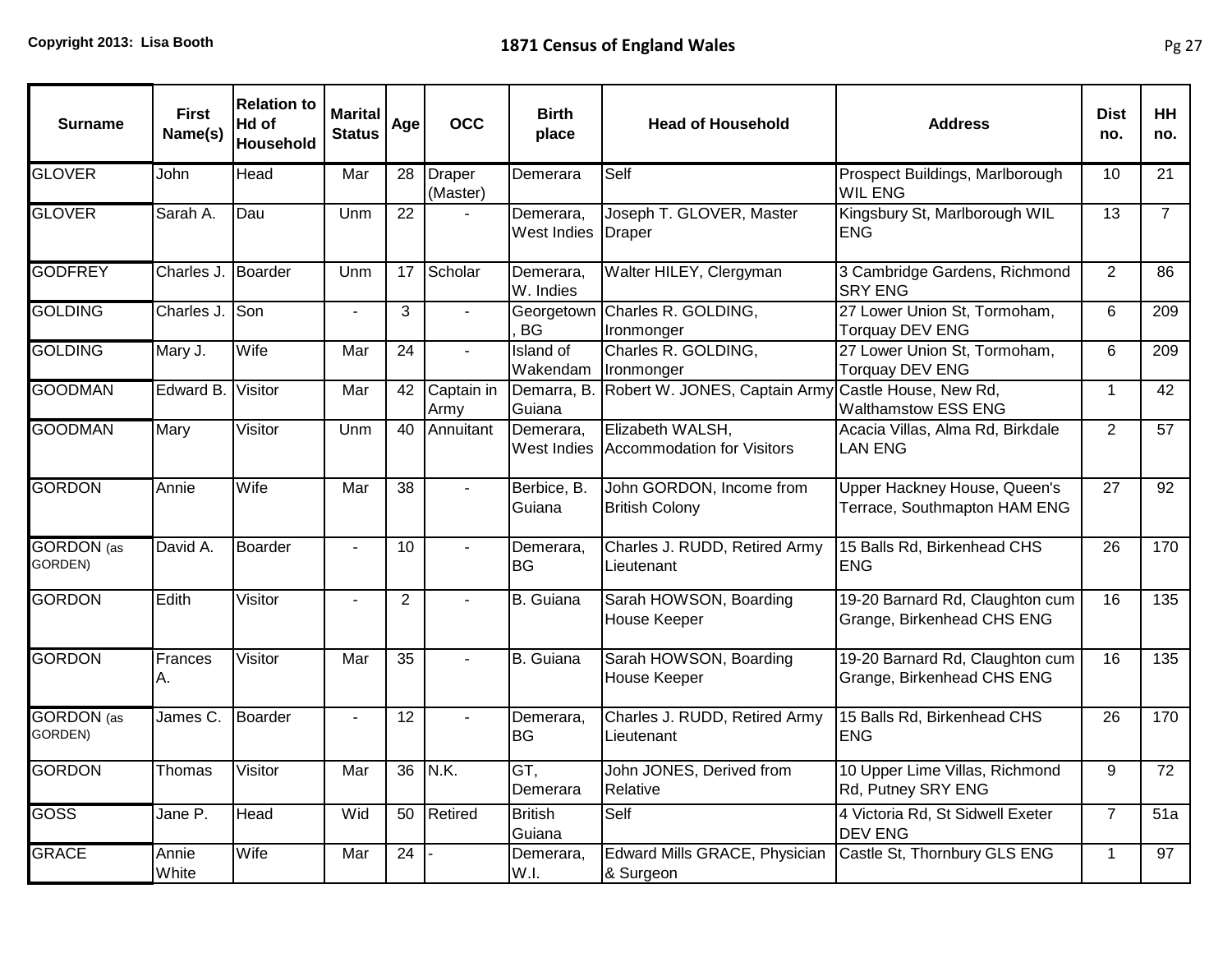| <b>Surname</b>   | <b>First</b><br>Name(s) | <b>Relation to</b><br>Hd of<br>Household | <b>Marital</b><br><b>Status</b> | Age             | <b>OCC</b>                  | <b>Birth</b><br>place                 | <b>Head of Household</b>                                                                           | <b>Address</b>                                                                   | <b>Dist</b><br>no. | <b>HH</b><br>no. |
|------------------|-------------------------|------------------------------------------|---------------------------------|-----------------|-----------------------------|---------------------------------------|----------------------------------------------------------------------------------------------------|----------------------------------------------------------------------------------|--------------------|------------------|
| <b>GRAFTON</b>   | Mary N.                 | Mother                                   | Wid                             | 63              | Lt. Col's<br>Widow          | <b>British</b><br>Guiana              | Augustus W. GRAFTON, Vicar<br>of Heaton, vice-principal of Wells ENG<br><b>Theological College</b> | 14 Chamberlain St, Wells SOM                                                     | 13                 | 26               |
| <b>GRANDISON</b> | Jane                    | Grand-dau                                | $\sim$                          | 13              | Scholar                     | Demerara,<br>W. Indies                | John HASTIN, Master Carpenter                                                                      | 22 Cadogan St, Chelsea MDX<br><b>ENG</b>                                         | 12                 | $\overline{94}$  |
| <b>GRANT</b>     | Jane                    | Servant                                  | Unm                             | 32              | Parlour<br>Maid             | <b>British</b><br>Guiana              | Mary H. SEELY, no occupation                                                                       | 5 Brandon Rd, Portsea,<br>Portsmouth HAM ENG                                     | 51                 | 46               |
| <b>GREENESS</b>  | Alice                   | Servant                                  | Unm                             | 21              | Ladies'<br>Maid             | Demerara                              | Thomas E. BYRNE, Major RI<br>Artillery                                                             | Aldershot Lodge, Church Lane,<br><b>Aldershot SRY ENG</b>                        | 10                 | 61               |
| <b>GREGORY</b>   | Harriet                 | Dau                                      | $\blacksquare$                  | 6               |                             | BrGuiana,<br>W.I.                     | Theophilus S.K. GREGORY,<br>Wesleyan Minister                                                      | Wesleyan Methodist Chapel &<br>Sunday School, Hailgate, Howden<br><b>YKS ENG</b> | $\overline{4}$     | 57               |
| <b>GRIEVE</b>    | Mary                    | Wife                                     | Mar                             | 52              | $\overline{a}$              | Demerara,<br>West Indies              | William GRIEVE, Coal Weigher<br>at Hill (?mill)                                                    | 115 Rottonrow St, Glasgow LKS<br><b>SCT</b>                                      | 50                 | 43               |
| <b>GRIFFITHS</b> | Rosina                  | Dau of<br>Visitor                        | Unm                             | 22              | Annuitant                   | Demerara                              | Adele MOORE, Interest of<br>Money                                                                  | 14 Arundel Square, Islington St<br>Clement, Finsbury MDX ENG                     | 49                 | 57               |
| <b>GURNEY</b>    | Caroline<br>Mary        | Wife                                     | Mar                             | 31              | $\mathbb{Z}^2$              | <b>British</b><br>Guiana              | William Peascott GURNEY, Capt 6 Alexandra Rd, Farnborough<br>91 Highlanders                        | <b>HAM ENG</b>                                                                   | 2                  | 111              |
| <b>GURNEY</b>    | Louisa                  | Wife                                     | Mar                             | $\overline{19}$ | None                        | Demerara,<br><b>West Indies</b>       | Francis P. GURNEY, Lieut 91st<br>Highlanders                                                       | Sherborne Lodge, Ash Vale, Ash<br><b>SRY ENG</b>                                 | 11                 | $\overline{29}$  |
| <b>GYLES</b>     | Octavius                | Son                                      | Unm                             | $\overline{17}$ | $\mathcal{L}^{\mathcal{L}}$ | Demerara,<br>West Indies              | Hannah J. GYLES, Dressmaker                                                                        | Shaftesbury St, Shoreditch MDX<br><b>ENG</b>                                     | 5                  | $\overline{50}$  |
| H.               | M.A.<br>(female)        | Prisoner                                 | Unm                             | $\overline{34}$ | Governess Demerara,         | West Indies                           |                                                                                                    | St George Hanover Square MDX<br><b>ENG</b>                                       | 131/93             | p. 21            |
| <b>HACKETT</b>   | S.G.                    | Pupil                                    | Unm                             | 17              | Scholar                     | Demerara                              | Weston B. DAVIES, Curate of St Aspely House, Tormoham,<br><b>Marks</b>                             | <b>Torquay DEV ENG</b>                                                           | 11                 | 250a             |
| <b>HADFIELD</b>  | Charles J. Head         |                                          | Mar                             | 38              | American<br>Merchant        | British<br>Guiana                     | Self                                                                                               | 62 Gloucester Cres, Paddington<br><b>MDX ENG</b>                                 | 16                 | 124              |
| <b>HALEY</b>     | <b>Dirk</b><br>Horatio  | Head                                     | Mar                             | 57              | Commissio George<br>n Agent | Town,<br>Demerary                     | Self                                                                                               | 5 Spring Grove Villas, Icknield St<br>West, Birmingham WAR ENG                   | 34                 | 85               |
| <b>HALLETT</b>   | Eliza                   | Dau                                      | Wid                             | 28              |                             | Demerara,<br><b>British</b><br>Guiana | Eliza SMITH, West Indian<br>Proprietor                                                             | Sorrento Lodge, Ryde HAM ENG                                                     | 9                  | 35               |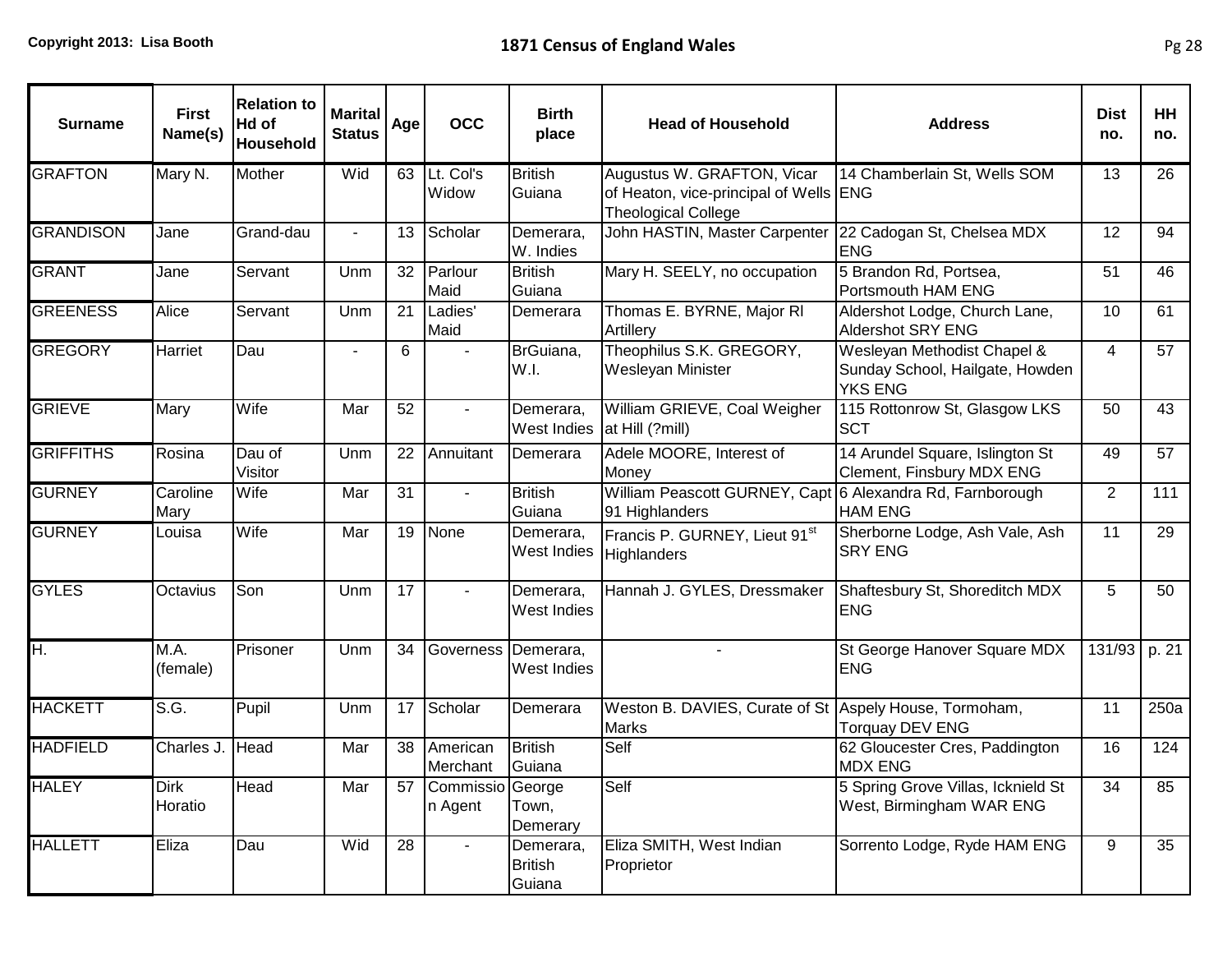| <b>Surname</b>  | <b>First</b><br>Name(s) | <b>Relation to</b><br>Hd of<br><b>Household</b> | <b>Marital</b><br><b>Status</b> | Age | <b>OCC</b>                             | <b>Birth</b><br>place                  | <b>Head of Household</b>                                                        | <b>Address</b>                                       | <b>Dist</b><br>no. | HH<br>no. |
|-----------------|-------------------------|-------------------------------------------------|---------------------------------|-----|----------------------------------------|----------------------------------------|---------------------------------------------------------------------------------|------------------------------------------------------|--------------------|-----------|
| <b>HAMER</b>    | Catherine               | <b>Sister</b>                                   | Unm                             | 70  | Colonial<br>Property                   | Demerara,<br><b>BG</b>                 | Louisa HAMER, Colonial<br>Property                                              | Yoxford House, North End,<br>Aldeburgh SFK EN        | $\overline{7}$     | 43        |
| <b>HAMER</b>    | Louisa                  | Head                                            | Unm                             | 71  | Colonial<br>Property                   | Demerara,<br><b>BG</b>                 | Self                                                                            | Yoxford House, North End,<br>Aldeburgh SFK EN        | $\overline{7}$     | 43        |
| <b>HAMILTON</b> | Elizabeth               | Lodger                                          | Mar                             | 29  | Master<br>Mariner<br>Wife              |                                        | Berbice, BG Joseph Heydon HAMILTON,<br><b>Master Mariner</b>                    | 6 Windsor Esplanade, Cardiff GLA<br><b>WLS</b>       | 20                 | 132       |
| <b>HAMILTON</b> | Mary A.                 | Wife                                            | Mar                             | 51  | $\blacksquare$                         | Demerera,<br>West Indies               | Daniel C. HAMILTON, Physician                                                   | 11 Gt Bedford St, Walcot, Bath<br><b>SOM ENG</b>     | 16                 | 110       |
| <b>HAMLEY</b>   | William<br>W.           | Son                                             | Unm                             | 21  | Student of<br>Clare Coll,<br>Cambridge | Demerara                               | William G. HAMLEY, Colonel R.<br>Engineers                                      | <b>Trafford Mount, Stretford LAN</b><br><b>ENG</b>   | 6                  | 57        |
| <b>HAMMILL</b>  | Jas C.                  | Brother-in-<br>law                              | Unm                             | 36  | Nil<br>(Imbecile)                      | Demerara,<br>B. Guiana                 | Robert W. JONES, Captain Army Castle House, New Rd,<br>(Thos C Hammill, Father) | <b>Walthamstow ESS ENG</b>                           | $\mathbf 1$        | 42        |
| <b>HANDLEY</b>  | Annie B.                | Wife                                            | Mar                             | 25  | $\sim$                                 | <b>British</b><br>Guiana               | Samuel B. HANDLEY,<br>Independent Minister                                      | 4 Brunswick Terrace, Castle<br>Church STF ENG        | 8                  | 30        |
| <b>HARDY</b>    | Edith                   | Dau                                             | Unm                             | 22  | Nothing                                |                                        | Berbice, BG Harriett E. HARDY                                                   | Berbice Villa, Hardwick Rd,<br>Eastbourne SSX ENG    | 4G                 | 48        |
| <b>HARRIOT</b>  | Elizth                  | Servant                                         | Wid                             | 80  | Gen'l Serv                             | Barbadoes,<br>W.I. (see<br>1861, 1881) | Eliza SMITH, West Indian<br>Proprietor                                          | Sorrento Lodge, Ryde HAM ENG                         | 9                  | 35        |
| <b>HARRIS</b>   | Catherine<br>Е.         | Wife                                            | Mar                             | 35  |                                        | Demerara,<br>West Indies               | John HARRIS, Annuitant                                                          | Grove Cottage, Bexley KEN ENG                        | 6                  | 6         |
| <b>HARRISON</b> | Catherine<br>Е.         | Dau                                             | Unm                             | 18  |                                        | <b>British</b><br>Guiana               | William HARRISON, Christian<br>Brethren Minister, Queen St<br>Chapel            | Queen St, Wolborough, Newton<br>Abbot DEV ENG        | 18                 | 23        |
| <b>HARRISON</b> | Georgina                | Lodger                                          | Unm                             | 59  | $\blacksquare$                         |                                        |                                                                                 | 1 Gresham Place, Lambeth SRY<br><b>ENG</b>           | 22                 | 90        |
| <b>HARRISON</b> | Mary A.                 | Dau                                             | Unm                             | 24  | $\blacksquare$                         | <b>British</b><br>Guiana               | William HARRISON, Christian<br>Brethren Minister, Queen St<br>Chapel            | Queen St, Wolborough, Newton<br>Abbot DEV ENG        | 18                 | 23        |
| <b>HARRISON</b> | William H. Assistant    |                                                 | Unm                             | 22  | Chemist<br>Assistant                   | <b>British</b><br>Guiana               | Edward PRATT, Pharmaceutical<br>Chemist                                         | 85 High St, North Ward,<br><b>Barnstaple DEV ENG</b> | $\overline{7}$     | 139       |
| <b>HARWOOD</b>  | Frances                 | Wife                                            | Mar                             | 38  |                                        | Demerara,<br><b>BG</b>                 | William T. HARWOOD,<br>Carpenter                                                | Wick St, Leominster SSX ENG                          | 1                  | 83        |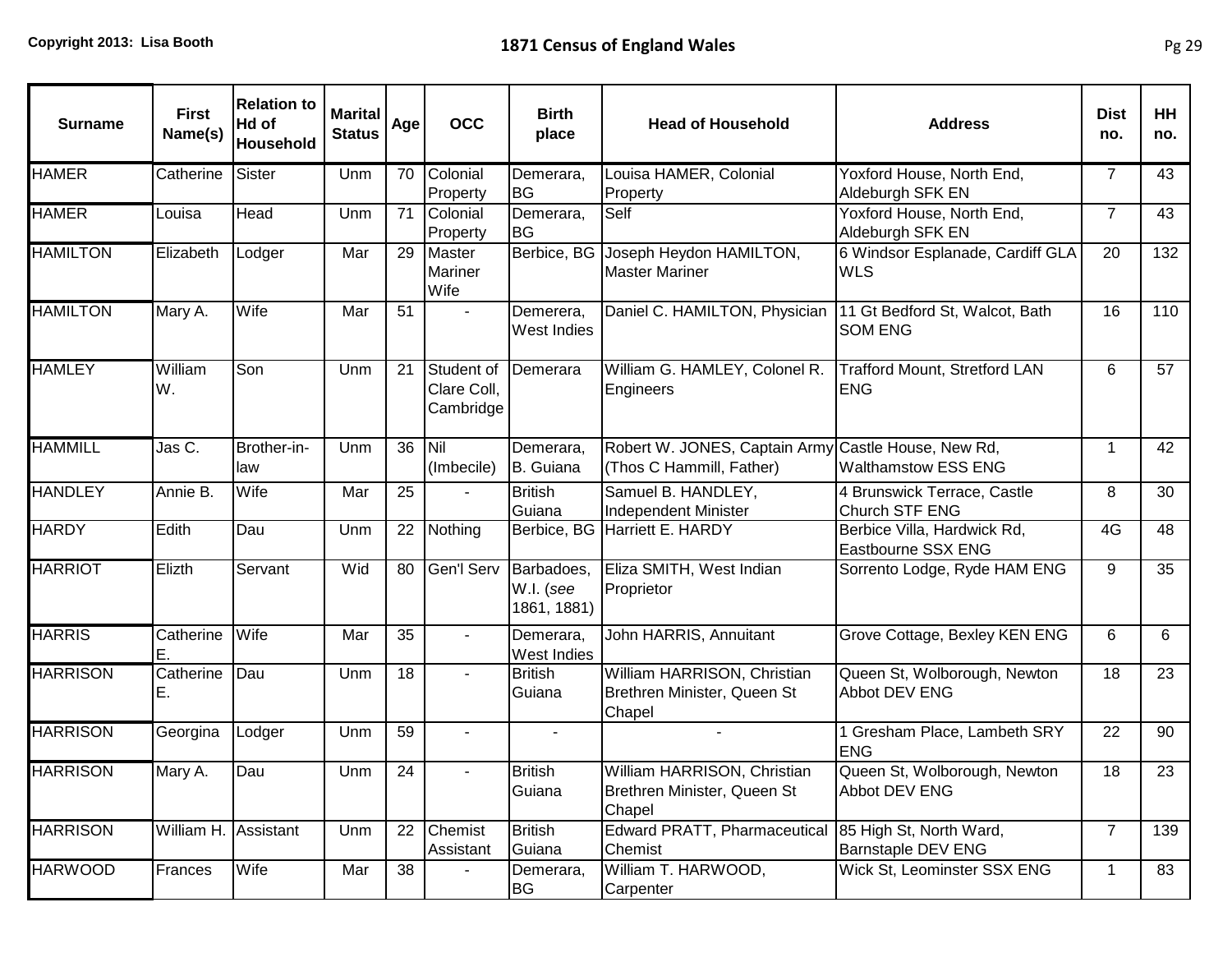| <b>Surname</b>   | <b>First</b><br>Name(s) | <b>Relation to</b><br>Hd of<br>Household | <b>Marital</b><br><b>Status</b> | Age             | <b>OCC</b>                   | <b>Birth</b><br>place                  | <b>Head of Household</b>                               | <b>Address</b>                                                                         | <b>Dist</b><br>no. | <b>HH</b><br>no. |
|------------------|-------------------------|------------------------------------------|---------------------------------|-----------------|------------------------------|----------------------------------------|--------------------------------------------------------|----------------------------------------------------------------------------------------|--------------------|------------------|
| <b>HARWOOD</b>   | Henry G.                | Son                                      | $\blacksquare$                  | 13              | Scholar                      | Demerara,<br><b>BG</b>                 | William T. HARWOOD,<br>Carpenter                       | Wick St, Leominster SSX ENG                                                            | $\overline{1}$     | 83               |
| <b>HASLAM</b>    | Christina               | Wife                                     | Mar                             | 34              |                              | Demerara                               | Henry T.G. HASLAM, Hair<br><b>Seating Manufacturer</b> | Stafford St, Drayton Magna SAL<br><b>ENG</b>                                           | 4                  | 92               |
| <b>HAWKINS</b>   | John                    | Head                                     | Mar                             | 47              | Shoemake                     | <b>West Indies</b><br>(See 1881)       | Self (wife Mercy HAWKINS)                              | White Cott., Lambeth SRY ENG                                                           | 9                  | 91               |
| <b>HAY</b>       | Isabella                | Wife                                     | Mar                             | 44              | $\sim$                       | Demerura                               | James HAY, Grocer                                      | Appin Cres, Dunfermline FIF SCT                                                        | 6                  | 147              |
| <b>HAYNES</b>    | Emily                   | Dau                                      | Unm                             | 21              | $\mathbf{r}$                 | George<br>Town,<br>Demerara            | Ellen HAYNES, Income from<br>Rent                      | 41 Loughboro Park, St Mary<br>Lambeth SRY ENG                                          | 16                 | 32               |
| <b>HAYNES</b>    | Richard<br>H.F.B.E.     | Assistant                                | Unm                             | 18              | Apprentice                   | GT,<br>Ironmonge   Demara, W.          | Richard NOAKES, Ironmonger                             | 61 High St, Maidstone KEN ENG                                                          | 6                  | 50               |
| <b>HEIM</b>      | Charles<br>М.           | Head                                     | Mar                             | 27              | Surgeon                      | <b>British</b><br>Guiana               | Self                                                   | Mangotsfield House, Mangotsfield<br><b>SOM ENG</b>                                     | 6                  | $\mathbf 1$      |
| <b>HEIN</b>      | Mary                    | Wife                                     | Mar                             | 40              | $\blacksquare$               | Berbice, Br.<br>Guiana                 |                                                        | John F. HEIN, Commercial Clerk 7 Westbourne Villas, Westbourne<br>Rd, Lewisham KEN ENG | 15                 | 21               |
| <b>HELLEMAN</b>  | Sarah<br>Oriana         | Head                                     | Unm                             | $\overline{43}$ | $\mathbf{r}$                 | Demerra, S.<br>America                 | Self                                                   | 3 Bushey Hill Terrace, Peckham<br>Rd, Camberwell SRY ENG                               | 3                  | 6                |
| <b>HENDERSON</b> | Joan M.                 | Assistant                                | Unm                             | 27              | Assistant<br><b>Mistress</b> | Demerara,<br><b>BG</b>                 | Frances A. BROOK,<br>Schoolmistress                    | Church Field House, 10 Cran-<br>bourne Alley, Margate KEN ENG                          | 5                  | 164a             |
| <b>HENDERSON</b> | Thomas                  | Head                                     | Mar                             | 71              |                              | Berbice,<br><b>West Indies</b>         | Self                                                   | Queenshaugh, Stirling St Ninians<br><b>STI SCT</b>                                     | 18                 | 23               |
| <b>HERBERT</b>   | Montague<br>В.          | Son                                      | Unm                             | 44              | Solicitor                    | Demerara,<br><b>British</b><br>Guiana  | Eliza S. HERBERT, Annuitant                            | 33 Burton St, St George Hanover<br>Square, Westminster MDX ENG                         | 35                 | 61               |
| <b>HICK</b>      | Ellen A.                | Lodger                                   | Unm                             | $\overline{20}$ |                              | Demerara                               | Ann THORP, (no occupation)                             | 2 Park St, Leeds YKS ENG                                                               | 51                 | 131              |
| <b>HICK</b>      | William<br>W.           | Lodger                                   | Unm                             | 40              | <b>Clerk</b>                 | Demerara,<br><b>British</b><br>Guiyana | James SMITH, Coffee & Dining<br>Room Keeper            | 1a Wilderness Row, St James<br><b>Clerkenwell MDX ENG</b>                              | 8                  | 105              |
| <b>HILL</b>      | Eliza                   | Wife                                     | Mar                             | 46              |                              | Dearara,<br><b>West Indies</b>         | John HILL, Metal Broker                                | 54 Grant St, Barony LKS SCT                                                            | 99                 | 16               |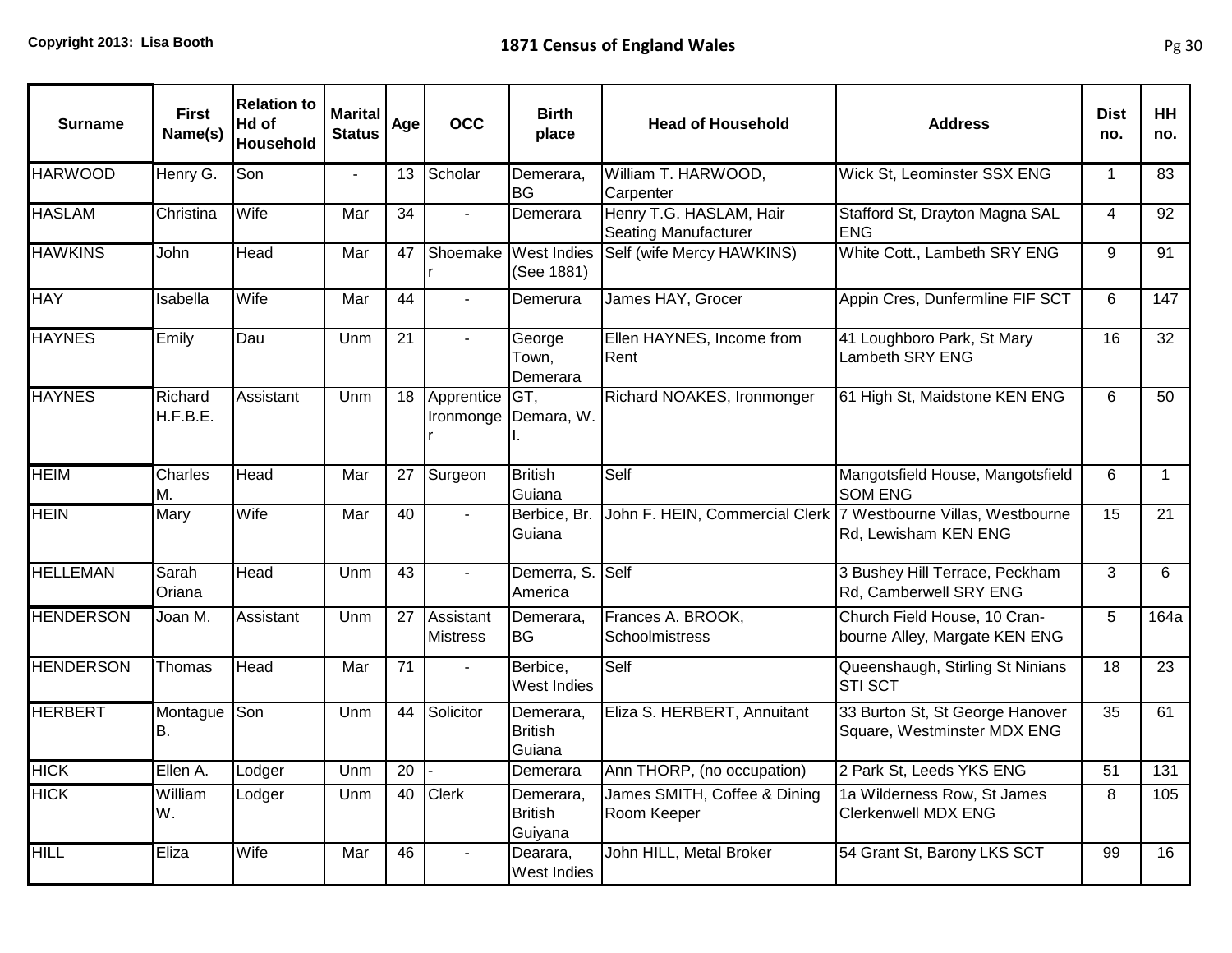| <b>Surname</b>   | <b>First</b><br>Name(s) | <b>Relation to</b><br>Hd of<br><b>Household</b> | <b>Marital</b><br><b>Status</b> | Age | <b>OCC</b>                            | <b>Birth</b><br>place                | <b>Head of Household</b>                                                     | <b>Address</b>                                            | <b>Dist</b><br>no. | <b>HH</b><br>no. |
|------------------|-------------------------|-------------------------------------------------|---------------------------------|-----|---------------------------------------|--------------------------------------|------------------------------------------------------------------------------|-----------------------------------------------------------|--------------------|------------------|
| <b>HILL</b>      | Eliza                   | Wife                                            | Mar                             | 32  | $\sim$                                | Demaora                              | Alexander HILL, Solicitor                                                    | Farnson or Garnoch Villa,<br>Kenilworth Rd, Logie PER SCT | 1                  | 108              |
| <b>HILL</b>      | Julias                  | Head                                            | Mar                             | 38  | Seaman                                | Georgetown Self<br>Demararia         |                                                                              | 50 Walker St, Bromley MDX ENG                             | 36                 | 159              |
| <b>HOLLAND</b>   | Margaret<br>E.          | Wife                                            | Mar                             | 31  |                                       | <b>British</b><br>Guiana             | Trevenen (as Truman) J.<br>HOLLAND, Retired Major C.B.<br><b>Bombay Army</b> | Tudor Rd, Croydon SRY ENG                                 | 47                 | 175              |
| <b>HOLLIS</b>    | Isabella                | Dau                                             | Unm                             | 35  | $\sim$                                | Demerara,<br>W.I.                    | James HOLLIS, Capt & Pay, 69<br>Regt 2r Mr Stirlingshire Militia             | 3 Castle Wynd, Stirling STI SCT                           | $\mathbf{1}$       | 135              |
| <b>HOLLIS</b>    | Susan                   | Visitor                                         | Unm                             | 33  | $\sim$                                | Demerara,<br>WI                      | Robert BROWN, M.D.                                                           | Queen Anne St, Dunfermline FIF<br><b>SCT</b>              | $\mathbf{1}$       | 135              |
| <b>HOLMES</b>    | Arthur<br>Light         | Son                                             | Unm                             | 18  | Student-<br><b>Kings Coll</b>         | <b>British</b><br>Guiana             | Eliz. Georgianna HOLMES, no<br>occupation                                    | 25 Howley Place, Paddington MDX<br><b>ENG</b>             | 22                 | 24               |
| <b>HOLMES</b>    | Catherine<br>Aimee      | Dau                                             | Unm                             | 10  |                                       | <b>British</b><br>Guiana             | Eliz. Georgianna HOLMES, no<br>occupation                                    | 25 Howley Place, Paddington MDX<br><b>ENG</b>             | 22                 | 24               |
| <b>HOLMES</b>    | Clara<br>Eugemie        | Dau                                             | Unm                             | 13  | $\overline{\phantom{0}}$              | <b>British</b><br>Guiana             | Eliz. Georgianna HOLMES, no<br>occupation                                    | 25 Howley Place, Paddington MDX<br><b>ENG</b>             | 22                 | 24               |
| <b>HOLMES</b>    | Henry<br><b>Barkly</b>  | Son                                             | Unm                             | 20  | Student                               | <b>British</b><br>Guiana             | Eliz. Georgianna HOLMES, no<br>occupation                                    | 25 Howley Place, Paddington MDX<br><b>ENG</b>             | 22                 | 24               |
| <b>HOOTON</b>    | Edwin                   | Son                                             |                                 | 9   | Scholar                               | Berbice,<br><b>British</b><br>Guiana | Annie HOOTON, Wife of West<br>India Merchant                                 | 1 Valletort Place, Stoke Damerel,<br>Devonport DEV ENG    | 4                  | 56               |
| <b>HOOTON</b>    | Florence                | Dau                                             |                                 | 5   | Scholar                               | Berbice,<br><b>British</b><br>Guiana | Annie HOOTON, Wife of West<br>India Merchant                                 | 1 Valletort Place, Stoke Damerel,<br>Devonport DEV ENG    | 4                  | 56               |
| <b>HOOTON</b>    | Sutton                  | Son                                             |                                 | 8   | Scholar                               | Berbice,<br><b>British</b><br>Guiana | Annie HOOTON, Wife of West<br>India Merchant                                 | 1 Valletort Place, Stoke Damerel,<br>Devonport DEV ENG    | 4                  | 56               |
| <b>HOOTON</b>    | Thomas                  | Father                                          | Mar                             | 77  | <b>Retired</b><br>Farmer              | Demerara,<br>W.E.                    | James HOOTON, Schoolmaster                                                   | 1 Admiral St, Toxteth Park,<br>Liverpool LAN ENG          | 45A                | $\mathbf{1}$     |
| <b>HOPKINSON</b> | Jonathan Head           |                                                 | Mar                             |     | 56 Income<br>from<br><b>Dividends</b> | Demerera                             | Self                                                                         | 19 Calverley Park, Tonbridge,<br>Tunbridge Wells KEN ENG  | 12                 | 214              |
| <b>HORNBY</b>    | Henry                   | Head                                            | Mar                             | 52  | Army<br>pensioner                     | Demerara,<br>West Indies             | Self                                                                         | 94 Upper St, St Mary Islington,<br>Finsbury MDX ENG       | $\overline{2}$     | 40               |
| <b>HOUGHTON</b>  | Benjamin                | Visitor                                         | Mar                             | 24  | Ship<br>Carpenter                     | Demerara                             | David MORRIS, Cooper                                                         | 14 Upper Milk St, Liverpool LAN<br><b>ENG</b>             | 16H                | 96               |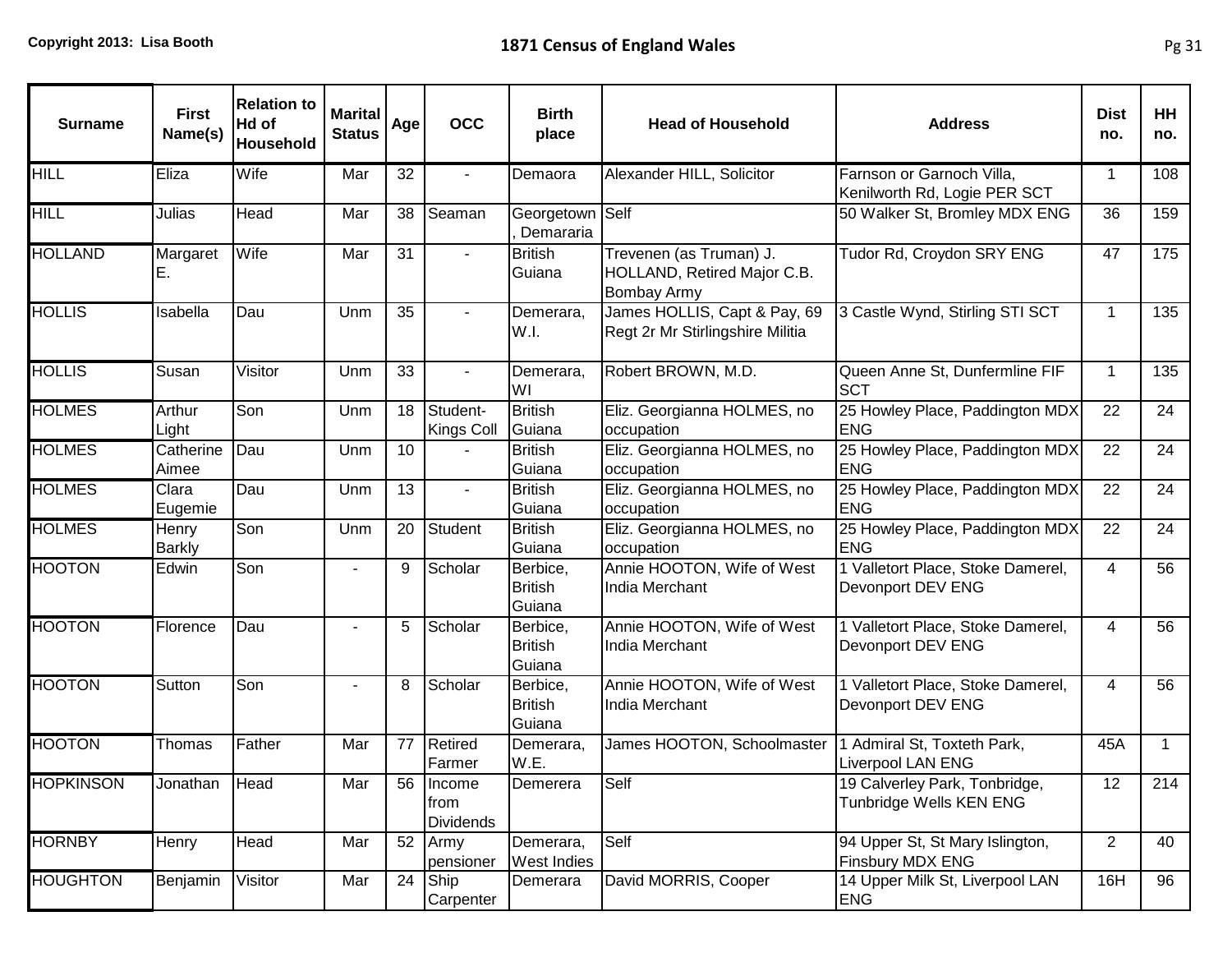| <b>Surname</b>                   | <b>First</b><br>Name(s) | <b>Relation to</b><br>Hd of<br>Household | <b>Marital</b><br><b>Status</b> | Age | <b>OCC</b>                        | <b>Birth</b><br>place            | <b>Head of Household</b>                                   | <b>Address</b>                                               | <b>Dist</b><br>no. | <b>HH</b><br>no. |
|----------------------------------|-------------------------|------------------------------------------|---------------------------------|-----|-----------------------------------|----------------------------------|------------------------------------------------------------|--------------------------------------------------------------|--------------------|------------------|
| <b>HOUGHTON</b>                  | <b>Charles</b><br>М.    | Head                                     | Mar                             | 36  | Architect                         | Demarara,<br><b>BG</b>           | Self                                                       | Cerol House, Elm Grove, Portsea<br><b>HAM ENG</b>            | 43                 | $\overline{2}$   |
| <b>HOWES</b>                     | Henry J.                | Son                                      | Unm                             | 20  | Commerci<br>al Clerk              | Demarara,<br><b>BG</b>           | Henry HOWES, Merchant of<br>Demerara                       | 47 Bournmouth Rd, Peckham,<br><b>Camberwell SRY ENG</b>      | 11                 | 142              |
| <b>HUGHES</b>                    | Elizabeth<br>Jane       | Dau                                      | Unm                             | 22  | School<br><b>Mistress</b>         | Demerara                         | John Henry HUGHES,<br><b>Independant Minister</b>          | Church St, Newent GLS ENG                                    | $\mathbf 1$        | 119              |
| <b>HUGHES</b>                    | John<br>Smith           | Assistant                                | $\overline{\phantom{a}}$        | 20  | Chemists<br>Assistant             | Montrose,<br>Demerara            | Daniel STURDY, Chemist &<br>Druggist                       | Chemist Shop, Stone St,<br><b>Cranbrook KEN ENG</b>          | $\mathbf 1$        | 148              |
| <b>HUGHES</b>                    | Margaret<br>Ellen       | Dau                                      | Unm                             | 18  | School<br><b>Mistress</b>         | Demerara                         | John Henry HUGHES,<br>Independant Minister                 | Church St, Newent GLS ENG                                    | $\mathbf 1$        | 119              |
| <b>HUMPHRYS</b>                  | Henry                   | Pupil                                    |                                 | 13  | Scholar                           | <b>British</b><br>Guiana         | John MILNE, M.A. & L.L.B.<br>Principal Dollar Inst'n       | Academy St, Dollar CLK SCT                                   | 3                  | 40               |
| <b>HUMPHRYS</b> (as<br>SUNDBERG) | Benjamin                | Pupil                                    |                                 | 15  | Scholar                           | <b>British</b><br>Guiana         | John MILNE, M.A. & L.L.B.<br>Principal Dollar Inst'n       | Academy St, Dollar CLK SCT                                   | 3                  | 40               |
| <b>HUNTER</b>                    | Henry J.                | Boarder                                  | Unm                             | 26  | General<br><b>Clerk</b>           | Demerara                         | Henry FOX, Wholesale Jeweller<br>(Man)                     | Low St, Chingford ESS ENG                                    | 9                  | 94               |
| <b>HUNTER</b>                    | Sarah<br>Elisabeth      | Dau                                      | Unm                             | 28  |                                   | Essequebo.<br><b>BG, W.I.</b>    | Henry HUNTER, Church Curate                                | High St, Warboys HUN ENG                                     | 6                  | 111              |
| <b>HUNTLEY</b>                   | Marion                  | Wife                                     | Mar                             | 33  | Laborer's<br>Wife                 | Chester,<br>Cheshire             | Henry HUNTLEY, Corn Porters<br>Laborer                     | Moon Lane, Hungerford BRK ENG                                | 11                 | 11               |
| <b>HURLEY</b>                    | David                   | Inmate                                   | Wid                             | 77  |                                   | Dock Lab'r Berbice, W.<br>Indies | Ebenezer WILKIE, Governor                                  | Liverpool Workhouse, Liverpool<br><b>LAN ENG</b>             | 3786/9<br>2        | p. 11            |
| <b>HUTCHISON</b>                 | Thomas<br>R.            | Head                                     | Mar                             | 44  | Joiner                            | West Indies<br>(See 1881)        | Self (wife Jane HUTCHISON)                                 | 14 Renfre Court, Barony LKS SCT                              | 64                 | 132              |
| HUTSON                           | Annie                   | Head                                     | Wid                             | 55  | Widow of a Demerara,<br>Physician | IBG.                             | Self                                                       | 4 Western Terrace, Montpelier Rd,<br><b>Brighton SSX ENG</b> | $\overline{13}$    | 257              |
| <b>HUTSON</b>                    | Catherine               | Dau                                      | Unm                             | 28  | No.<br>occupation BG              | Demerara,                        | Annie HUTSON, Widow of a<br>Physician                      | 4 Western Terrace, Montpelier Rd,<br><b>Brighton SSX ENG</b> | 13                 | 257              |
| HUTSON                           | Eliza A.                | Dau                                      | Unm                             | 25  | [No<br>occupation BG              | Demerara,                        | Annie HUTSON, Widow of a<br>Physician                      | 4 Western Terrace, Montpelier Rd,<br>Brighton SSX ENG        | 13                 | 257              |
| <b>HUTTON</b>                    | George B.               | Son                                      | $\blacksquare$                  | 3   | Surgeon<br>Son                    | Demerara,<br><b>BG</b>           | George A. HUTTON, Surgeon,<br>The Princes Con. Rifle Brig. | 100 Maison Dieu Rd, Charlton,<br>Dover KEN ENG               | 3                  | 87               |
| <b>HYDE</b>                      | Sarah                   | Dau                                      | Unm                             | 22  |                                   | South<br>America                 | Edward HYDE, Army Pensioner                                | 33 Military Rd, Canterbury KEN<br><b>ENG</b>                 | 8                  | 55               |